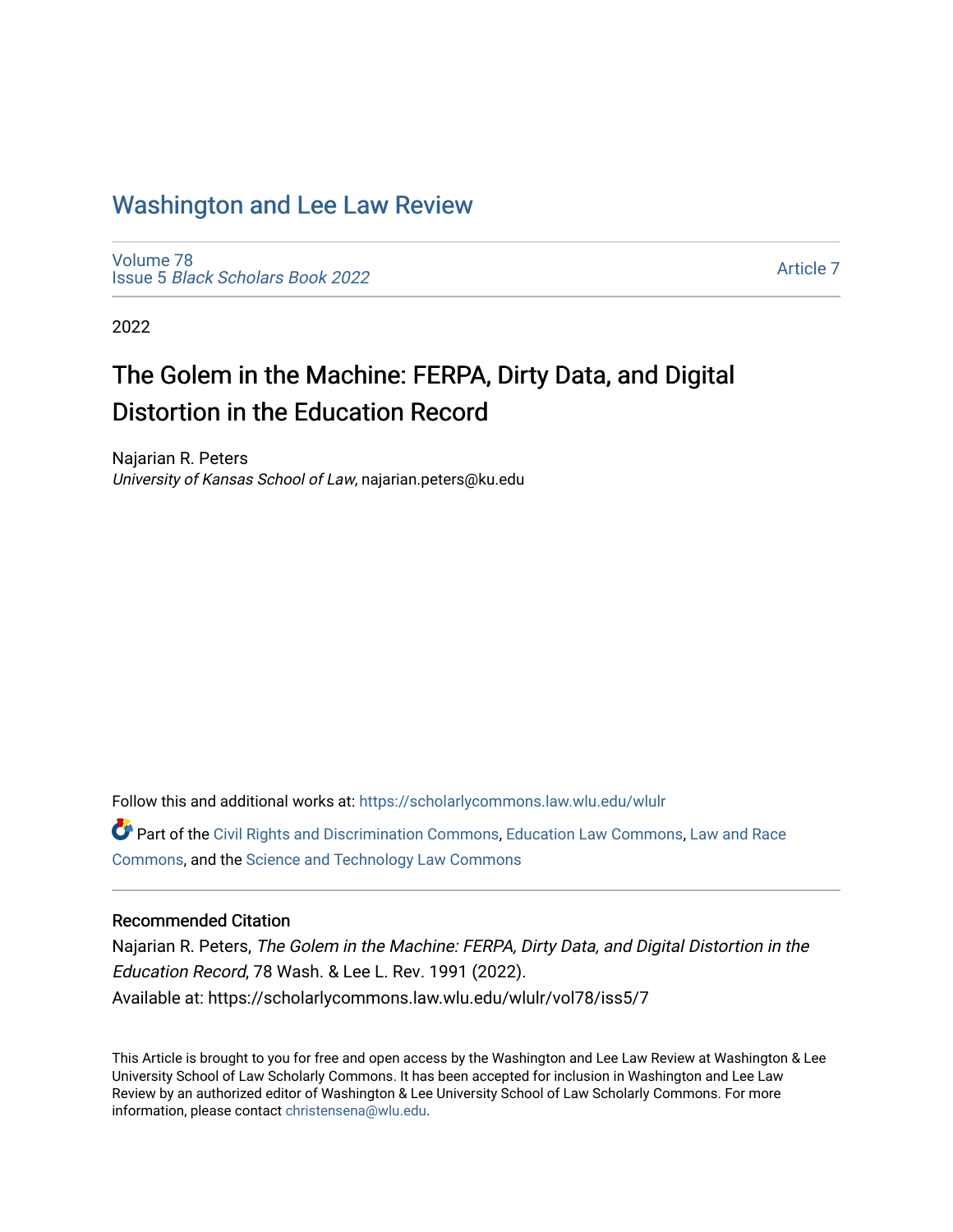## The Golem<sup>1</sup> in the Machine: FERPA, Dirty Data, and Digital Distortion in the Education Record

Najarian R. Peters*\**

#### *Abstract*

*Like its counterpart in the criminal justice system, dirty data—data that is inaccurate, incomplete, or misleading—in K-12 education records creates and catalyzes catastrophic life events. The presence of this data in any record suggests a lack of data integrity. The systemic problem of dirty data in education records means the data stewards of those records have failed to meet the data integrity requirements embedded in the Family Educational Rights and Privacy Act (FERPA). FERPA was designed to protect students and their education records from the negative impact of erroneous information rendered from the "private scribblings" of educators. The legislative history of FERPA indicates that legislators were concerned about the harm* 

1991

Associate Professor of Law, University of Kansas School of Law; Faculty Associate, Berkman Klein Center for Internet & Society, Harvard University. I would like to thank everyone who read earlier drafts and gave me comments on this Article. I thank the Lutie Lytle Black Women Law Faculty Workshop and Writing Retreat, Erika K. Wilson, Jamelia Morgan, *Washington and Lee Law Review*, Carliss Chatman, Brandon Hasbrouck, Thomas Stacy, Alex Platt, Christopher L. Steadham, and W. Blake Wilson. I appreciate the feedback from the Washington and Lee School of Law faculty who attended my November 2020 presentation of an earlier draft of this Article, the Drake Law School faculty who attended my April 2021 presentation of an earlier draft of this Article and the University of Missouri School of Law faculty who attended a December 2020 presentation of an earlier draft of this Article.

<sup>1</sup>*. See* Dan Bilefsky, *Hard Times Give New Life to Prague's Golem*, N.Y. TIMES (May 10, 2009), https://perma.cc/JJU7-PYG7 (describing the Golem as a "crisis monster").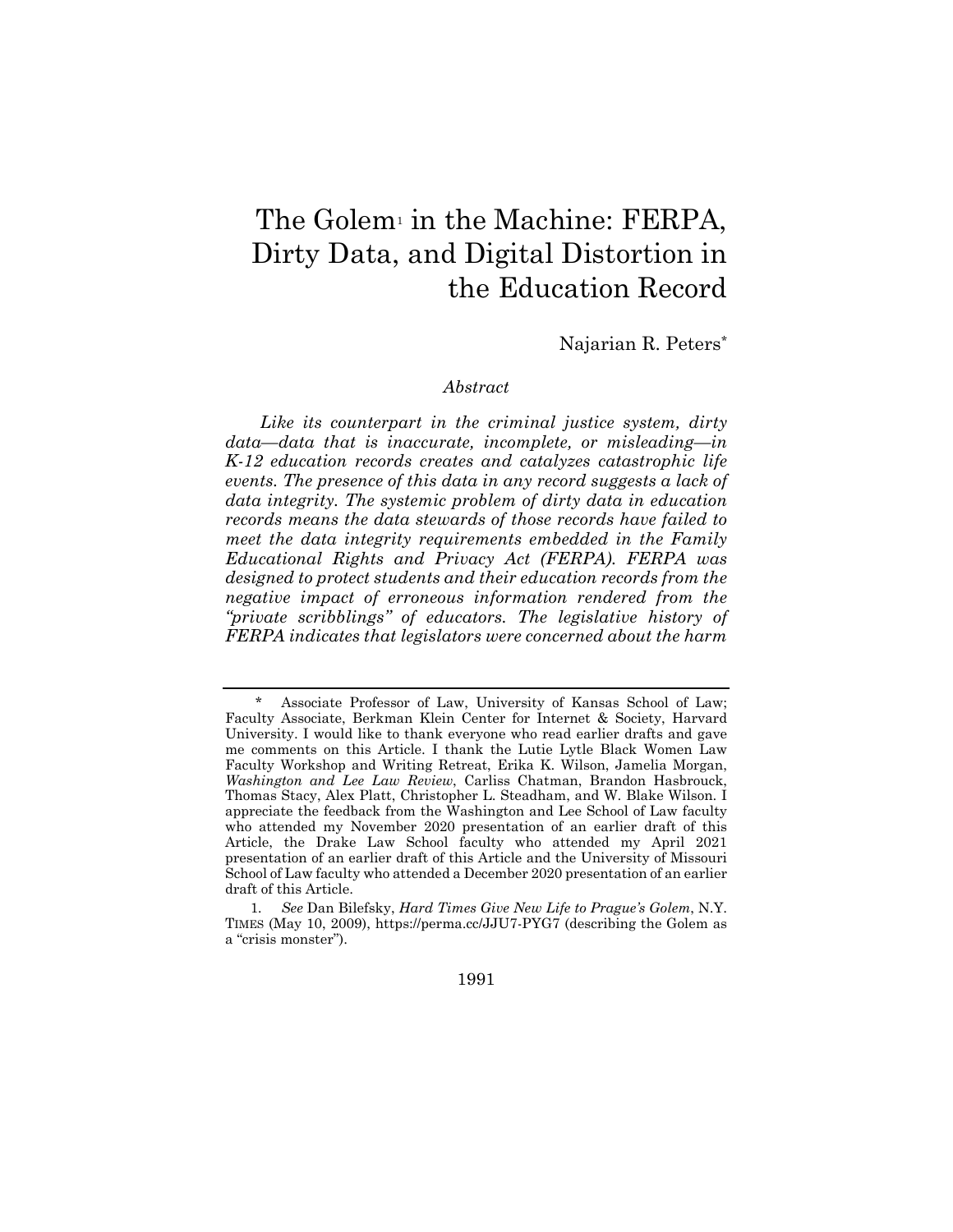*to students' education and the structure of opportunities based on misinformation in secret files created and kept in schools. Dirty data created, collected, and processed as accurate and reliable, notwithstanding the disproportionate impact of school discipline, on marginalized students in general, and Black children specifically, is exactly the kind of harm that FERPA was intended to prevent. This Article demonstrates (1) how educational inequities linked to dirty data implicate student privacy interests understood at the time FERPA was created; and (2) how FERPA should be enhanced to prevent dirty data harms at the point of collection and creation. Additionally, this Article outlines the concept of dirty data and data integrity requirements embedded in FERPA and proceeds to examine the phenomenon of dirty data and student harm in historically marginalized students' education records, starting at the point of creation and collection. While several Articles have examined the failure of FERPA, none of the prior scholarship has analyzed FERPA's connection to dirty data in the education record related to racial discrimination. This Article introduces a two-step process that would require input validation in the educational record context through (1) substantive content and input validation; and (2) a reasonable inference review. Finally, this Article introduces a requirement of accounting of disclosures to law enforcement.* 

## *Table of Contents*

| $\mathbf{I}$ . | DATA INTEGRITY AND ACCURACY REQUIREMENTS<br>EMBEDDED IN THE FAMILY RIGHTS AND PRIVACY                                                                                      |  |
|----------------|----------------------------------------------------------------------------------------------------------------------------------------------------------------------------|--|
| $\rm{II}$ .    | DIRTY DATA CREATION, COLLECTION, AND HARM<br>TO MARGINALIZED STUDENTS  2002<br>A. Under-Inclusion in Gifted and Talented<br>B. Over-Inclusion and Representation in School |  |
| HL.            | PANDEMIC PRIVACY, SAFETY, AND THRIVING2019                                                                                                                                 |  |
| IV.            | THE URGENT NEED FOR INPUT VALIDATION AND<br>A REQUIREMENT FOR A REASONABLE INFERENCE                                                                                       |  |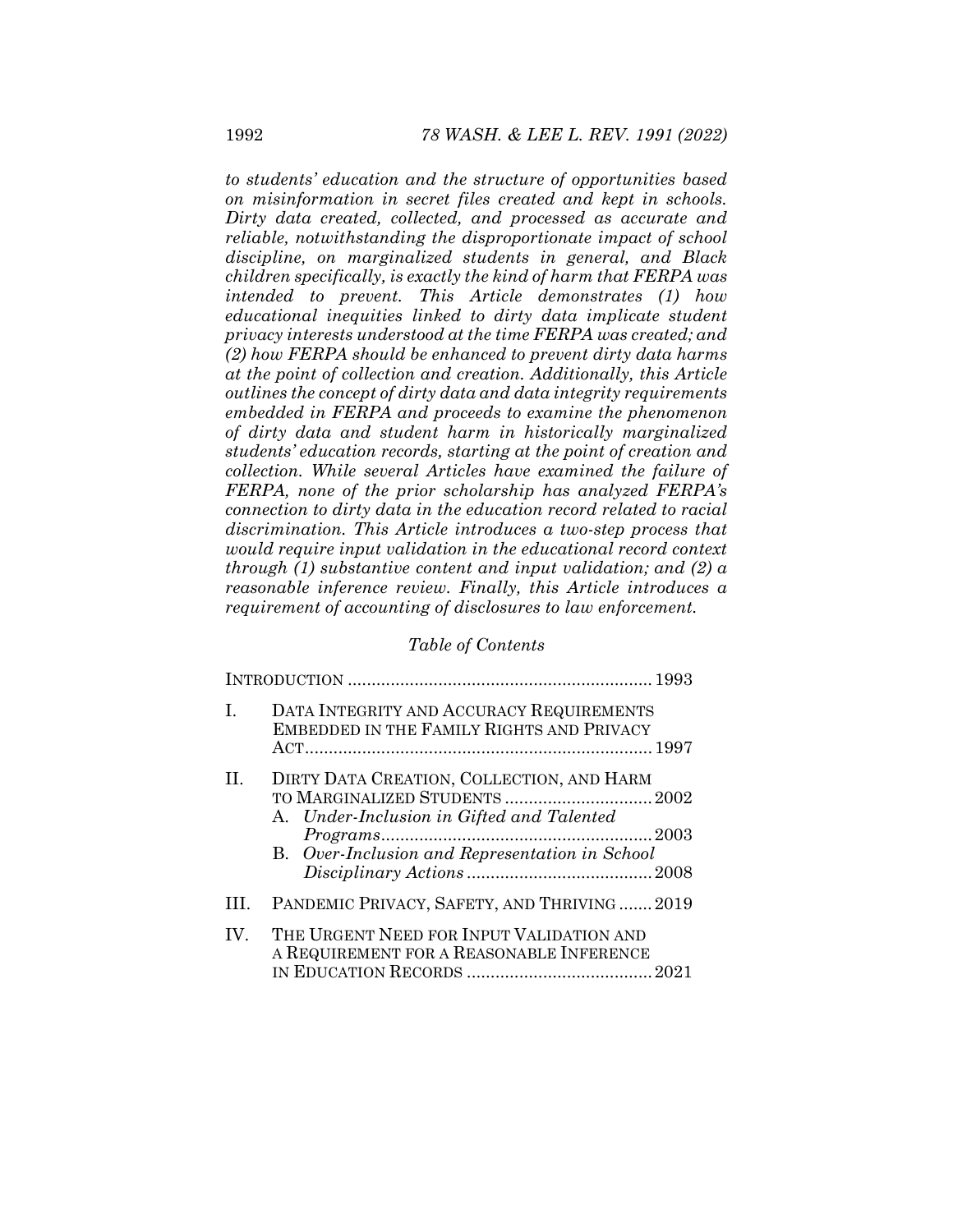| A. Substantive Content and Input Validation |  |
|---------------------------------------------|--|
|                                             |  |
| B. Reasonable and Equity-Based Inference    |  |
|                                             |  |
| C. Accounting of Disclosures to Law         |  |
|                                             |  |
| CONCLUSION: GOLEM IN, GOLEM OUT 2028        |  |

## **INTRODUCTION**

The U.S. Department of Justice Civil Rights Division and the U.S. Department of Education Office of Civil Rights issued a significant guidance document known as the "Dear Colleague Letter: Nondiscriminatory Administration of School Discipline" in 2014.2 The purpose of that document and research was to provide guidance to schools on how to avoid discriminatory practices in school discipline based on personal characteristics.3 The guidance was created by the Office of Civil Rights, Civil Rights Data Collection (CRDC). The CRDC's research revealed that African-American students were more than three times as likely as their white counterparts to be expelled or suspended.<sup>4</sup> Furthermore, the investigations found that over half of the students who were included in school-related arrests or referred to the police were either African American or Latinx.5 These findings indicated discrimination when compared to the overall percentages of African American and Latinx representation in the data collected by the CRDC. White students, the largest category of students, were underrepresented in disciplinary actions while African-American and Latinx students were

 <sup>2.</sup> DEP'T OF EDUC., DEAR COLLEAGUE LETTER ON THE NONDISCRIMINATORY ADMINISTRATION OF SCHOOL DISCIPLINE (2014) [hereinafter U.S. DEP'T OF EDUC., DEAR COLLEAGUE LETTER], https://perma.cc/QT7M-PYFV.

<sup>3</sup>*. See id.* (focusing on preventing discrimination based on "race, color, or national origin").

 <sup>4.</sup> The study revealed that African American students represented 15 percent of those in the CRDC, but they made up 35 percent of those suspended once, 44 percent of those suspended two or more times, and 36 percent of those students who were expelled. *Id.*

 <sup>5.</sup> These students made up approximately 50 percent of those arrested or referred to law enforcement. *See id.*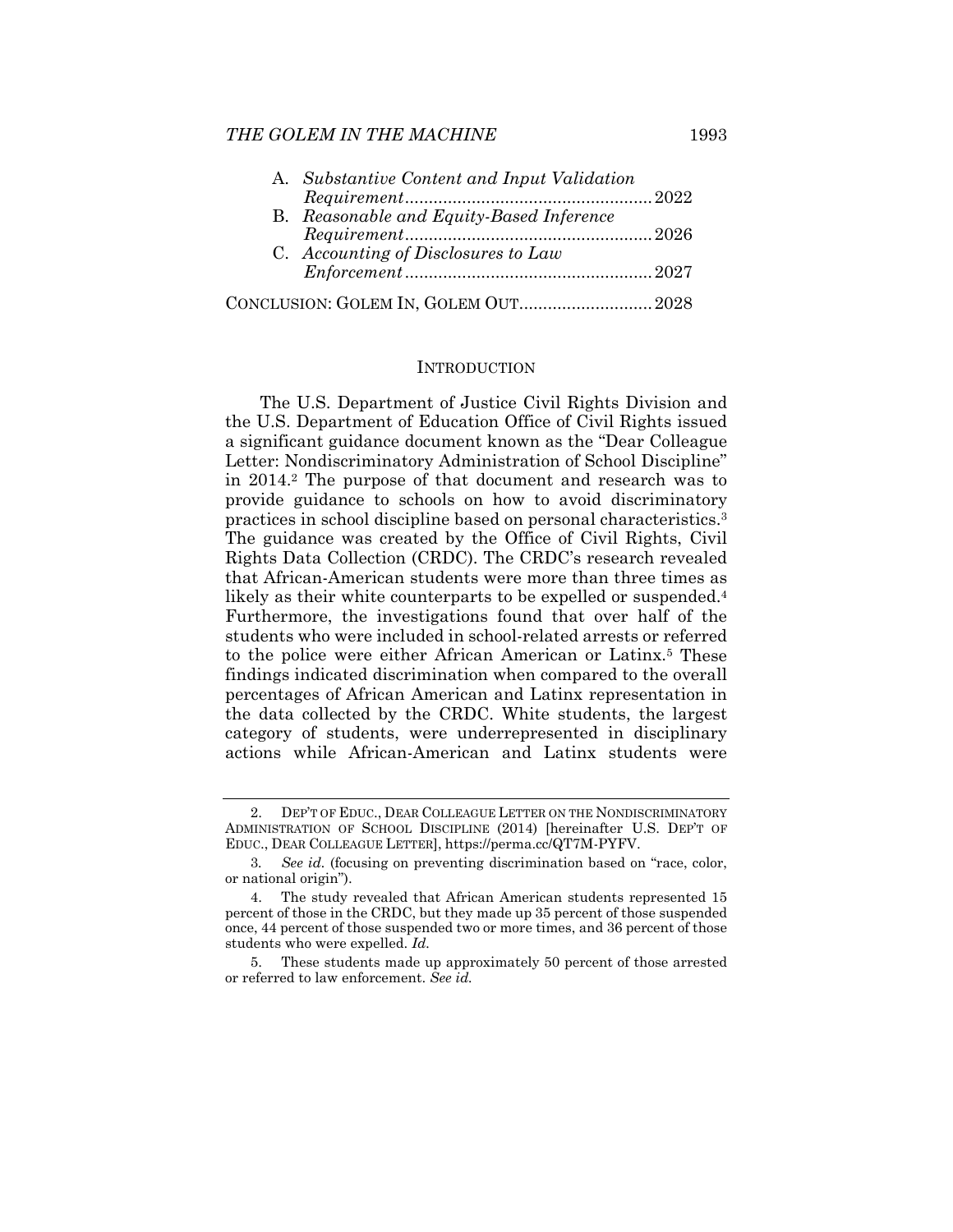overrepresented.6 The guidance letter reminded educational institutions that they have an obligation to avoid discriminatory patterns and practices in the administration of student discipline and provided recommendations and assistance in addressing school disciplinary practices and policies.7 The guidance was rescinded by the Trump administration.8 However, in 2018, the U.S. Government Accountability Office released its *Discipline Disparities for Black Students, Boys, and Students with Disabilities*.9 Its findings mirrored the findings of the 2014 report.10 Prior to the release of both reports, decades of research indicated similar trends: that school discipline lacked equity in administration and disproportionately and negatively impacted non-white children—and specifically harmed the educational structure of opportunities of Black children.11 The research substantiating these discriminatory patterns and practices rarely, if ever, focuses on the data creation and collection practices that are at the foundation of discriminatory

9*. See generally* U.S. GOV'T ACCOUNTABILITY OFF., K-12 EDUCATION: DISCIPLINE DISPARITIES FOR BLACK STUDENTS, BOYS, AND STUDENTS WITH DISABILITIES (2018) [hereinafter K-12 EDUCATION: DISCIPLINE DISPARITIES], https://perma.cc/79ZU-FZ2T (PDF).

10*. Compare* U.S. DEP'T OF EDUC., DEAR COLLEAGUE LETTER, *supra* note 2 (highlighting substantial racial disparities in regards to discipline that "are not explained by more frequent or more serious misbehavior by students of color"), *with* K-12 EDUCATION: DISCIPLINE DISPARITIES, *supra* note 9, at 12 (relying on CRDC data and continuing to find disproportionate levels of discipline across "type of disciplinary action, level of school poverty, or type of public school").

11*. See, e.g.*, Russell J. Skiba et al., *African American Disproportionality in School Discipline: The Divide Between Best Evidence and Legal Remedy*, 54 N.Y. L. SCH. L. REV. 1071, 1086 (2009) (relying on prior studies that "demonstrated that a disproportionate number of students who are expelled from school are from low-income families or are students of color").

<sup>6</sup>*. See id.* ("[I]n our investigations we have found cases where African-American students were disciplined more harshly and more frequently because of their race than similarly situated white students.").

<sup>7</sup>*. See id.* (providing concrete examples of school actions that could constitute disparate treatment or disparate impact in violation of Title IV or Title VI).

<sup>8</sup>*. See* Vanita Gupta, *DeVos and DOJ Repeal Discipline Guidance that Clarifies Children's Civil Rights*, LEADERSHIP CONF. ON CIV. & HUM. RTS. (Dec. 21, 2018), https://perma.cc/C3PT-JAND ("Rescinding this important school discipline guidance signals that the federal government does not care that too many schools have policies and practices that push children of color out of school. Federal nondiscrimination laws have not changed.").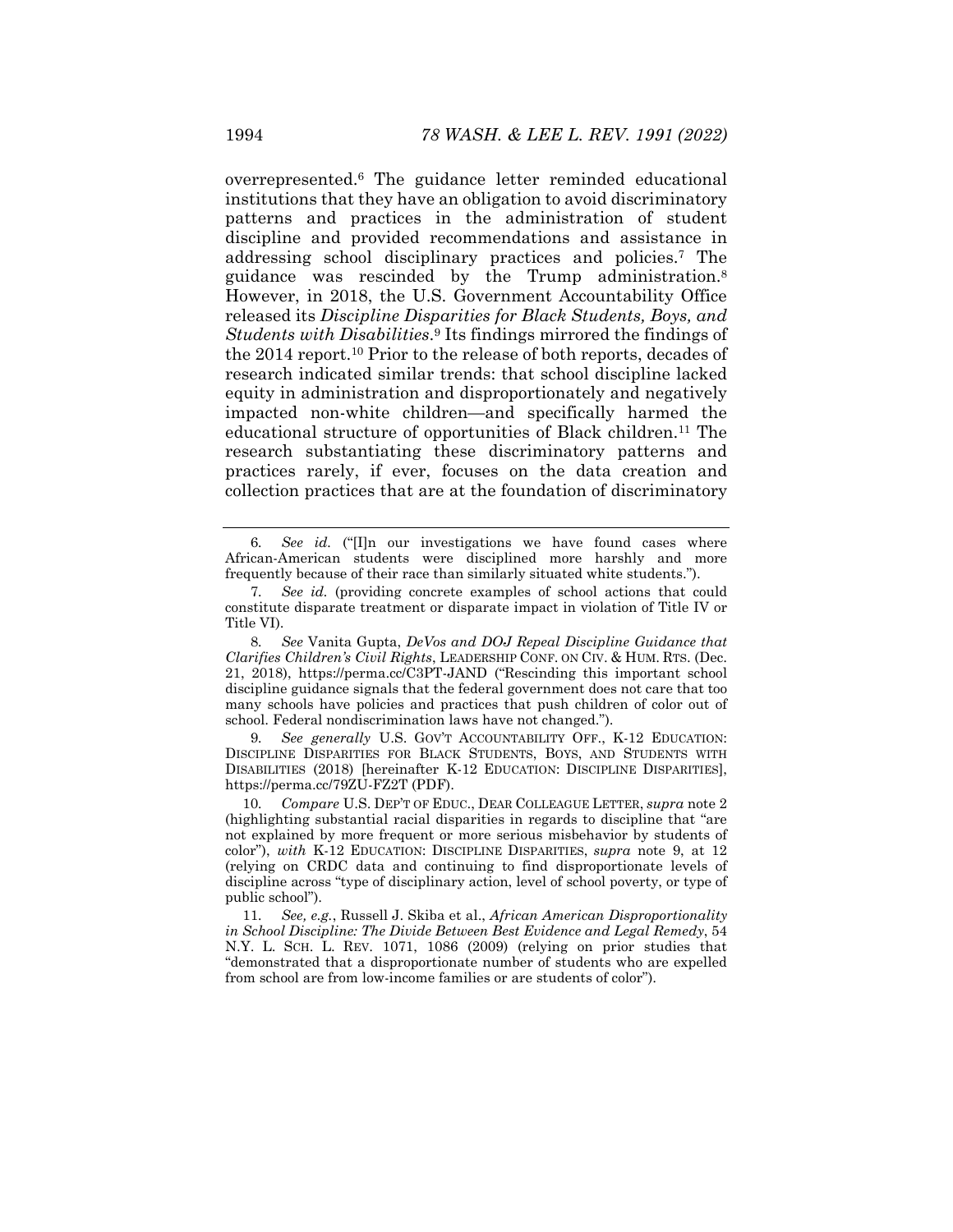discipline. The compilation of the education record, where teachers, administrators, and other school actors have broad discretion to input their subjective opinions, is the foundation of discriminatory patterns and practices.12 Recording and digitizing subjective impressions about marginalized children means that certain impressions go unchallenged before they are codified and calcified in the education record.13 The discriminatory patterns revealed in 2014 and 2018, along with other studies, indicate that there are data inaccuracies connected to, if not catalyzing, discriminatory practices in school disciplinary actions.14

Like its counterpart in the criminal justice system, dirty data—data that is inaccurate, incomplete, or misleading—in K-12 education records creates and catalyzes catastrophic life events. The presence of dirty data in any record suggests inaccuracy and a lack of data integrity.15 The systemic problem of dirty data in education records means the data stewards of those records have failed to meet the data integrity requirements embedded in the Family Educational Rights and Privacy Act (FERPA).16 FERPA was designed to protect students and their education records from the negative impact of erroneous information rendered from the "private scribblings"

<sup>12</sup>*. See* Najarian R. Peters, *The Right to Be and Become: Black Home-Educators as Child Privacy Protectors*, 25 MICH. J. RACE & L. 21, 36 (2019) ("Education record data are collected, created, digitized, processed, and transferred with varying and inconsistent oversight and broad discretion.").

<sup>13</sup>*. See id.* (noting digitization with lack of "audit[] for data integrity" as a contributor to "disparate impact and other forms of racial discrimination").

<sup>14</sup>*. See* K-12 EDUCATION: DISCIPLINE DISPARITIES, *supra* note 9, at 37–39 (detailing programs in place to encourage positive alternatives to discipline and noting data collection efforts put in place to identify known data disparities); U.S. DEP'T EDUC., DEAR COLLEAGUE LETTER, *supra* note 2 (including a section on the importance of accurate record keeping and providing data-based remedies when a school is found to be out of compliance with Title VI).

<sup>15</sup>*. See, e.g.*, P. VIMALACHANDRAN ET AL., ENSURING DATA INTEGRITY IN ELECTRONIC HEALTH RECORDS: A QUALITY HEALTH CARE IMPLICATION 1 (2018), https://perma.cc/XL7V-LQR4 (PDF) (noting the direct link between dirty data and the corresponding drop in data integrity in the medical records setting when data lacks "accuracy, internal quality, and reliability").

 <sup>16.</sup> Family Educational Rights and Privacy Act of 1974, 20 U.S.C.  $$1232g(a)(2)$ .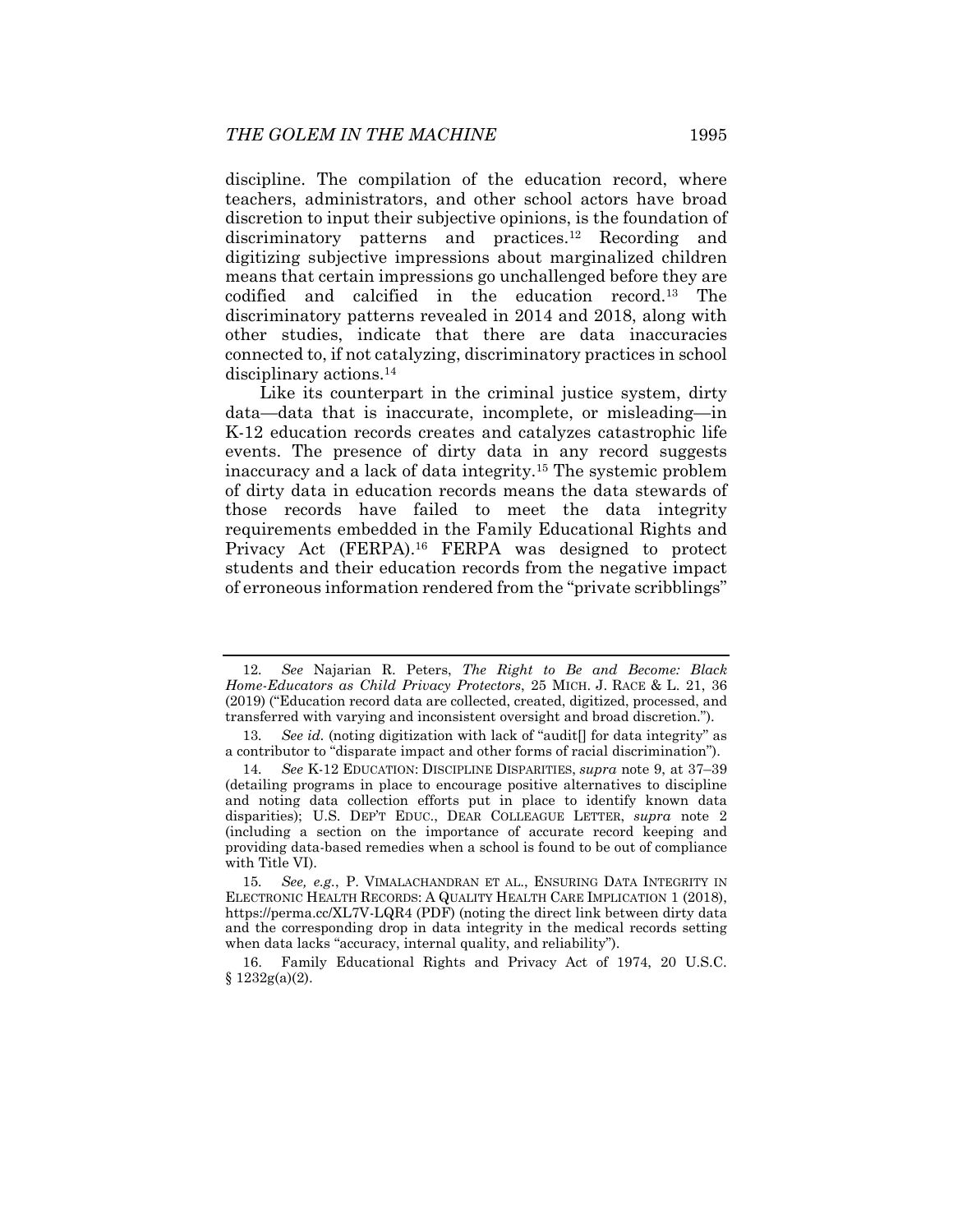of educators.17 The legislative history of FERPA indicates that legislators were concerned about the harm to students' education and the structure of opportunities based on misinformation in secret files created and kept in schools.18 The dirty data created, collected, and processed as accurate and reliable, notwithstanding the disproportionate impact of school discipline that it validates and aids in reproducing in K-12 schools (and higher education, which is beyond the scope of this Article), is exactly the kind of harm that FERPA was intended to prevent.19 The ability (limited though it may be) to both access and amend an education record reflects the concern of students being mischaracterized and distorted as individuals.

Distortion without recourse means that individual characteristics are disposed of and replaced by the will and intention of another for whatever purpose the other intends. The result of subjective interpretations can be a piece of documentation that results in harms to a student's reputation, self-presentation, and identity. This is where the harm of Golemization begins. While the popular explanation of the Golem brings to mind the folklore of a scary humanoid or monster that provided protection to persecuted Jews, the Talmud describes the Golem as a "dumb klutz because he was literal-minded, could not speak and had no . . . intellect."20 The Golem, a fictional being from Jewish folklore, is created out of clay and comes to life only after certain words are written on the creature's forehead. The projection and determination of what the Golem will become is achieved through the language and intention of another. Similarly, the distorted image and

<sup>17</sup>*. See id.*

<sup>18</sup>*. See* DEP'T OF EDUC., LEGISLATIVE HISTORY OF MAJOR FERPA PROVISIONS (2002) [hereinafter FERPA LEGISLATIVE HISTORY], https://perma.cc/6NLW-VGJP (PDF) ("Parents originally had the right to a hearing to challenge the content of records to insure they are not 'inaccurate, misleading, or otherwise in violation of the privacy or other rights of students' . . . .").

 <sup>19.</sup> The racially discriminatory impact of erroneous and misleading data does not explicitly appear to be a motivating factor in the legislative history.

 <sup>20.</sup> Bilefsky, *supra* note 1. Please note: the example of the Golem here is an analogy intended to give the reader a visual impression of a Frankenstein-like creature, created and controlled by another. This analogy represents what it means to create a calcified distortion of human behavior procured through the act and intention of another in the education record.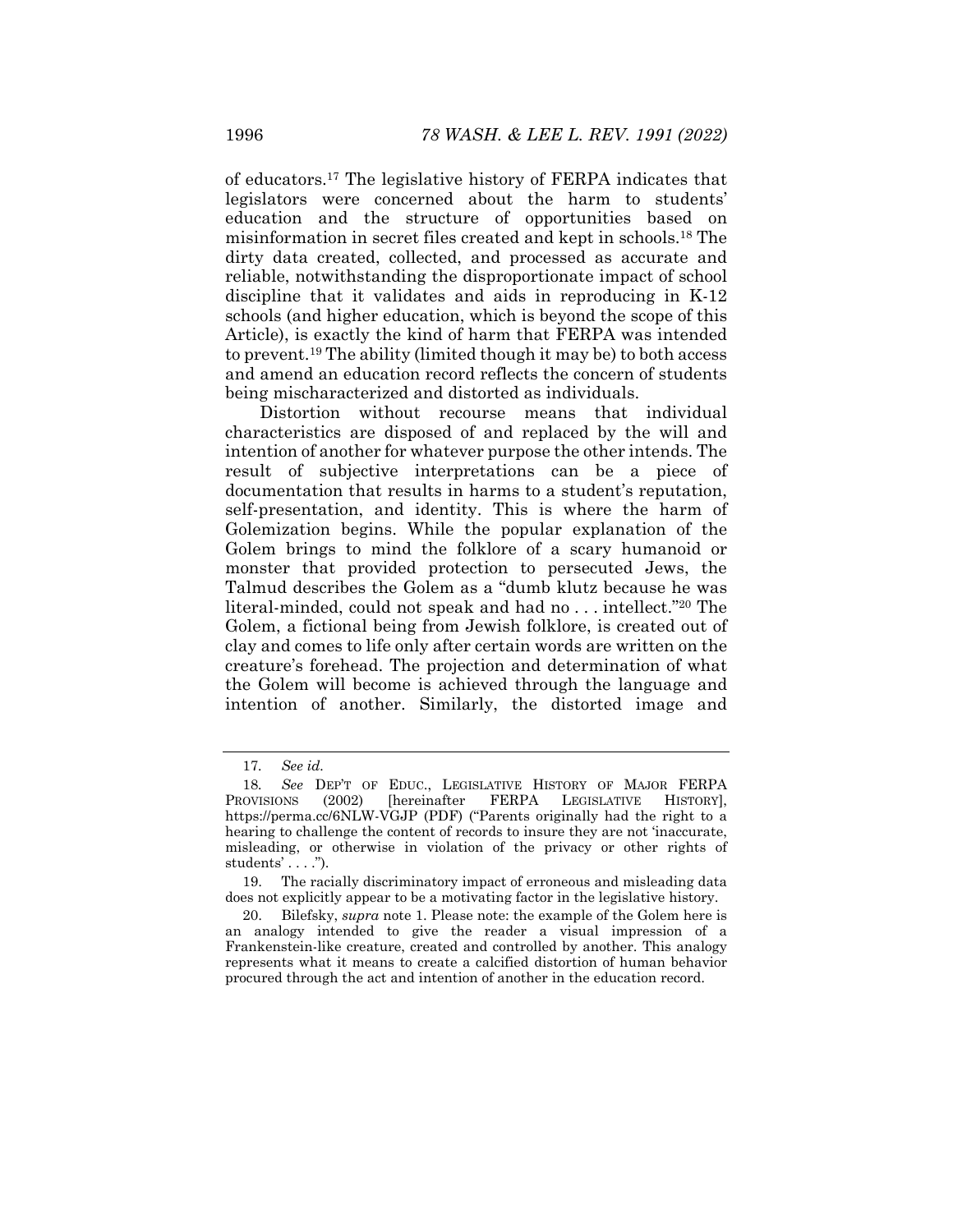mischaracterization of a marginalized student is created in the education record by the subjective, and often biased, observations and interpretations of teachers and administrators—frequently without recourse at the point of data creation and collection.21 Dirty data documentation is the rendered imagination, intention, and projection in language-form that lives in the real world as digital artifacts and data, referenced as if they were clean, accurate, and reliable.

This Article illustrates the following: (1) how educational inequities linked to dirty data implicate student privacy interests as understood at the time FERPA was enacted; and (2) how FERPA should be enhanced to prevent dirty data harms at the point of collection and creation. This Article outlines the concept of dirty data and data integrity requirements embedded in FERPA and proceeds to examine the phenomenon of dirty data and student harm in historically marginalized students' education records, starting at the point of creation and collection. While several articles have examined the failure of FERPA, none of the prior scholarship has analyzed FERPA's connection to dirty data in the education record and related it to racial discrimination. This Article introduces a two-step process that would eliminate golemization and negative distortion in the education record via (1) substantive content and input validation and (2) a reasonable inference review. Additionally, this Article introduces a requirement of accounting of disclosures to law enforcement.

### I. DATA INTEGRITY AND ACCURACY REQUIREMENTS EMBEDDED IN THE FAMILY RIGHTS AND PRIVACY ACT

Twelve days after Richard Milhous Nixon resigned from the Office of the President of the United States, President Gerald Ford signed the Family Rights and Privacy Act (FERPA) on August 21, 1974.22 Also known as the Buckley Amendment,

<sup>21</sup>*. See, e.g.*, Dennis Reynolds, *Restraining Golem and Harnessing Pygmalion in the Classroom: A Laboratory Study of Managerial Expectations and Task Design*, 6 ACAD. MGMT. LEARNING & EDUC. 475, 479–81 (2017) (detailing a study that highlighted the impact teachers' expectations, both positive and negative, can have on students' future class performance).

 <sup>22.</sup> FERPA LEGISLATIVE HISTORY, *supra* note 18.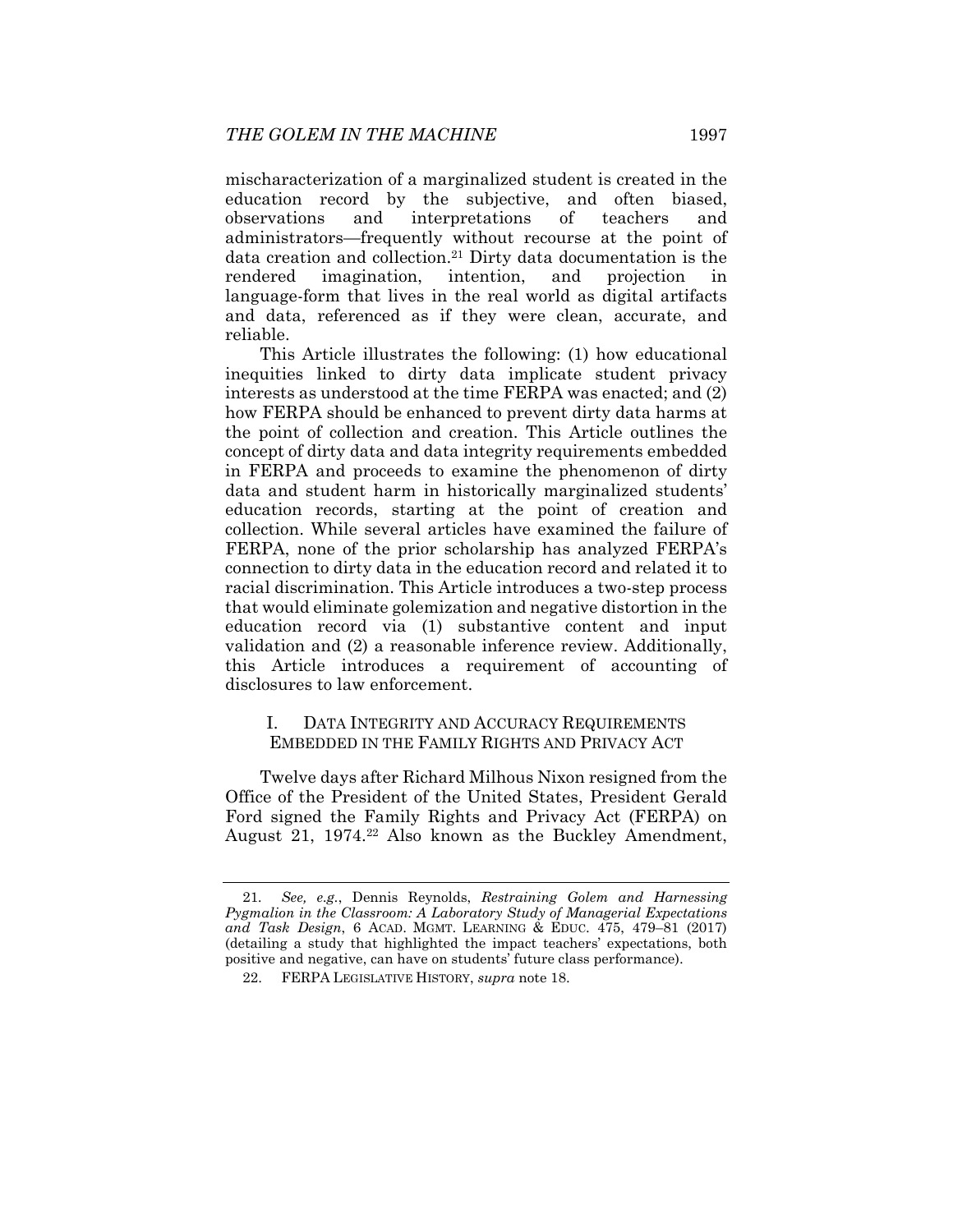FERPA was effective on November 19, 1974 in the aftermath of Watergate; its purpose was to provide protections for education records.23 Ironically, the Act was deeply influenced by Nixon's concerns about individual privacy rights most expressly mentioned in a February 1974 radio address.<sup>24</sup> Nixon expressed deep concern about potential and actual harms to individual privacy with the increased computerization of government records.25 He described information about citizens, created and collected without their knowledge, and the lack of subsequent recourse to either review or correct the data stored and decisions made based on that data.<sup>26</sup> In that radio address, although he did not explicitly call it dirty data, President Nixon described

26*. See id.* 

To use James Madison's terms, in pursuing the overall public good, we must make sure that we also protect the individual's private rights. There is ample evidence that at the present time this is not being adequately done. In too many cases, unrestricted or improper use of personal information is being made. In some instances, the information itself is inaccurate and has resulted in the withholding of credit or jobs from deserving individuals. In other cases, obsolete information has been used, such as arrest records which have not been updated to show that the charges made against an individual were subsequently dropped or the person found innocent. In many cases, the citizen is not even aware of what information is held on record, and if he wants to find out, he either has nowhere to turn or else he does not know where to turn. Whether such information is provided and used by the government or the private sector, the injury to the individual is the same. His right to privacy has been seriously damaged. So we find that this happens sometimes beyond the point of repair. Frequently, the side effect is financial damage, but it sometimes goes further. Careers have been ruined, marriages have been wrecked, reputations built up over a lifetime have been destroyed by the misuse or abuse of data technology in both private and public hands. It is clear, as one Government study has concluded, that "it is becoming much easier for record-keeping systems to affect people than for people to affect record-keeping systems."

<sup>23</sup>*. See id.* (noting that Senator James Buckley sponsored the new section of the General Education Provisions Act).

<sup>24</sup>*. See* Richard Nixon, *Radio Address About the American Right of Privacy*, AM. PRESIDENCY PROJECT (Feb. 23, 1974), https://perma.cc/58D4-7Q5Z (highlighting individual rights as one of the "roots of American greatness").

<sup>25</sup>*. See id.* (discussing the "vast store of personal data [that] has been built up over the years" as a direct threat toward the individual rights Nixon viewed as most crucial).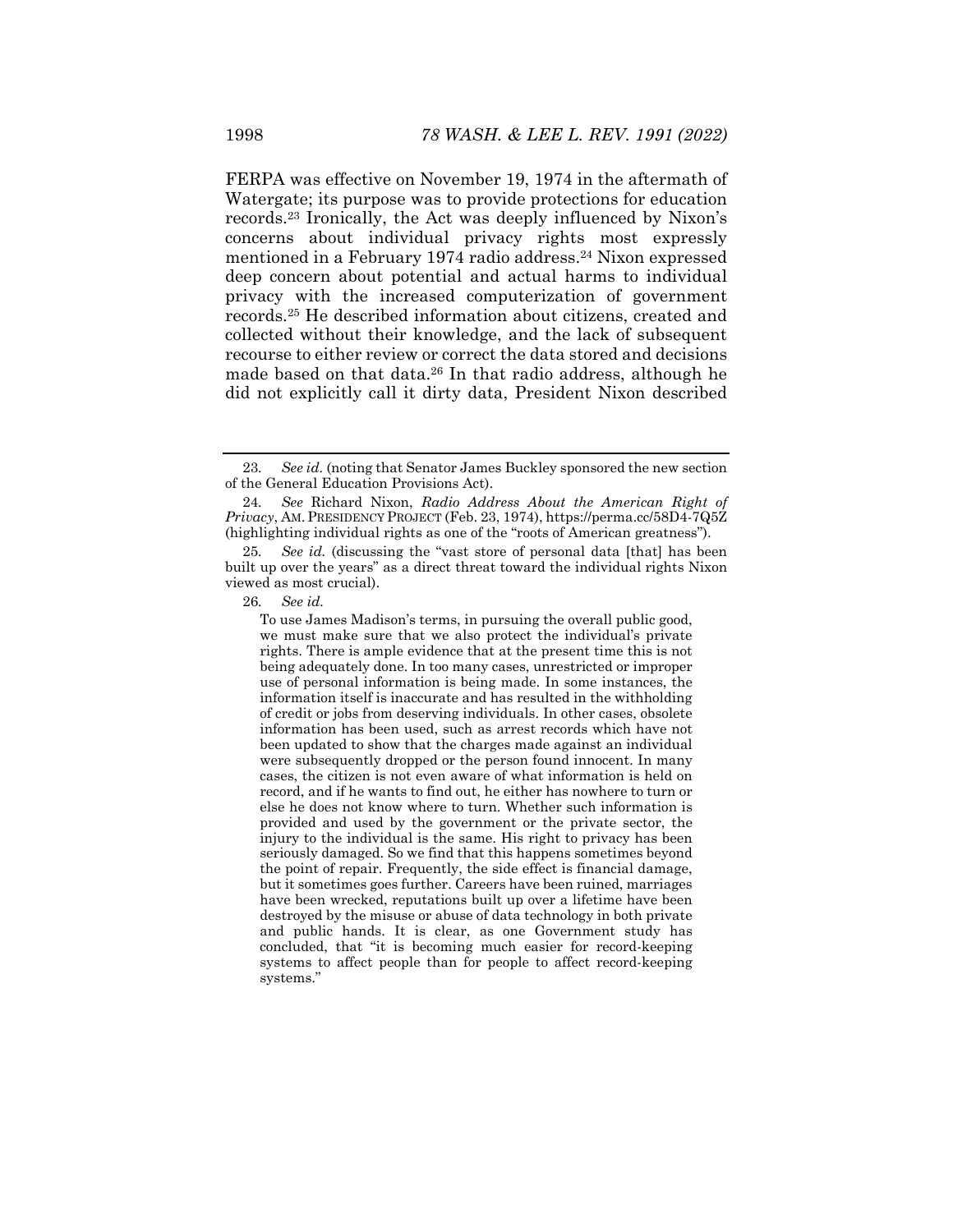what scientists call dirty data or data that is incomplete, inaccurate, unreliable, or misleading.27

In his radio address, President Nixon announced the creation of the Domestic Council Committee on the Right to Privacy, which he intended would monitor the "collection, storage, and use of personal data."28 This Committee, according to Nixon, would examine:

How the Federal Government collects information on people and how that information is protected;

Procedures which would permit citizens to inspect and correct information held by public or private organizations;

Regulations of the use and dissemination of mailing lists;

And most importantly, ways that we can safeguard personal information against improper alteration or disclosure.29

Further, Nixon stated that he was directing the committee to

begin providing a series of direct, enforceable measures—including regulations, executive actions, policy changes, legislation where necessary, and voluntary restraints—all of which we can immediately begin to put into effect. Advanced technology has created new opportunities for America as a nation, but it has also created the possibility for new abuses of the individual American citizen. Adequate safeguards must always stand watch so that man remains the master—and never becomes the victim—of the computer.30

Following President Nixon's pronouncement, the Watergate investigation, and President Nixon's resignation, Senator James L. Buckley brought his amendment to the General Education Provision Act to the Senate floor.31 Senator

<sup>27</sup>*. See* Sandra G. Mayson, *Bias In, Bias Out*, 128 YALE L.J. 2218, 2280 n.220 (2019) (discussing the proposition that datasets be required to have something to alert to potential inaccuracies); Rashida Richardson et al., *Dirty Data, Bad Predictions: How Civil Rights Violations Impact Police Data, Predictive Policing Systems, and Justice*, 94 N.Y.U. L. REV. ONLINE 15, 15 (2019) (defining dirty data as data that is "skewed, or systemically biased").

 <sup>28.</sup> Nixon, *supra* note 24.

<sup>29</sup>*. Id.*

<sup>30</sup>*. Id.*

<sup>31</sup>*. See* 120 CONG. REC. app. at 14,580 (1974) (statement of Sen. Buckley).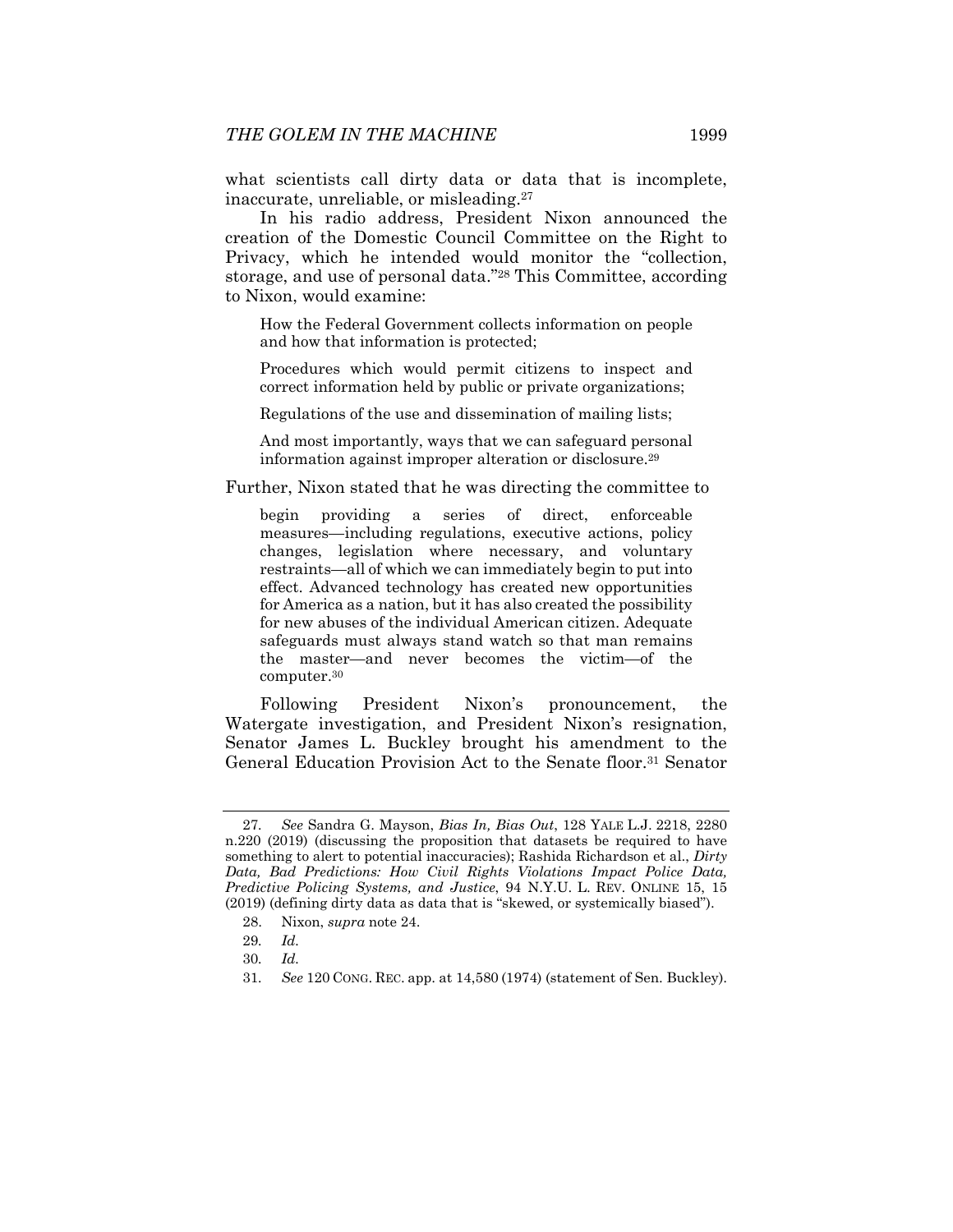Buckley echoed President Nixon's concerns for individual privacy rights by highlighting the connection of those concerns to the Watergate investigation.32 Senator Buckley connected those concerns to his education bill which would "protect the rights of students and their parents . . . to prevent the abuse of personal files and data in the area of federally assisted educational activities."33 Senator Buckley echoed President Nixon's concerns related to accuracy, data collection, and privacy when he stated,

When parents and students are not allowed to inspect school records and make corrections, numerous erroneous and harmful material can creep into the records. Such inaccurate materials can have devastatingly negative effects on the academic future and job prospects of an innocent, unaware student.34

Ultimately, Senator Buckley's Amendment focused on what he termed education records or "records, files, documents, and other materials directly related to a student which are maintained by a school or by one of its agents."35 Over the years, various amendments to FERPA and legal actions have modified the definition of the educational record.36 Still the connection between individual privacy, data collection, data integrity, and accuracy remain core elements of FERPA, which includes provisions to protect students' and parents' rights to inspect, review, and amend education records.37 Additionally, in *Owasso* 

<sup>32</sup>*. See id.* ("[T]he revelations coming out of Watergate investigations have underscored the dangers of Government data gathering and the abuse of personal files, and have generated increased public demand for control and elimination of such activities and abuses.").

<sup>33</sup>*. Id.*

<sup>34</sup>*. Id.*

 <sup>35. 120</sup> CONG. REC. app. at 39,862 (1974) (statement of Sen. Buckley).

<sup>36</sup>*. See* Falvo *ex rel.* Pletan v. Owasso Indep. Sch. Dist. No. I-011, 233 F.3d 1201, 1202 (10th Cir. 2000) (Kelly, J., dissenting) (noting that the majority opinion's definition of educational records as including certain peer-grading methods "is a vast expansion of the actual words of the statute, and unsupported by the legislative history").

<sup>37</sup>*. See* 20 U.S.C. § 1232g(a)(1)(A) (restricting funding to schools that deny inspection rights); 34 C.F.R § 99.10(a) (2020) ("[A] parent or eligible student must be given the opportunity to inspect and review the student's education records.").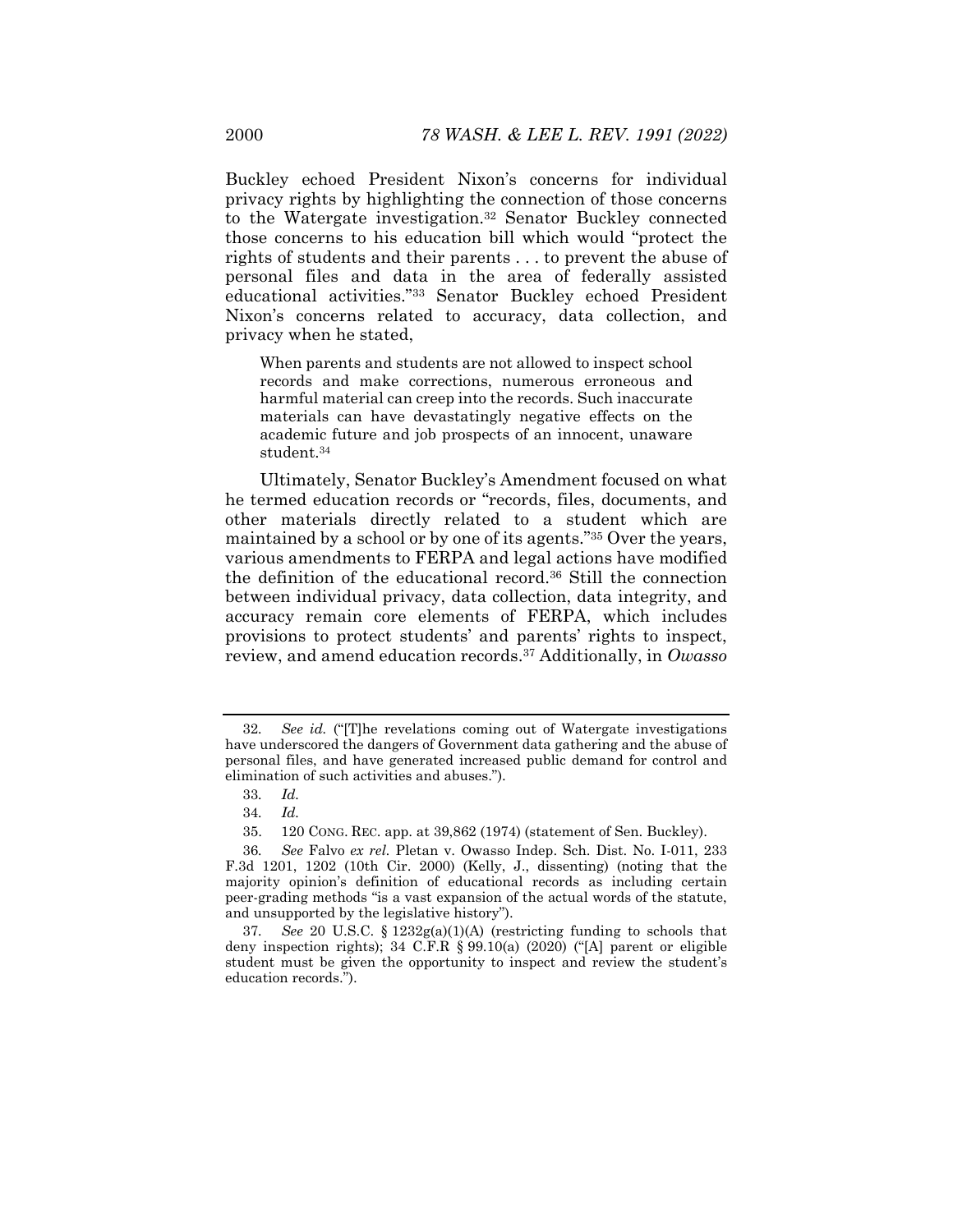*Independent School District v. Falvo*,<sup>38</sup> the Court reasoned that the sparse legislative history supported a finding that FEPRA was not created to prevent the disclosure of student grades on individual homework assignments, but rather to focus on records "of a permanent nature that could be relied upon by third parties or other schools to erroneously categorize a student."39

Notwithstanding the legal history at the foundation of FERPA that centers data integrity and accuracy, the Act's amendment procedure includes a gaping loophole. While parents, students eighteen years or older, or students who are attending an institution of higher education may request an amendment to challenge inaccuracies in the education record, the amendment procedure "may not be used to challenge a grade, an opinion, or a substantive decision made by a school about an eligible student."40 As currently configured, FERPA allows students and parents to amend education records that contain inaccuracies. But the right to amend seemingly cannot neutralize or remove the vast majority of subjective determinations that have cast marginalized school-age children in general, and Black children specifically, as more aggressive, more disruptive, more insubordinate, and less innocent than white and other non-Black school-age children.<sup>41</sup> These typecasts have been found to be based on subjective perceptions that teachers often make with a broad range of discretion.42 The vast majority of all teachers in K-12 education environments are

 <sup>38. 534</sup> U.S. 426 (2002).

 <sup>39.</sup> Mary Margaret Penrose, *In the Name of Watergate: Returning FERPA to Its Original Design*, 14 N.Y.U. J. LEGIS. & PUB. POL'Y 75, 91 (2011).

 <sup>40.</sup> DEP'T OF EDUC., THE FAMILY EDUCATIONAL RIGHTS AND PRIVACY ACT: GUIDANCE FOR ELIGIBLE STUDENTS 2 (2011) [hereinafter U.S. DEP'T OF EDUC., GUIDANCE FOR ELIGIBLE STUDENTS], https://perma.cc/X7QJ-T52G (PDF); *see*  DEP'T OF EDUC., THE FAMILY EDUCATIONAL RIGHTS AND PRIVACY ACT: GUIDANCE FOR PARENTS 2 (2011) [hereinafter U.S. DEP'T OF EDUC., GUIDANCE FOR PARENTS], https://perma.cc/5FCP-LPFW (PDF).

<sup>41</sup>*. See* U.S. DEP'T OF EDUC., GUIDANCE FOR PARENTS*, supra* note 40, at 2; U.S. DEP'T OF EDUC., GUIDANCE FOR ELIGIBLE STUDENTS*, supra* note 40, at 2*.*

<sup>42</sup>*. See* Jayanti Owens & Sara S. McLanahan, *Unpacking the Drivers of Racial Disparities in School Suspension and Expulsion*, 98 SOC. FORCES 1548, 1553, 1572 (2020) (leaning on social psychology to note that the amount of racial bias is positively proportional to the amount of discretion given).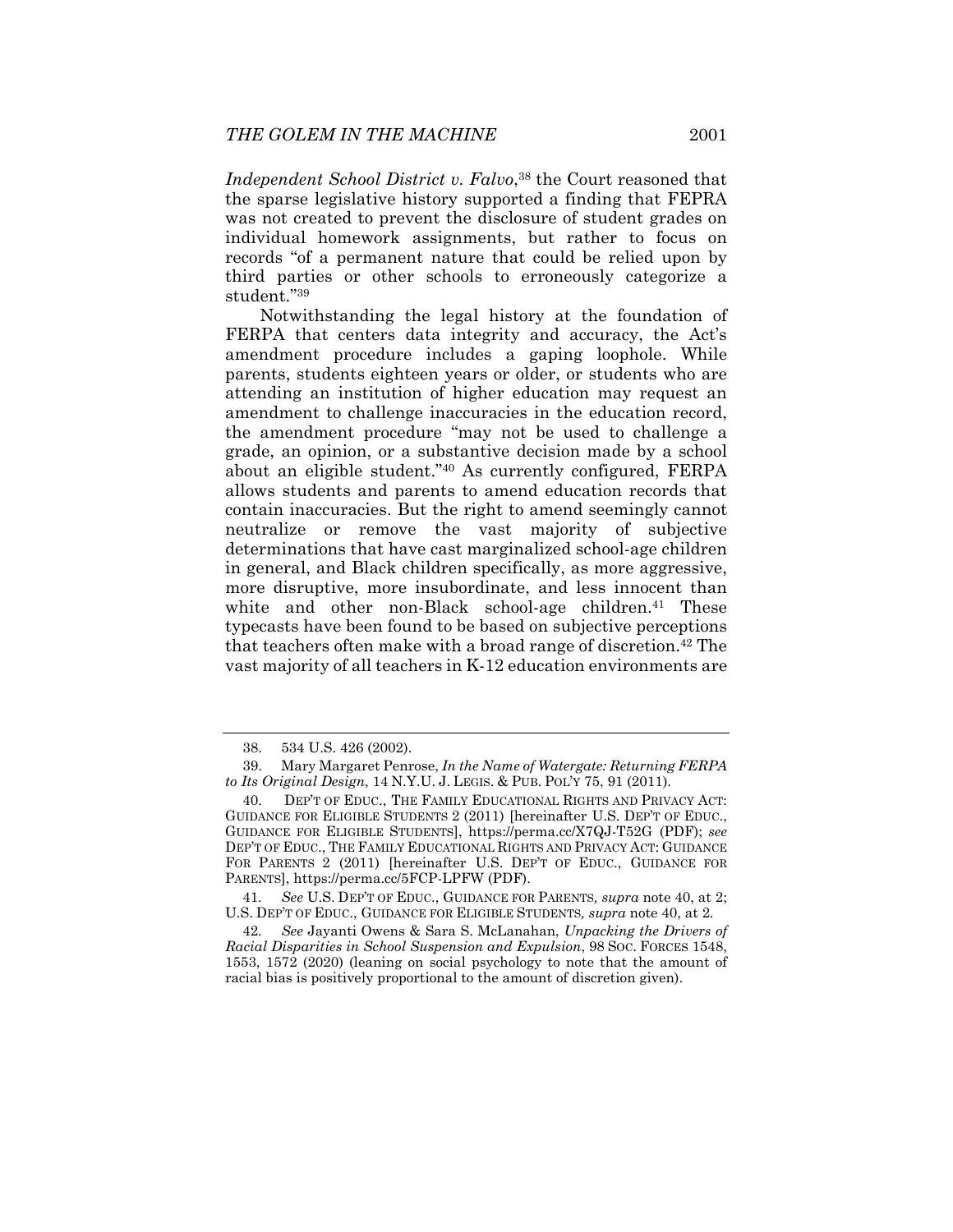white women.43 Studies have examined the relational interactions and behavior of white teachers with Black and Latinx students.<sup>44</sup> Those interactions indicate that disciplinary decisions and decisions related to achievement made by white teachers are more disadvantageous to Black and Latinx students when compared to decisions related to white students.45

## II. DIRTY DATA CREATION, COLLECTION, AND HARM TO MARGINALIZED STUDENTS

In *The Right to Be and Become: Black Home-Educators as Child Privacy Protectors*,<sup>46</sup> I argued that the well-documented phenomenon of maltreatment of Black students in formal school settings is the most important motivating factor for Black parents to home-educate their children.47 Here, I briefly recount that analysis, which illustrates the kind of treatment Black children encounter in formal school settings and how dirty data negatively impacts marginalized students' structure of opportunities in and beyond educational environments.48 Two areas that highlight the harm of dirty data calcified in the education record are decisions related to advanced placement and gifted and talented programs, and disciplinary decisions.

46. Peters, *supra* note 12.

 <sup>43.</sup> Madeline Will, *Still Mostly White and Female: New Federal Data on the Teaching Profession*, EDUCATIONWEEK (Apr. 14, 2020), https://perma.cc/EXN8-NZGQ.

<sup>44</sup>*. See* Dan Battey et al., *Racial (Mis)Match in Middle School Mathematics Classrooms: Relational Interactions as a Racialized Mechanism*, 88 HARV. EDUC. REV. 455, 455 (2018) (examining "the quality of relational interactions when teachers and students are racially matched and mismatched").

<sup>45</sup>*. See id.* at 467–68 (applying a Cochran-Armitage trends test that showed white teachers' more negative reactions to Black students than to their white peers); Constance A. Lindsay & Cassandra M.D. Hart, *Teacher Race and School Discipline*, EDUC. NEXT, https://perma.cc/S9CP-FSRC (last updated Nov. 1, 2016); Owens & McLanahan, *supra* note 42, at 1553.

<sup>47</sup>*. See id.* at 43 ("[P]arental protection to prevent exposure to racism in childhood is not only supported by legal precepts but is also rational, and essential to healthy childhood development.").

<sup>48</sup>*. See id.* at 36 (noting that technology used to collect records data in schools disproportionally negatively impacts Black children).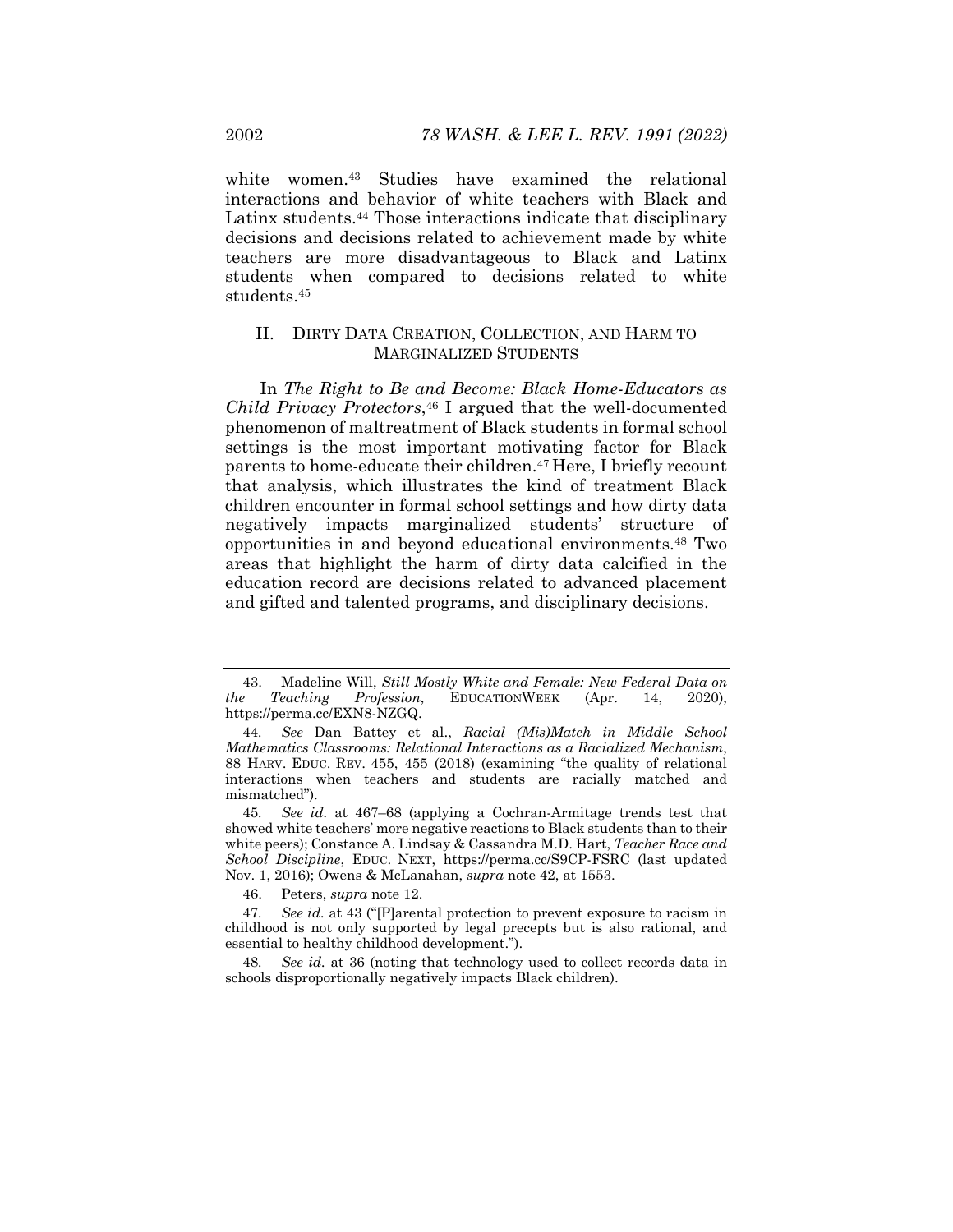#### A. *Under-Inclusion in Gifted and Talented Programs*

As I have previously written, the racialized presumptions that burden Black children's structure of opportunities and access to diverse class offerings negatively impact their educational trajectory and their sense of what is possible.<sup>49</sup> These practices and de facto policies place a disproportionate percentage of school-age Black children on a trajectory away from self-development toward not only modulation but self-destruction.<sup>50</sup>

The resilience and sustainability of the idea of Black cognitive inferiority is due, in part, to its constitutive makeup as both master-narrative and metanarrative about Black people that has resonated throughout American history and jurisprudence.51 Legal challenges like *Brown v. Board of Education*52 have not eliminated the layered, persistent, and "pervasive work-product generated by the stigmatization of perceived Black inferiority."53 In prior eras, phrenologists and segregationists spread the gospel of Black cognitive inferiority, but today the data attained from seemingly race-neutral and "individualized analysis of underachievement are tools that maintain the status quo."54 It is not a coincidence that these data incantations and patterns track the same rhetoric used in prior eras spanning from pre-Emancipation to Jim Crow. The thoughts, the language, the data flows, and the resulting harms are historically bound to one another. Research indicating decreased impact of low expectations and belief gaps in ability, categorization, sorting, and datafication of Black children based on either implicit or explicit biases of teachers and administrators about their innate abilities does not exist. Black

<sup>49</sup>*. See id.* at 31 ("Black children remain overwhelmingly disinherited in the promise of educational opportunity because they are exposed to harms of overwhelming messages of inferiority, unequal educational opportunities, and disproportionate discipline in the educational system.").

<sup>50</sup>*. See id*. at 32–33 (detailing how these messages inflict "grave social psychological harm" and lead Black students to engage in behavior that is "self-defeating").

<sup>51</sup>*. See id*. at 32.

 <sup>52. 347</sup> U.S. 483 (1954).

 <sup>53.</sup> Peters, *supra* note 12, at 33.

 <sup>54.</sup> Rita Kohli et al., *The "New Racism" of K–12 Schools: Centering Critical Research on Racism*, 41 REV. RSCH. EDUC. 182, 186 (2017).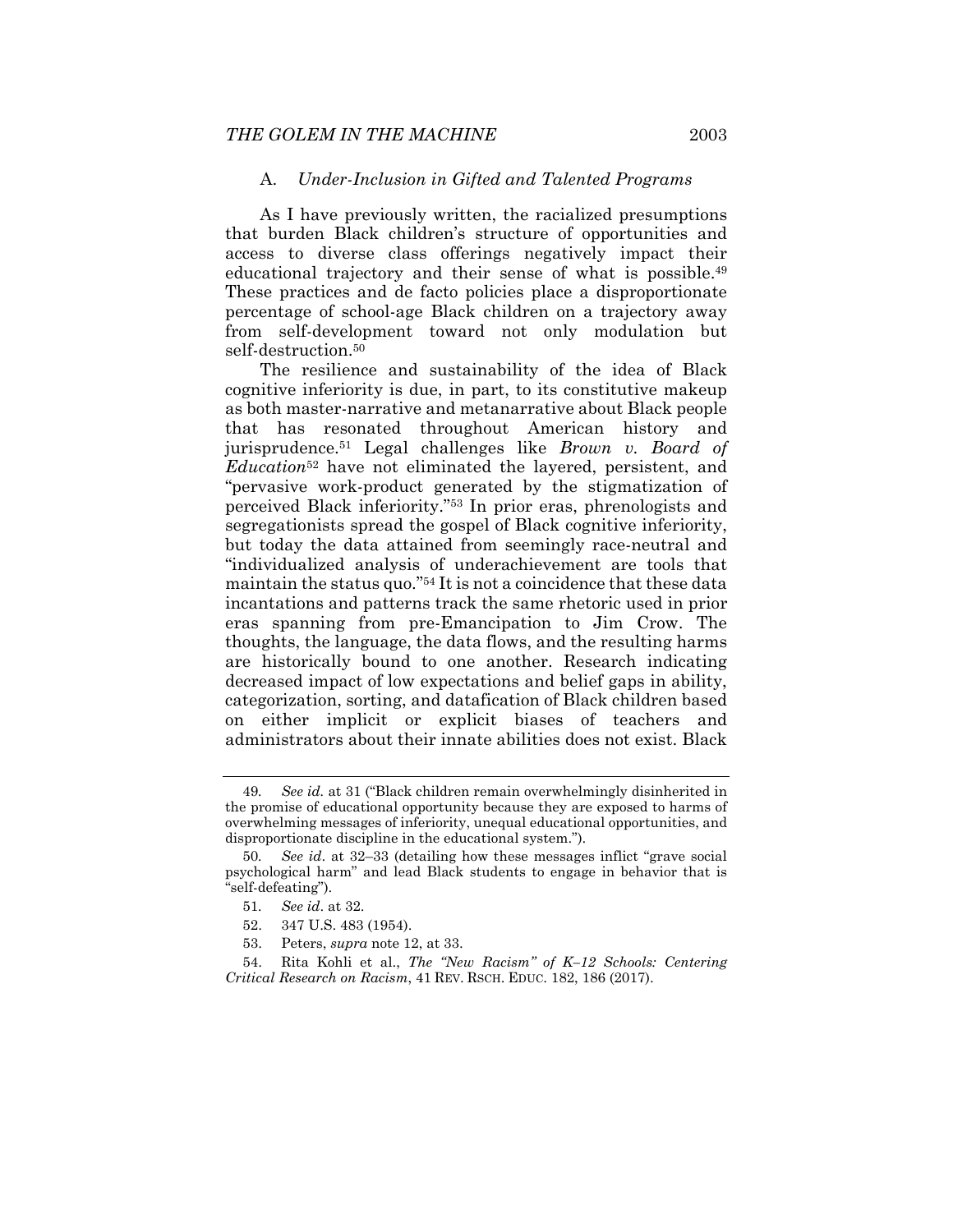children are still disproportionately subjected to mischaracterizations, scrutiny, and suspicion.55 These mischaracterizations are based on the false belief of inherent inferiority in traditional school environments, seemingly substantiated by standardized testing, assessments, and evaluations that consistently reflect Black student failure.<sup>56</sup> Black children and their families encounter and must navigate presumptions that they are incapable of academic achievement, are lazy, and do not work hard enough in school to achieve academic success.57 Behavioral scientists determine that Black children watch too much television, characterize them as not caring about educational opportunity or success, and view them as disengaged from school and require being compelled or forced to learn <sup>58</sup>

Prior to the sorting and categorization memorialized in the student records, observations and conversations about Black children occur that precipitate interactions and result in a common language and narrative about Black children. The output, composed of largely subjective interpretation, consistently mirrors and therefore substantiates master- and metanarratives discussed above about the myth of Black inferiority. Knowing the unique risks and perils associated with traditional school environments, many Black parents and Black children employ multiple strategies of vigilance and avoidance, ranging from assimilation, accommodation, and compromise to direct action and confrontation, depending on the circumstances.59 These parents are confronted with the burden of not only correcting the perception about the cognitive abilities of their children, but also correcting the overdetermination and

<sup>55</sup>*. See* Peters, *supra* note 12, at 33–37 (providing examples of disproportionality).

<sup>56</sup>*. See id.* at 33 (listing attempts to remove causes of stigmatizations in traditional school environments).

<sup>57</sup>*. See id.* at 32–35 (describing negative stereotypes about Black students and how those affect academic success).

<sup>58.</sup> See id. at 58 ("The prevailing perception . . . [is] constructed and reproduced through ahistorical social frames and discredited behavioral science studies . . . .").

<sup>59</sup>*. See id*. at 44 (describing methods used to protect Black childhood from the consequences of living with racial stigma).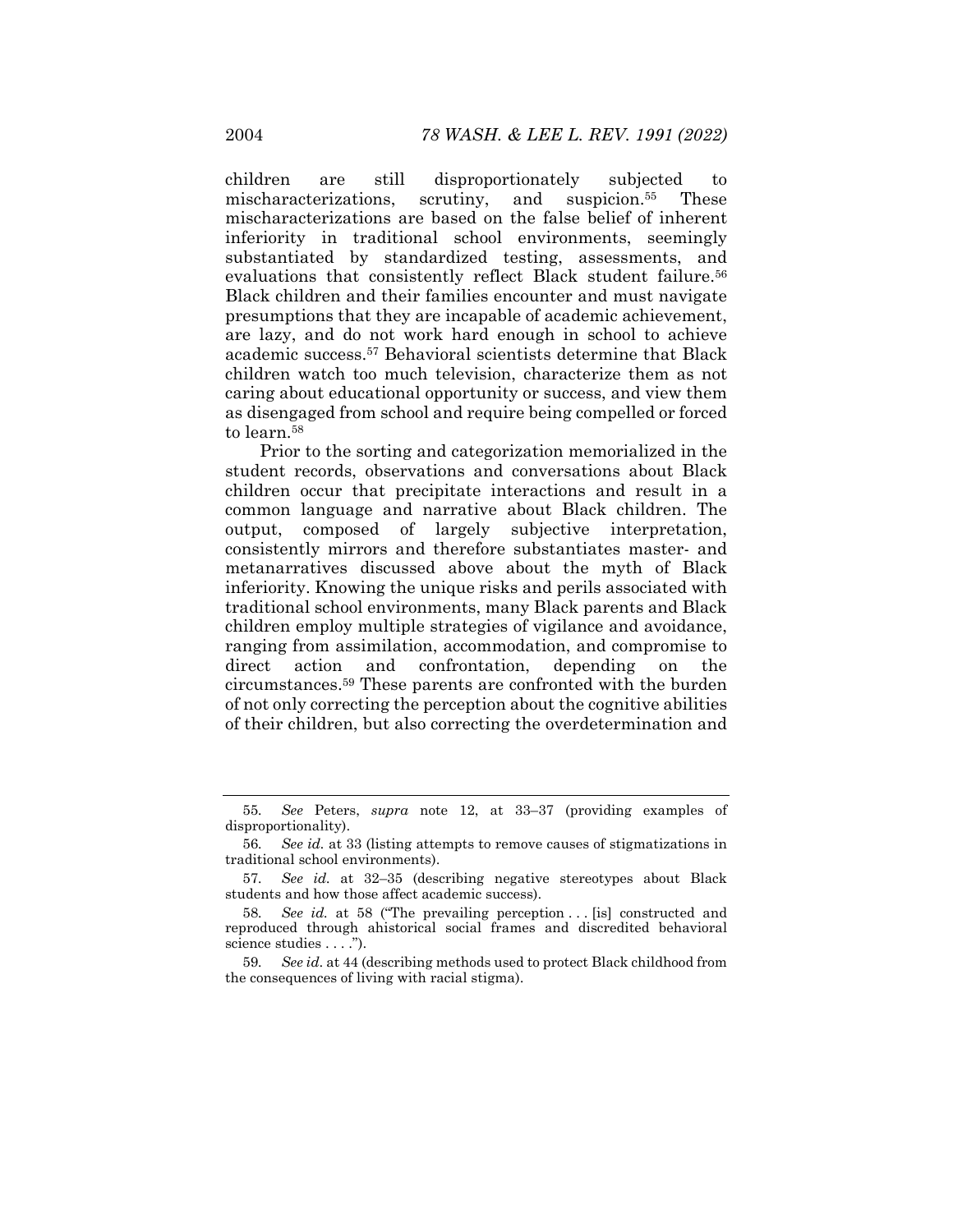mischaracterization of their children's behavior.<sup>60</sup> Parents and children who engage in this kind of ongoing school remediation do so every time they are presented with a new teacher, a new school, or a new administrator.<sup>61</sup> Legal scholars and law- and policy makers do not take account of this high level of vigilance and guarding, but they should. Instead, they prefer to center the narrative of irresponsibility, disengagement, and deficiency, which is the same historically settled approach of thought, language, data, and harm.

Likewise, Black children do not have equitable access to gifted and talented educational programs, even when accounting for socioeconomic status.62 Despite the passage of almost one-hundred years since studies about gifted Black children were first published,<sup>63</sup> access to gifted educational services continues to be underinclusive of Black children.<sup>64</sup> Even when students of color "satisfy criteria for gifted services," they "are less likely than White students to be identified  $\dots$ ."<sup>65</sup> Research studies indicate that teacher perceptions and

62*. See* Jason A. Grissom & Christopher Redding, *Discretion and Disproportionality: Explaining the Underrepresentation of High-Achieving Students of Color in Gifted Programs*, 2 AM. EDUC. RSCH. ASS'N OPEN 1, 1 (2016) (explaining that students of color are underrepresented in gifted programs).

 63. For an example of one of the oldest reports focused on gifted Black students, see Horace Mann Bond, *Some Exceptional Negro Children*, 34 CRISIS 257, 257–59, 278, 280 (1927). *See also* Martin David Jenkins, *A Socio-Psychological Study of Negro Children of Superior Intelligence*, 5 J. NEGRO EDUC. 175, 175–90 (1936) (detailing a study with four questions of incidence, age and grade, conformity with patterns of other races and racial compositions, for gifted Black children); Katheryn Kearney & Jené LeBlanc, *Forgotten Pioneers in the Study of Gifted African-Americans*, 15 ROEPER REV. 192, 192–99 (1992) (summarizing the lives and works of five scholars who conducted studies on gifted Black children in the early twentieth century).

64*. See* Grissom & Redding, *supra* note 62, at 1 (explaining Black students' underrepresentation in gifted programs).

65*. Id.*

 <sup>60.</sup> *See id.* at 54 (noting the damaging effects of "mischaracterizations and treatment documented in traditional school settings" against Black students).

 <sup>61.</sup> *See* Linwood H. Cousins & Roslyn A. Mickelson, *Making Success in Education: What Black Parents Believe About Participation in Their Children's Education*, 14 CURRENT ISSUES EDUC. 1, 11 (2011) (studying the impact of Black parental involvement in school remediation).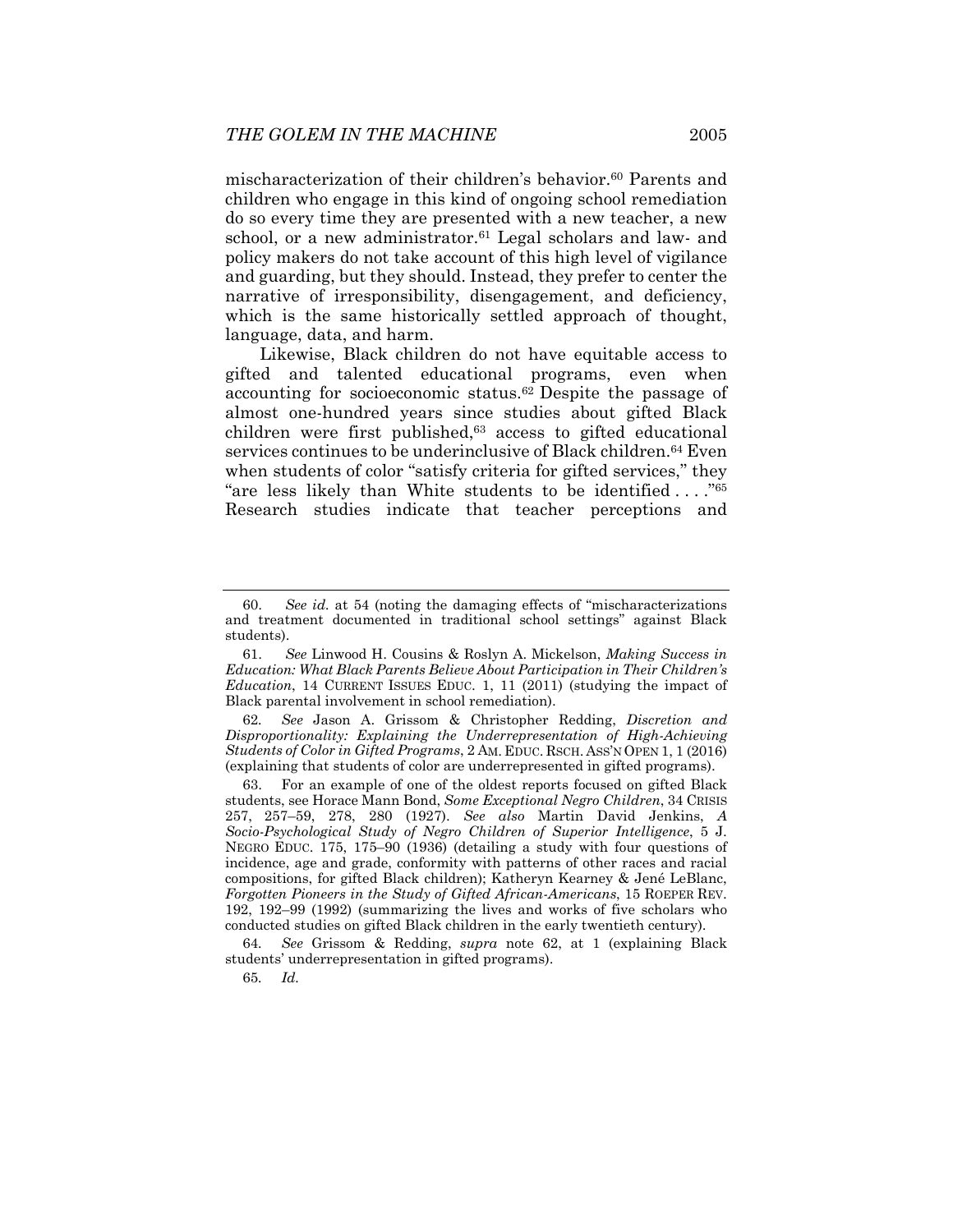discretion result in referrals for gifted services.<sup>66</sup> Studies also indicate that Black students are more likely to be identified, referred to, and encouraged to pursue gifted and talented programs by Black teachers.67 These studies rely on the theory of bureaucratic representation; meaning that Black and Latinx teachers may recommend Black and Latinx students to gifted and talented programs at higher rates and advocate for universal screening in their schools to help remove barriers to these services that rely on subjective assessments by white teachers.68 The documentation in the education record about student ability and potential creates barriers to student development when it aligns with age-old anti-Black perceptions of inferiority.69 Those flawed perceptions codified in the education record mean that inaccuracies in the record may abound.70 Those inaccuracies should be recognized as dirty data based on the cognitive deficiency and challenges exhibited, not by the student being observed, but by the teacher engaged in the observation.71 The research that suggests Black children are viewed as deficient and are not referred to gifted services, even when assessments show they should be, also suggests that those who act as gatekeepers to those opportunities may be ill-suited to manage access to those assessments in an equitable

<sup>66</sup>*. See* ALEXANDER PAYNE, GEO. WASH. UNIV. CTR. FOR EQUITY & EXCELLENCE IN EDUC., EQUITABLE ACCESS FOR UNDERREPRESENTED STUDENTS IN GIFTED EDUCATION 9 (2011), https://perma.cc/U87L-N5C2 (PDF) ("Since some teachers may have stereotypical beliefs about a student's innate abilities or because culturally and/or linguistically diverse students may not conform to a teacher's preconceptions of what signifies giftedness, such a teacher may be more inclined to overlook a diverse student who is gifted."); Jason A. Grissom et al., *The "Representative Bureaucracy" in Education: Educator Workforce Diversity, Policy Outputs, and Outcomes for Disadvantaged Students*, 44 EDUC. RESEARCHER 185, 188 (2015) (explaining that teachers have "substantial discretion" in referral processes for gifted programs).

<sup>67</sup>*. See* Grissom & Redding, *supra* note 62, at 10.

 <sup>68.</sup> White teachers make up almost 83 percent of all teachers in public schools. *Id.*

<sup>69</sup>*. See* Peters, *supra* note 12, at 51 (detailing the effects of such barriers).

<sup>70</sup>*. See id*. at 36 ("Notwithstanding oft touted student data privacy rights, the data created and used reflects compounded feedback loops based on data that is far too often not audited for data integrity and accuracy.").

<sup>71</sup>*. See id*.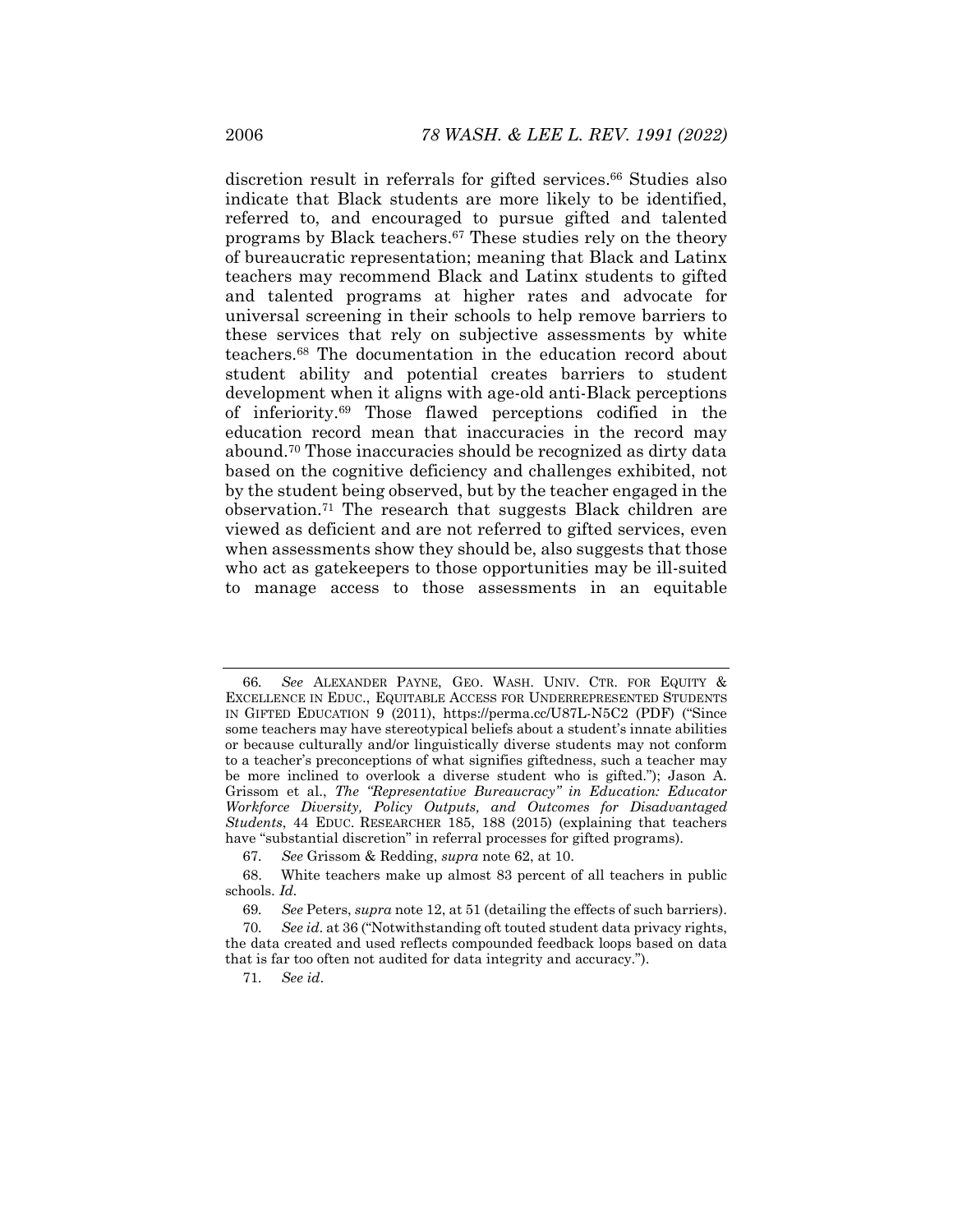manner.72 The resulting harm structure means degraded opportunities of college preparedness and job prospects, along with other factors that negatively impact the life chances and future reputations of students.73 FERPA was intended to protect against those kinds of inaccuracies related to student achievement and ability.74

Historically, the claim of inherent Black cognitive inferiority was connected to the claim of inherent Black physical prowess, brute strength, and criminality.75 Prior to Emancipation and Reconstruction, the master- and metanarratives of Black inferiority cast Black people as childlike, docile, lazy, harmless, and in need of protection by the paternalistic attributes of those who enslaved them.76 Since Reconstruction, no language has been spared to describe or psychologically conjure the indelible effect of the Black criminal in America.77 Current data describing the disciplinary actions concerning Black children support findings consistent with the same elements of past historical racialized perceptions.<sup>78</sup>

<sup>72</sup>*. See* Grissom & Redding, *supra* note 62, at 10 (finding that Black students with Black teachers were "significantly more likely" to be assigned to gifted programs than Black students without Black teachers).

<sup>73</sup>*. See id*. at 10, 14 (showing how these inaccurate assessments harmed Black students' futures).

<sup>74</sup>*. See* Penrose, *supra* note 39, at 77 ("FERPA's purpose was to give parents access to their children's educational records to ensure that data being relied upon to classify their children was correct or correctable.").

<sup>75</sup>*. See* W. Carson Byrd & Victor E. Ray, *Ultimate Attribution in the Genetic Era: White Support for Genetic Explanations of Racial Difference and Policies*, 661 ANNALS AM. ACAD. POL. SCI. 212, 218 (2015).

 <sup>76.</sup> *See* Peters, *supra* note 12, at 58 n.125 (mentioning the educational disenfranchisement of Black children pre-Emancipation).

 <sup>77.</sup> *See* Kohli, *supra* note 54, at 189 (reviewing research on school punishment reflecting "teachers' criminalizing and deficit perceptions of Black male students").

<sup>78</sup>*. See* Owens & McLanahan, *supra* note 42, at 1549 ("As compared to White students, Black students are 3.2 times more likely to be suspended or expelled . . . ."); Jason P. Nance, *Dismantling the School-to-Prison Pipeline: Tools for Change*, 48 ARIZ. ST. L.J. 313, 331 (2016) ("National, state, and local data across all settings and at all school levels clearly demonstrate that school administrators and teachers discipline minority students, particularly African-American students, more harshly and more frequently than similarly-situated white students.").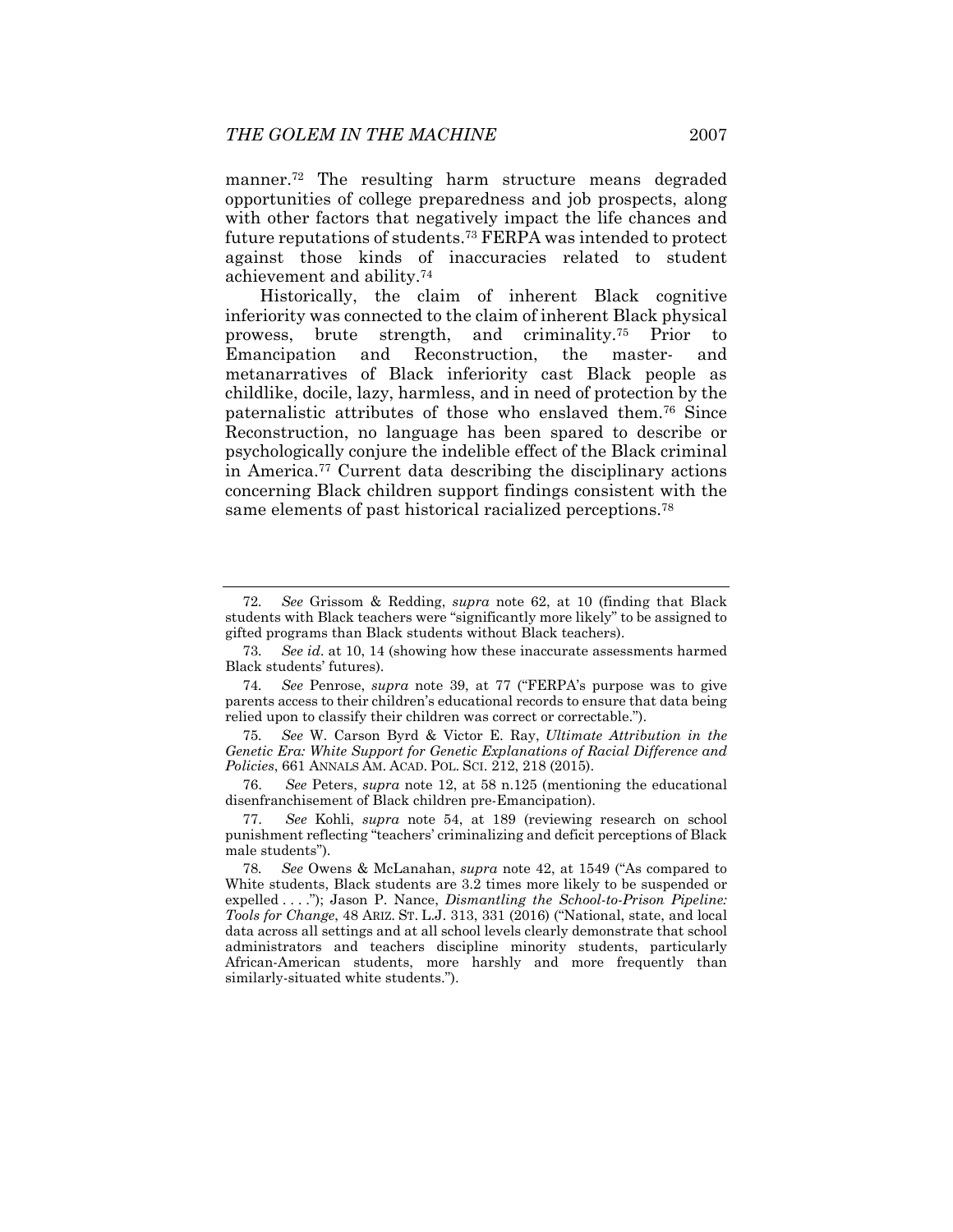## B. *Over-Inclusion and Representation in School Disciplinary Actions*

I have previously argued that "Black children are not more likely to behave badly or even worse than" non-Black children.79 Still, Black children are in fact "viewed as less innocent<sup>80</sup> and

80*. See id*. at 37 n.69 (citing Phillip Atiba Goff et al., *The Essence of Innocence: Consequences of Dehumanizing Black Children*, 106 J. PERSONALITY & SOC. PSYCH. 526, 539 (2014) (finding that Black children were afforded innocence less than children of other races); Michael J. Dumas & Joseph Derrick Nelson, *(Re)Imagining Black Boyhood: Toward a Critical Framework for Educational Research*, 86 HARV. EDUC. REV. 27, 33 (2016) ("Black children were rarely perceived as being worthy of playtime and were severely punished for exhibiting normal childlike behaviors."); Sandra Graham & Brian S. Lowery, *Priming Unconscious Racial Stereotypes About Adolescent Offenders*, 28 L. & HUM. BEHAV. 483, 493, 496 (2004) (describing the effects of conscious prejudice on perceived innocence); Edward W. Morris, *"Ladies" or "Loudies"? Perceptions & Experiences of Black Girls in Classrooms*, 38 YOUTH & SOC'Y 490, 511 (2007) (describing the effect of "tainted perceptions" on perceived femininity); Jamilia J. Blake et al., *Unmasking the Inequitable Discipline Experiences of Urban Black Girls: Implications for Urban Educational Stakeholders*, 43 URB. REV. 90, 99 (2011) (concluding that Black girls are similarly overrepresented in disciplinary infractions to Black boys); Jyoti Nanda, *Blind Discretion: Girls of Color & Delinquency in the Juvenile Justice System*, 59 UCLA L. REV. 1502, 1521 (2012) ("[N]umerous studies over the past decade have examined and documented that at every stage of the juvenile justice system youth of color 'are more likely [than White youth] to be arrested, charged, detained, sentenced severely, and tried as adults' . . . ."); Jamilia J. Blake et al., *The Role of Colorism in Explaining African-American Females' Suspension Risk*, 32 SCH. PSYCH. Q. 118 (2017); REBECCA EPSTEIN ET AL., GEO. L. CTR. ON POVERTY & INEQ., GIRLHOOD INTERRUPTED: THE ERASURE OF BLACK GIRLS' CHILDHOOD 14 (2017) (describing the "adultification" of Black girls)).

In the 1990's, Black children were described as sub-human mutants, crack babies and super-predators by liberal and conservatives alike. The crack-cocaine epidemic brought forth what is now recognized as pseudo-social science but at the time, the bases for law and social policy that enhanced the mass incarceration epidemic disparately impacting Black and Brown communities

<sup>79</sup>*. See* Peters, *supra* note 12, at 37 n.68 (citing RUSSELL J. SKIBA & NATASHA T. WILLIAMS, EQUITY PROJECT AT IND. U., ARE BLACK KIDS WORSE? MYTHS AND FACTS ABOUT RACIAL DIFFERENCES IN BEHAVIOR 1 (2014), https://perma.cc/8333-VZZK (PDF) (observing that a variety of statistical approaches have failed to find evidence that students of color act out at higher rates that could justify differential punishment); Douglas B. Downey & Shana Pribesh, *When Race Matters: Teachers' Evaluations of Students' Classroom Behavior*, 77 SOC. EDUC. 267, 267–82 (2004) (finding that Black students placed with Black teachers are rated to behave similarly well, or better, than white students rated by white teachers, but the Black students are rated worse if placed with white teachers)).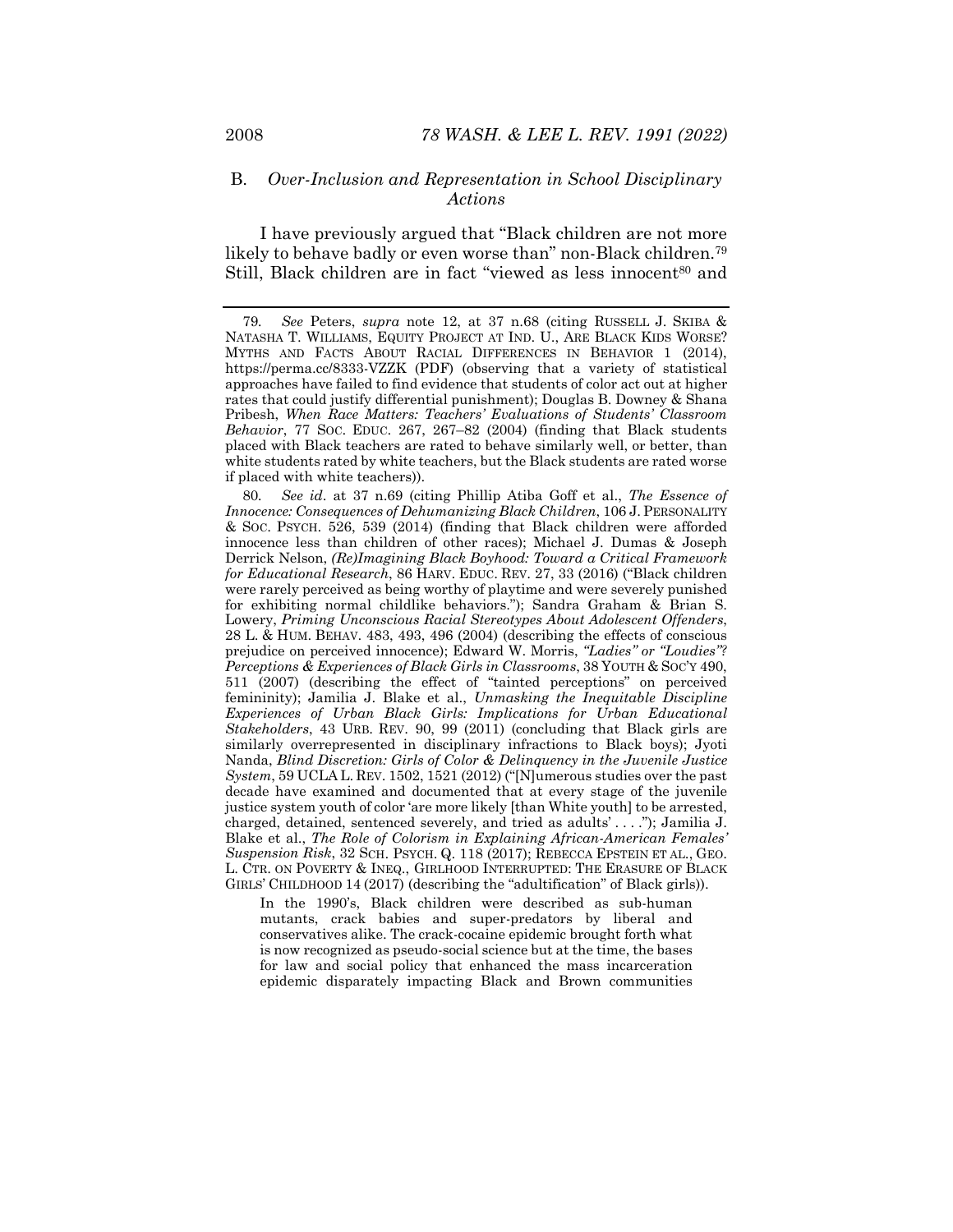older81 than white children, and are subjected to harsher and more prevalent discipline" in educational environments.<sup>82</sup> Studies have shown that Black children are often disciplined for subjective infractions while their white peers are disciplined for more objective infractions.83 Reports and recordings have captured school officials, including school resource officers (SROs—who are often police officers), and teachers, "using excessive force against Black children including tasers, punching, slapping, choking, dragging down stairs, slamming and dragging Black children's bodies across classroom floors."84

81*. See id.* at 38 n.70 (citing A. R. Todd et al., *Does Seeing Faces of Young Black Boys Facilitate the Identification of Threatening Stimuli?*, 27 PSYCH. SCI. 384, 384–93 (2016); Michel Martin, *Consequences When African-American Boys Are Seen as Olde*r, NPR: TELL ME MORE (Mar. 19, 2014, 12:04 PM), https://perma.cc/PKR4-BFVG (discussing research showing that Black boys are seen as older than they are); Christopher Ingraham, *Why White People See Black Boys like Tamir Rice as Older, Bigger and Guiltier than They Really Are*, WASH. POST (Dec. 28, 2015, 2:24 PM), https://perma.cc/29DJ-C3QB (arguing that Black boys are viewed as older)).

82*. Id.* at 37–38.

83*. See id.* at 38 n.71 (citing EDWARD J. SMITH & SHAUN R. HARPER, UNIV. OF PA., DISPROPORTIONATE IMPACT OF K-12 SCHOOL SUSPENSION AND EXPULSION ON BLACK STUDENTS IN SOUTHERN STATES 87 (2015), https://perma.cc/3A9U-Y6FB (PDF) (concluding that the educational system continually disadvantages Black communities); Erik J. Girvan et al., *The Relative Contribution of Subjective Office Referrals to Racial Disproportionality in School Discipline*, 32 SCH. PSYCH. Q. 392, 400–04 (2017) (concluding that implicit biases affect teacher's decisions more than racial differences in student behaviors); Russel J. Skiba et al., *The Color of Discipline: Sources of Racial and Gender Disproportionality in School Punishment*, 34 URB. REV. 317, 317–42 (2002) (describing that amongst other disparities, Black students face exclusionary discipline for subjective reasons such as "disrespect, excessive noise, threat, and loitering")).

84*. See id*. at 38 n.72 (citing *What If the South Carolina Student Thrown Across a Classroom Had Been White?*, WASH. POST (Oct. 28, 2015), https://perma.cc/9222-5LRZ; Rebecca Klein, *More Cops in Schools Means More Black Kids in the Criminal Justice System*, HUFF. POST (Feb. 22, 2018, 12:19 PM), https://perma.cc/V2C3-VHP2; Rebecca Klein, *Protecting or Policing?: School-Based Police Officers Are Paid to Protect Our Kids. But Sometimes They* 

throughout the United States. The terms and theories developed describing crack babies and super predators have been proven to be false narratives.

*Id.* (citing Susan Okie, *Crack Babies: The Epidemic that Wasn't*, N.Y. TIMES (Jan. 26, 2009), https://perma.cc/7LPM-HE63 (describing the myth of the crack baby); Elizabeth Becker, *As Ex-Theorist on Young 'Superpredators,' Bush Aide Has Regrets*, N.Y. TIMES (Feb. 9, 2001), https://perma.cc/2FQA-XDJJ (dispelling the myth of "superpredators")).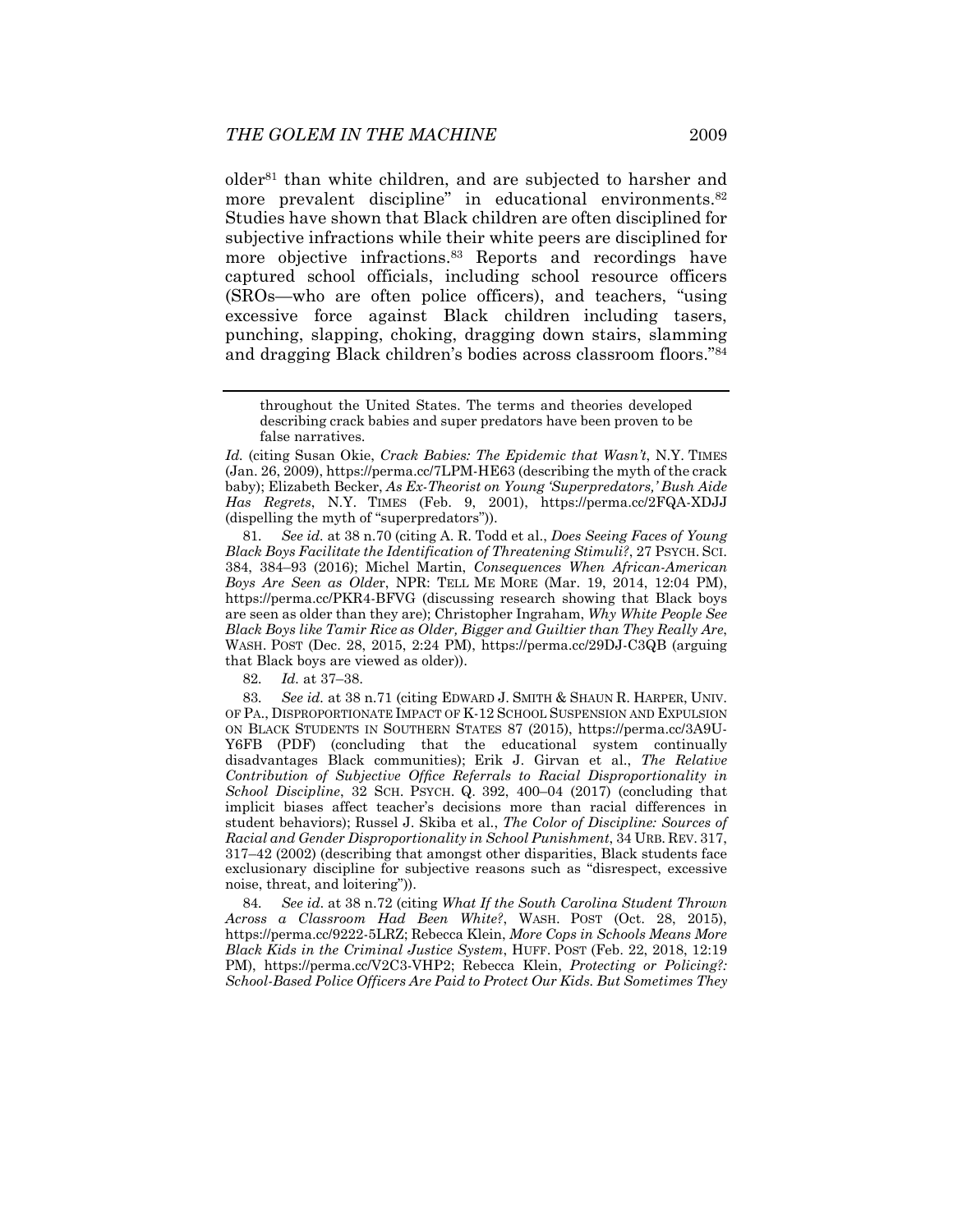As early as preschool, Black children begin to experience social stigma expressed through over-watching, surveillance, and general suspicion (as I argued in *Black Home-Educators as Child Privacy Protectors*).85

Additionally, FERPA allows SROs to access student record data under the school official exception.<sup>86</sup> The application of the school official exception to the SRO requires a determination about whether the SRO has a "legitimate educational interest in that information."87 If the SRO has a legitimate interest in accessing the record, they may access the record.<sup>88</sup> The SRO may also access the information through the health and safety exception.89 It is important to note that records created by SROs, who are often members of law enforcement/police officers, are not automatically considered part of the education record.<sup>90</sup>

 86. U.S. DEP'T OF EDUC., GUIDANCE FOR ELIGIBLE STUDENTS, *supra* note 40, at 3.

90*. Id.* at 6 ("'Law enforcement unit records' (i.e., records created by the law enforcement unit, created for a law enforcement purpose, and maintained by the law enforcement unit) are not 'education records' subject to the privacy protections of FERPA.").

*Do More Harm than Good*, HUFF. POST (Dec. 13, 2016, 7:07 AM), https://perma.cc/ED54-CZLX; Rebecca Klein, *Set to Stun: Children Are Being Tasered by School-Based Police Officers*. *No One Knows How Often It's Happening or What Impact It's Having on Students*, HUFF. POST (Aug. 11, 2016, 9:01 AM), https://perma.cc/Z23F-BFTS; Mark Osborne, *Surveillance Video Shows Chicago Police Dragging Female Student Down Stairs, Using Stun Gun*, ABC NEWS (Apr. 12, 2019, 2:50 PM), https://perma.cc/V9WA-Z2CU; Kyle Spencer & Adam Hooper, *Bullied by the Badge: Thousands of Police Officers Are Now Stationed Inside Public Schools. What Does This Mean for Students?*, HUFF. POST (Aug. 10, 2016, 12:00 PM), https://perma.cc/4HTH-6QFR (listing examples of excessive force used against Black children)).

<sup>85</sup>*. See id.* at 39 n.73 (citing WALTER S. GILLIAM ET AL., YALE CHILD STUDY CTR., DO EARLY EDUCATORS' IMPLICIT BIASES REGARDING SEX AND RACE RELATE TO BEHAVIOR EXPECTATIONS AND RECOMMENDATIONS OF PRESCHOOL EXPULSIONS AND SUSPENSIONS? 2 (2016) ("Findings revealed that when expecting challenging behaviors teachers gazed longer at Black children, especially Black boys."); Tasha K. Henneman, *Preschool Expulsions: Parental Experiences of Black Boys Who Were Pushed Out or Left Behind* (2014) (Ph.D. dissertation, Mills College); Melinda D. Anderson, *Even Black Preschool Teachers Are Biased*, ATLANTIC (Sept. 28, 2016), https://perma.cc/4MNS-U5M5 (describing the disproportionality of preschool suspensions against Black children)).

<sup>87</sup>*. Id.*

<sup>88</sup>*. Id.*

<sup>89</sup>*. Id.* at 4.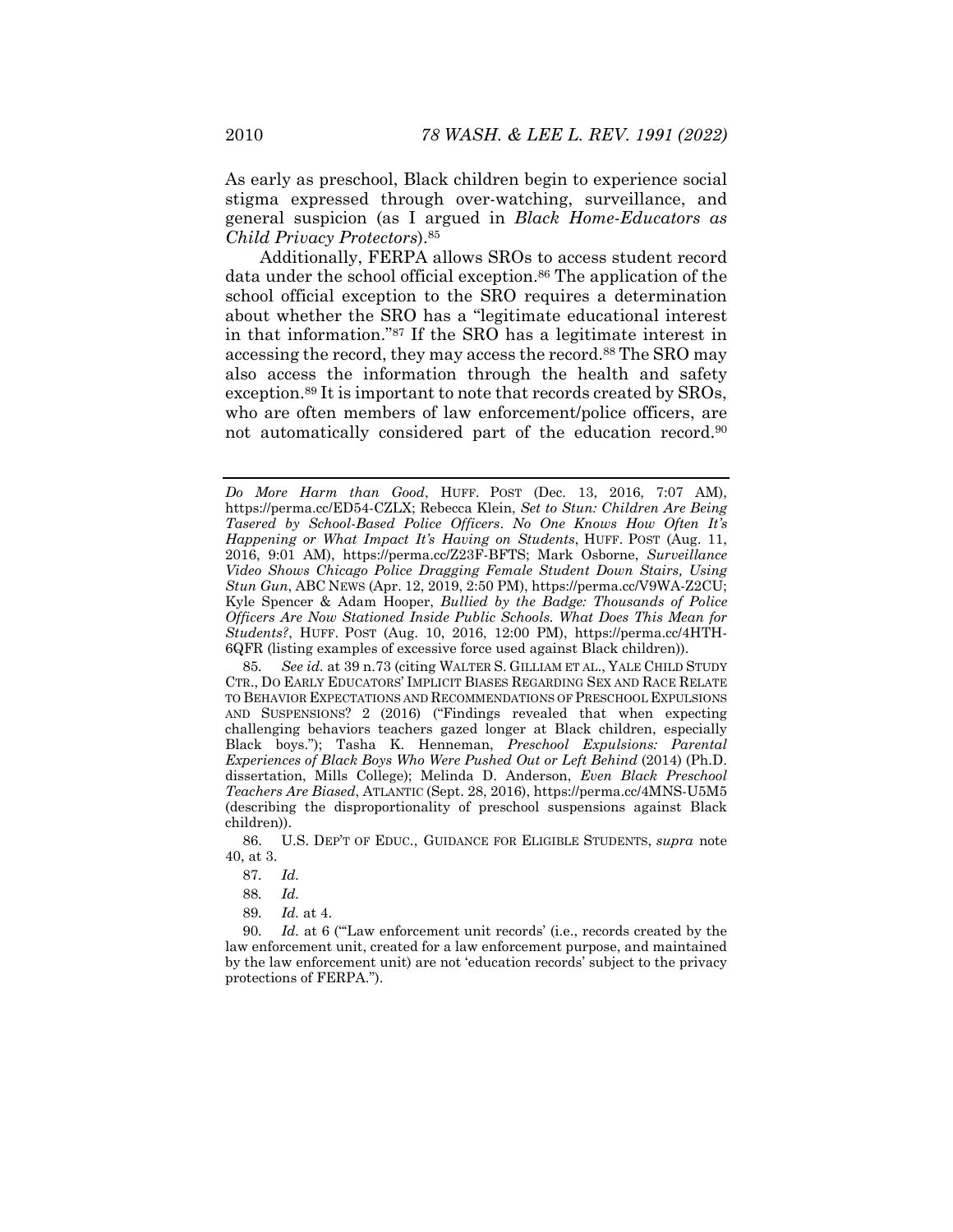Police officers who work in schools as SROs can create police reports that are not accessible or amendable by students or parents under FERPA.91 Those records created by police officers are not considered education records.92 FERPA only covers education records.93 Therefore, requests to disclose or amend education records do not apply to the records that law enforcement actors acting within the educational environment create, collect, and otherwise process for their own records external to the school environment.94 While school officials are supposed to notify students or parents before disclosing records "unless a court has ruled otherwise," "law enforcement or government officials may ask a school for confidentiality or serve process that requires the school to keep the request confidential."95 Under this scenario, schools are supposed to "remind law enforcement officials of FERPA's notification requirements, and determine whether the confidentiality request is supported by proper legal process."96 There are a variety of problems related to the burdens schools have under FERPA at the intersection of requests from law enforcement and confidentiality of such disclosures. FERPA does not require schools to keep an accounting of actual law enforcement disclosures or requests for disclosure.97 This means FERPA allows education records to be accessed by law enforcement and likely used to create police documentation without notice or consent of the student or the parents.98 Beyond the education record, SROs create criminal records on children in school and those records disproportionately and negatively impact Black

<sup>91</sup>*. Id.*

<sup>92</sup>*. Id*.

<sup>93</sup>*. Id.*

<sup>94</sup>*. Id.*

 <sup>95.</sup> Amelia Vance & Sarah Williamson, *Law Enforcement Access to Student Records*, STUDENT PRIVACY COMPASS (Sept. 25, 2017), https://perma.cc/8KCU-7MMH.

<sup>96</sup>*. Id.*

<sup>97</sup>*. Frequently Asked Questions*, DEP'T OF EDUC., https://perma.cc/REV8- 82ZR.

<sup>98</sup>*. See id*. (supporting the conclusion that law enforcement can access student records if they have legitimate educational interests, but then do not need to disclose their actual purpose or use).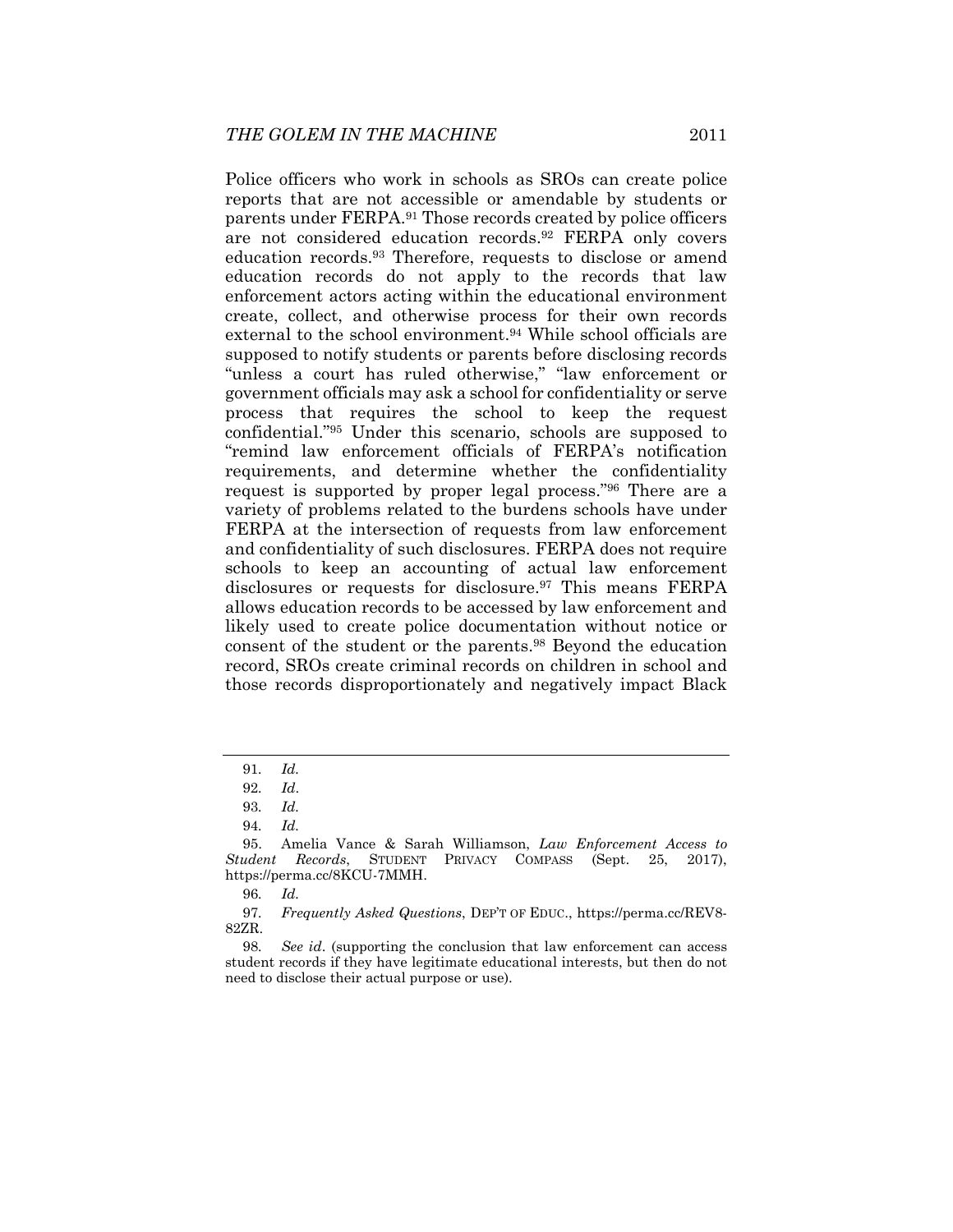and Latinx children, who are subsequently overrepresented in the carceral continuum.99

In *Black Home-Educators as Child Privacy Protectors*, I presented additional research verifying discriminatory disciplinary practices in K-12 educational environments. I have included some of that analysis and research here as a part of the series anticipated by the initial article.

In 2014, the United States Education Office of Civil Rights found that "Black children represent 18% of preschool enrollment, but 48% of preschool children receiving more than one out-of-school suspension; in comparison, white students represent 43% of preschool enrollment but 26% of preschool children receiving more than one out of school suspension."100

That study also found that school disciplinary decision-making practices allow Black students to be overrepresented in both suspensions and expulsions.101 Similar studies have found that Black students are disproportionately referred to law enforcement.102 The 2014 study did not reveal anything new because researchers have known about the racial disciplinary gap in educational environments, even when accounting for socioeconomic status, since the 1970s.103 New

103*. See* Peters, *supra* note 12, at 39 n.75 ("Since the 1970s, the racial discipline gap has been documented and consistent across socioeconomic

<sup>99</sup>*. See* Matthew T. Theriot, *School Resource Officers and the Criminalization of Student Behavior*, 37 J. CRIM. JUST. 280, 280 (2009) ("Moreover, several criminologists and legal scholars have expressed concerns that some strategies designed to make schools safer—particularly the growing number of school resource officers (SROs)—might actually criminalize student behavior and lead to a substantial increase in the number of school-based arrests.").

 <sup>100.</sup> Peters, *supra* note 12, at 39 n.74 (citing DEP'T OF EDUC., CIVIL RIGHTS DATA COLLECTION, DATA SNAPSHOT: SCHOOL DISCIPLINE ISSUE BRIEF NO. 1 (2014)).

<sup>101</sup>*. Id.* 

<sup>102</sup>*. See* Nance, *supra* note 78, at 331 ("[A]lthough African-American students comprised only 16% of the student population during the 2011-2012 school year, they represented . . . . 27% of the students who were referred to law enforcement."); Graham & Lowery, *supra* note 80, at 483–84 ("African American youth age 10–17 comprise about 15% of their age group in the population, yet they represent about 25% of all juvenile arrests, 30% of referrals to juvenile court, 40% of all incarcerated juveniles, and close to 60% of waivers to adult criminal court.").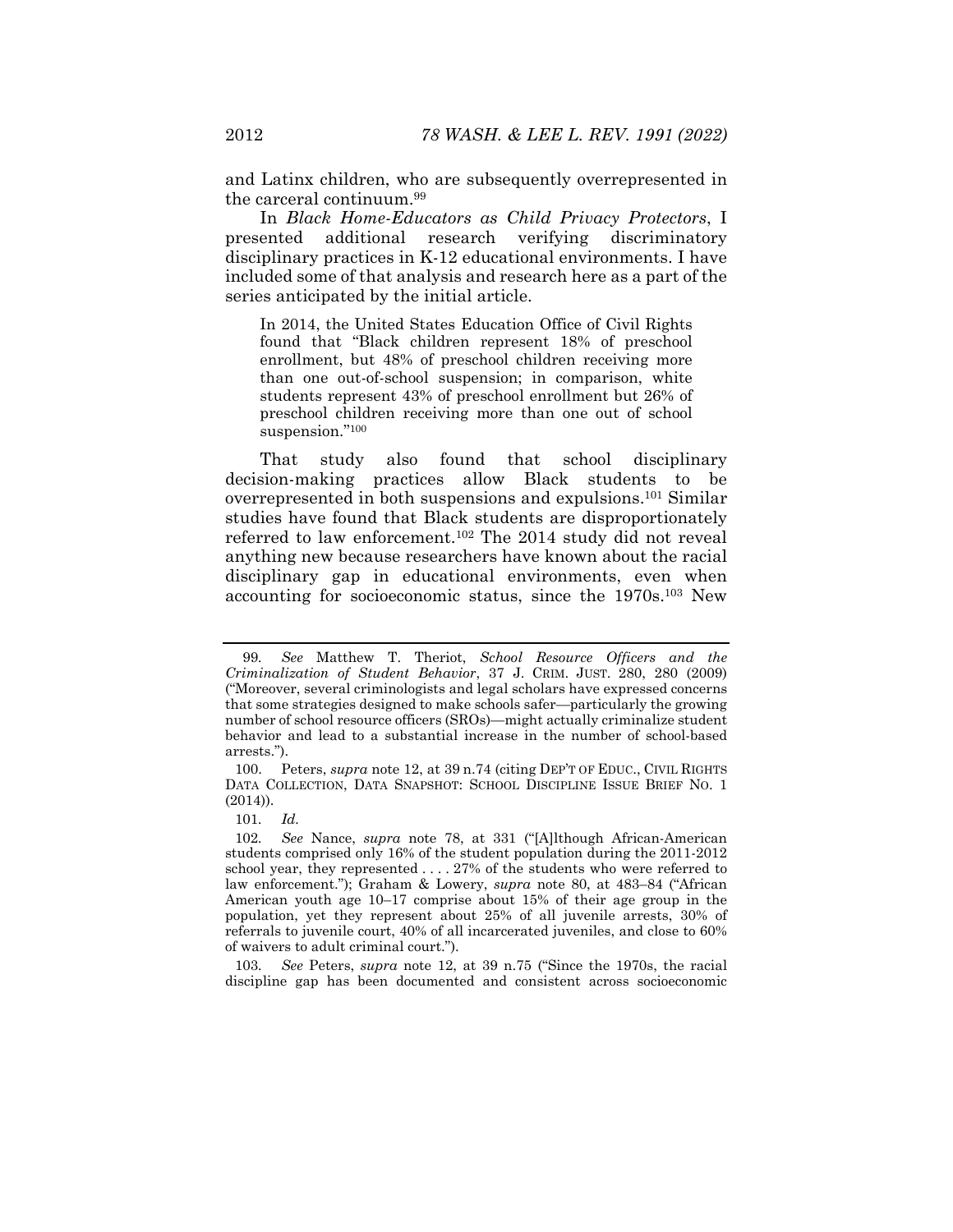studies revealed that Black girls are the most vulnerable to the disciplinary gap.104 Black girls are more likely to be suspended than white girls.105 Black girls are targeted by their teachers and school administrators for behavior traits that are viewed negatively and align with stereotypes about Black women.106 The thought, language, data, and harm structure alignment flows in one direction. Subsequently, Black girls are disciplined at disproportionate rates when compared to their white counterparts. Often, Black girls are targeted for "violating" school dress codes.107 Black hair styles, whether worn by Black girls or Black boys, are also considered appropriate areas of school disciplinary focus.108 When white girls wear their hair in

106*. Id.* at 40 n.80 (citing MONIQUE W. MORRIS, PUSHOUT: THE CRIMINALIZATION OF BLACK GIRLS IN SCHOOLS (2018)).

107*. Id.*

108*. Id.* at 40 n.81 (citing Julia Jacobs & Dan Levin, *Black Girl Sent Home from School over Hair Extensions*, N.Y. TIMES (Aug. 21, 2018), https://perma.cc/E3FW-8576; Kay Lazar, *Black Malden Charter Students Punished for Braided Hair Extensions*, BOSTON GLOBE (May 12, 2017, 1:54 AM), https://perma.cc/32CG-HU5J; Andre Perry, "*Stay Out of My Hair!" Black Students Need the Federal Government to Tell Schools to Leave Their Hair Alone*, HECHINGER REP. (Mar. 5, 2019), https://perma.cc/6QXX-Z7T8; Mark Trible, *Grappling with the N-Word*, COURIER POST (Oct. 4, 2016, 2:00 PM), https://perma.cc/B9L8-CSDP (last updated Dec. 21, 2018, 2:05 PM); Roman Stubbs, *A Wrestler Was Forced to Cut His Dreadlocks Before a Match. His Town Is Still Looking for Answers*, WASH. POST (Apr. 17, 2019), https://perma.cc/56VE-DKC2; Paulette M. Caldwell, *A Hair Piece: Perspectives on the Intersection of Race and Gender*, 1991 DUKE L. J. 365; D. Wendy Greene, *Black Women Can't Have Blonde Hair . . . In the Workplace*, 14 J. GENDER RACE & JUST. 405, 430 (2011); D. Wendy Greene, *A Multidimensional Analysis of what Not to Wear in the Workplace: Hijabs and Natural Hair*, 8 FIU L. REV. 333, 368 (2013); D. Wendy Greene, *Title VII: What's Hair (And Other Race-Based Characteristics) Got to Do with It?*, 79 U. COLO. L. REV. 1355 (2008); D. Wendy Greene, *Splitting Hairs: The Eleventh Circuit's Take on Workplace Bans Against Black Women's Natural Hair in* EEOC v. Catastrophe Management Solutions, 71 U. MIA. L. REV. 987 (2017)).

status." (citing Anne Gregory et al., *The Relationship of School Structure and Support to Suspension Rates for Black and White High School Students,* 48 AM. EDUC. RES. J. 904 (2011))).

<sup>104</sup>*. Id.* at 39.

<sup>105</sup>*. Id.* at 39 n.76 (citing KIMBERLÉ WILLIAMS CRENSHAW, AFR. AM. POL'Y F., BLACK GIRLS MATTER: PUSHED OUT, OVERPOLICED AND UNDERPROTECTED 16 (2015), https://perma.cc/F5E6-6EXX (PDF) ("Data released by the Department of Education for the 2011–2012 school year reveal that while Black males were suspended more than three times as often as their white counterparts, Black girls were suspended six times as often.")).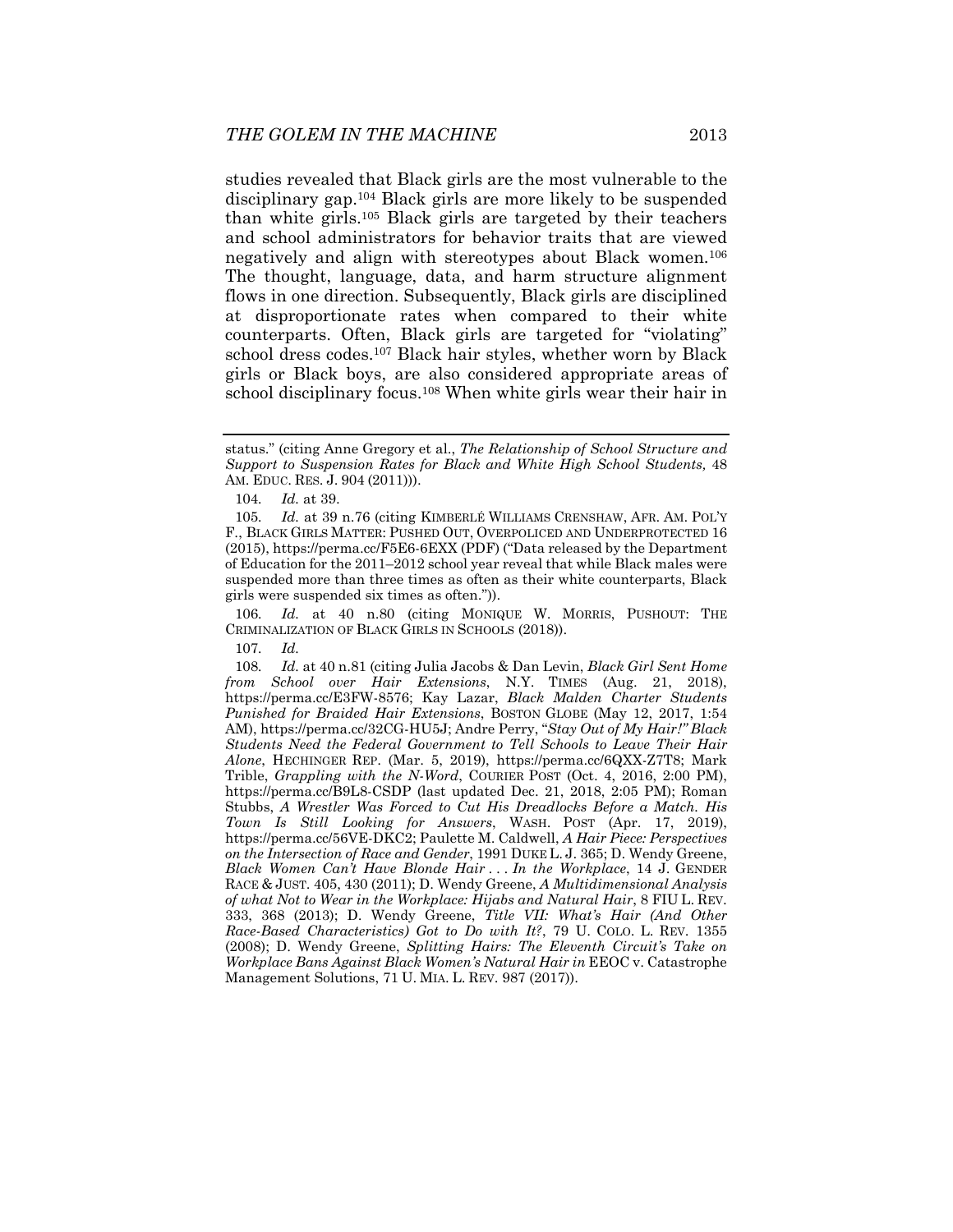French braids, they are not subjected to school disciplinary measures because schoolteachers and administrators do not view the French braid as broaching a standard cognizable by school policy. However, individual braided hair styles worn by Black children trigger the imaginations of school actors who summon and deploy policy violation speech acts that result in disparate disciplinary actions. When teachers and administrators surveil Black children toward the end of exclusionary discipline, it means that when they see Black children they are already looking at them with suspicion—as if they know something is amiss, they have to imagine it, look hard enough, and then name it. $109$  The question becomes, why are Black children watched differently and, therefore, seen differently than their white peers? What makes a French braid acceptable and individual braids or cornrows unacceptable? The answer appears to be: because white people tend to wear French braids if they wear their hair braided to school—French braids are acceptable and not imagined as a violation of school policy. This is only one example of how the cultural preferences of those who create and enforce school policies influence how others create and enforce those policies, even when those decisions rely on arbitrary distinctions.110

These policy and enforcement decisions by schoolteachers and administrators are not objective. They allow Black children to be discriminated against in schools based on the ingrained preferences, idiosyncrasies, and whims of the dominant culture.111 Those preferences, idiosyncrasies, and whims create an observation loop that results in Black children's bodies and behavior being overwatched and made hyper-visible for the purpose of negative distortion.112 Technologies deployed in educational contexts follow these patterns of negative distortion. The preferences of the dominant culture mischaracterize Blackness as something that warrants suspicion, regulation, and control in multiple contexts, including in the educational environment.113 This argument is supported

<sup>109</sup>*. Id.* at 40.

<sup>110</sup>*. Id.*

<sup>111</sup>*. Id.* at 41.

<sup>112</sup>*. Id.*

<sup>113</sup>*. See generally* Taja-Nia Y. Henderson & Jamila Jefferson-Jones, *#LivingWhileBlack: Blackness as Nuisance*, 69 AM. U. L. REV. 863 (2020).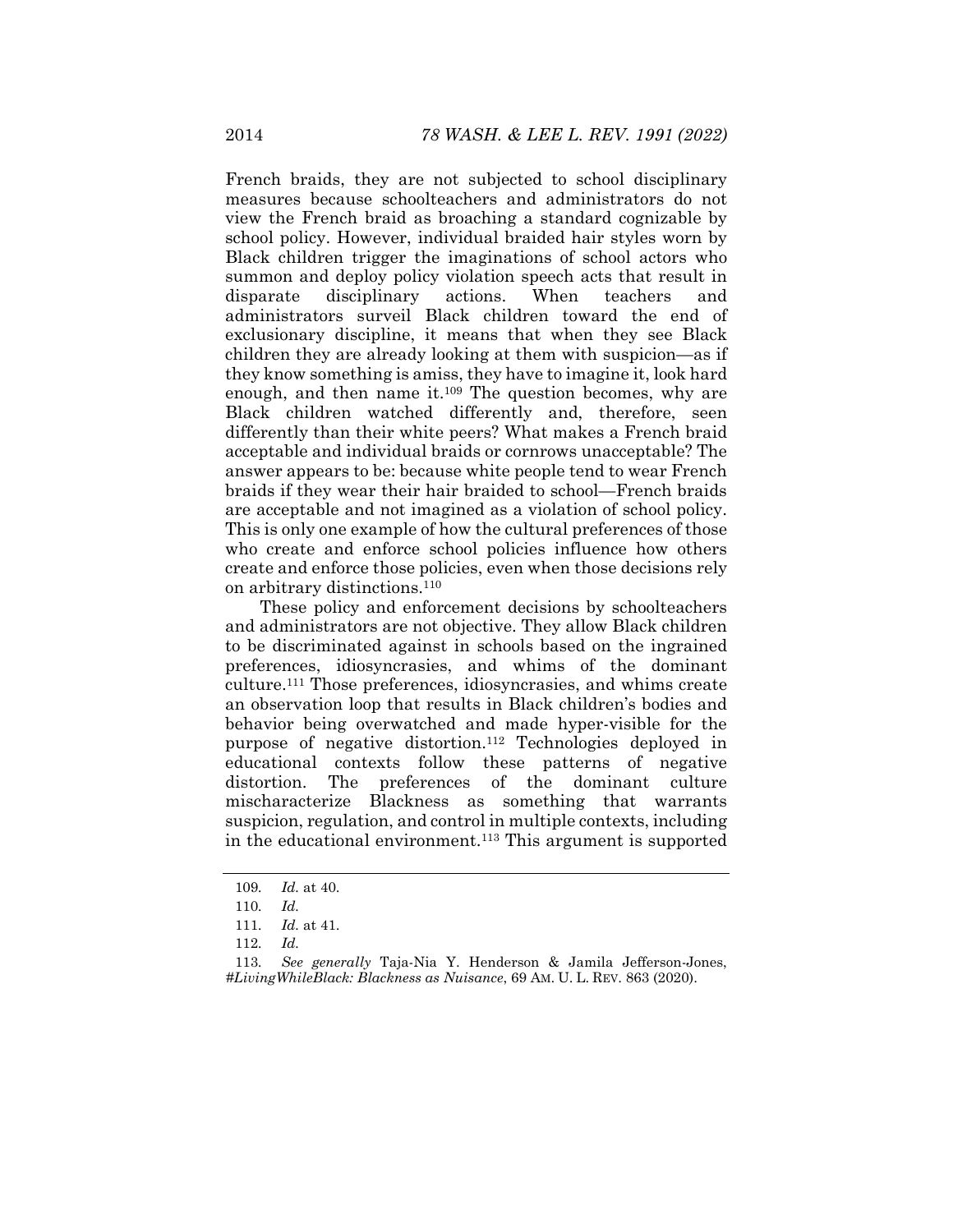by comparing the patterns of decision-making regarding which schools employ surveillance technology, such as metal detectors and cameras, with which schools have historically been vulnerable to school shooting violence.114 The vast majority of school shootings, including those that occurred at the K-12 level and in higher education, are committed by white male shooters in predominantly white institutions.115 However, while gun control measures that would affect all schools are rejected,<sup>116</sup> schools with large populations of non-white children continue to bear the brunt of various forms of surveillance and policing that involve the equivalent of stop and frisk searches, overwatching, and interference, leaving students who attend these schools subject to unique privacy harms.<sup>117</sup>

When Black, Latinx, and other racially marginalized children know that they are treated differently than their white peers, the impact should be understood to include emotional harm as well as the violations of physical and bodily security that these children experience at school.118 Recognizing that the

116*. See* Tom LoBianco et al., *Senate Rejects Series of Gun Measures*, CNN, https://perma.cc/V7TZ-T7MV (last updated June 20, 2016, 8:47 PM) ("But tough election year politics, paired with disputes over the effectiveness of each party's ideas, proved too powerful to break the longstanding partisan gridlock that's surrounded gun issues for years.").

117*. See* Peters, *supra* note 12, at 41.

118*. See id*. at 42 n.45 (citing MONIQUE W. MORRIS, RACE, GENDER, AND THE SCHOOL-TO-PRISON PIPELINE: EXPANDING OUR DISCUSSION TO INCLUDE BLACK GIRLS, AFR. AM. POL'Y. F. 2 (2012), https://perma.cc/2PZV-RTFR (PDF); Nancy A. Heitzeg, *Education or Incarceration: Zero Tolerance Policies and the School to Prison Pipeline*, F. PUB. POL'Y 1 (2009), https://perma.cc/59Q7-J95R (PDF); David M. Ramey, *The Social Structure of Criminalized and Medicalized School Discipline*, 88 SOC. EDUC. 181, 182–83 (2015); Artika R. Tyner, *The Emergence of the School-to-Prison Pipeline*, ABA (June 1, 2014), https://perma.cc/9DBX-6778)). For additional discussion on the history of the use of the term "school-to-prison pipeline," see Kayla Crawley & Paul Hirschfield, *Examining the School-to-Prison Pipeline Metaphor*, OXFORD RSCH. ENCYCLOPEDIAS:

 <sup>114.</sup> Peters, *supra* note 12, at 41; *see* Richard Luscombe, *Generation Columbine: How Mass Shootings Changed America's Schools*, GUARDIAN (Apr. 19, 2019, 1:00 AM), https://perma.cc/4C9C-H7RC; Kristen Harper & Deborah Temkin, *Compared to Majority White Schools, Majority Black Schools Are More Likely to Have Security Staff*, CHILD TRENDS (Apr. 26, 2018), https://perma.cc/8B84-NDXH.

<sup>115</sup>*. See* Tiffany Xie, *Mass Shooters Have a Gender and a Race: A Closer Look at White Male Privilege*, POL. RSCH. ASSOCS. (June 19, 2014), https://perma.cc/JVH7-5L66 ("Recent studies reveal that most school shooters are White males, with 97 percent being male and 79 percent White.").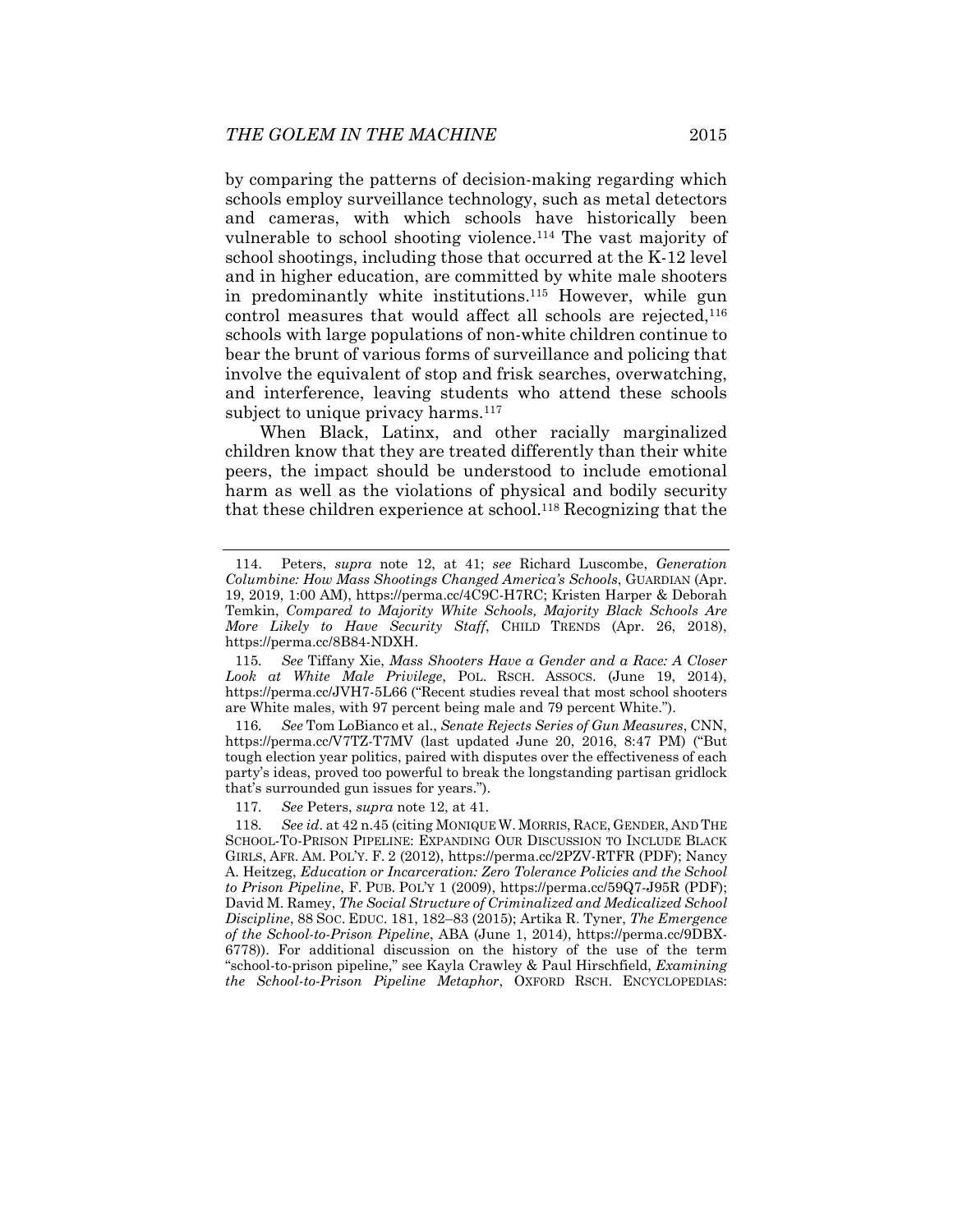harm to racially marginalized children concerns how they are targeted by policies and technology that are deployed in ways that compound children's vulnerability and marginality in educational environments is essential to understanding how to remedy this harm. Here, the vulnerability and marginality begin with how Black children are problematized when seen and by whom. The decision to problematize Black children upon seeing Black children is then combined with formal interventions. SROs often influence or are involved in this process because they are both the first people students see when entering the educational environment, and they are called on to intervene with students that teachers and administrators have labeled as problematic.<sup>119</sup> The connection between disciplinary decision-making in schools and the carceral continuum or school-to-prison pipeline starts with schools allowing police officers to watch, surveil, and subsequently discipline students.<sup>120</sup> It continues when teachers and school It continues when teachers and school administrators depend on police officers to intervene and manage student behavior for even minor infractions.121 Carla Shedd has described how schools that are predominantly Black reflect prison-like environments, complete with metal detectors, body scans, patrolling police officers, and constant interference with regular activity.<sup>122</sup> Even when simply walking down the hallway, a student might be stopped and frisked by a police officer in school.123 It comes as no surprise that environments

CRIMINOLOGY & CRIM. JUST. (June 25, 2018), https://perma.cc/T2L2-2DCF ("The notion of a 'school-to-prison pipeline' directs attention to particular social processes and aspects of the interrelationship between schools and the criminal justice system.")).

<sup>119</sup>*.* Peters, *supra* note 12, at 42.

<sup>120</sup>*. Id.*

<sup>121</sup>*. See* MORRIS, *supra* note 118, at 2 (describing the school-to-prison pipeline as a "collection of policies, practices, conditions, and prevailing consciousness that facilitate both the criminalization within educational environments and the processes by which this criminalization results in the incarceration of youth and young adults"); Heitzeg, *supra* note 118, at 1 (assessing the effects of disciplinary policies in schools); Ramey, *supra* note 118, at 182–83 (examining the process of criminalizing school discipline); Tyner, *supra* note 118 ("For far too many students, entering the gateway to incarceration begins with a referral from the classroom to the courtroom.").

 <sup>122.</sup> CARLA SHEDD, UNEQUAL CITY: RACE, SCHOOLS, AND PERCEPTIONS OF INJUSTICE 17 (2015).

<sup>123</sup>*. See* Peters, *supra* note 12, at 42.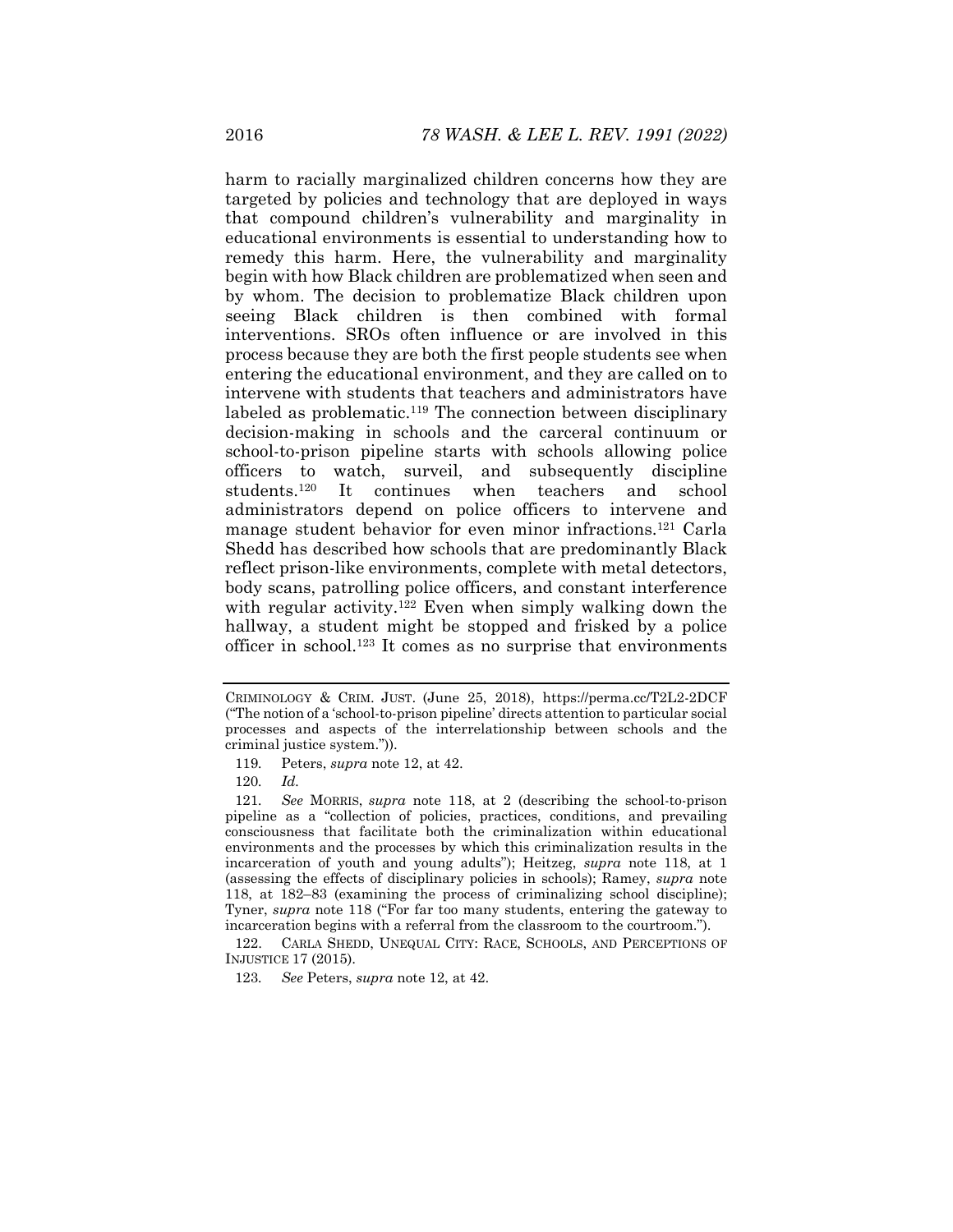that mirror prisons criminalize Black children by design, and that this design is not one that allows for a reasonable expectation of privacy in a school setting.124

Dirty data created about Black children begin with age-old deficit discourses about Black people125 and creates real-world consequences that resound beyond their lifetimes.126 The following discussion contains excerpts from my Article, *The Right to Be and Become: Black Home-Educators as Child Privacy Protectors*:

[T]echnology and data management uses may also pose a challenge for child privacy protection and equitable learning opportunities. Technolog[ies] used in schools [are] often imbued with bias that disproportionately impacts Black children. Education[al] record data are collected, created, digitized, processed, and transferred with varying and inconsistent oversight and broad discretion. Notwithstanding oft touted student data privacy rights, the data created and used [by schools] reflects compounded feedback loops [which are] based [in turn] on data that is far too often not audited for data integrity and accuracy. Data integrity and accuracy is of great concern especially as it pertains to understanding the origins of disparate impact and other forms of racial discrimination [in educational environments]. Studies [consistently] indicate that Black children occupy the bottom rung of most advantageous metrics in traditional school settings, and [are overrepresented] in the disadvantageous metrics. Dirty data has been found to permeate a wide variety of contexts, where race was found to be the most salient factor in analyses.<sup>127</sup>

Society does not allow one who is negatively distorted or stigmatized as criminal or inferior to be "let alone." Since privacy preserves the right to be and become or to engage in

<sup>124</sup>*. See id.* at 36.

<sup>125</sup>*. See generally* IBRAM X. KENDI, STAMPED FROM THE BEGINNING: THE DEFINITIVE HISTORY OF RACIST IDEAS IN AMERICA (2016).

<sup>126</sup>*. See* Dominique Harrison, *Civil Rights Violations in the Face of Technological Change*, ASPEN INST. (Oct. 22, 2020), https://perma.cc/68UP-NRFN ("Historical data based on unlawful practices, such as false police reports, unconstitutional searches, target stops, and arrests have led to biased algorithms that disproportionally rank Black and Brown individuals and their communities as being high risk for crimes.").

 <sup>127.</sup> Peters, *supra* note 12, at 36.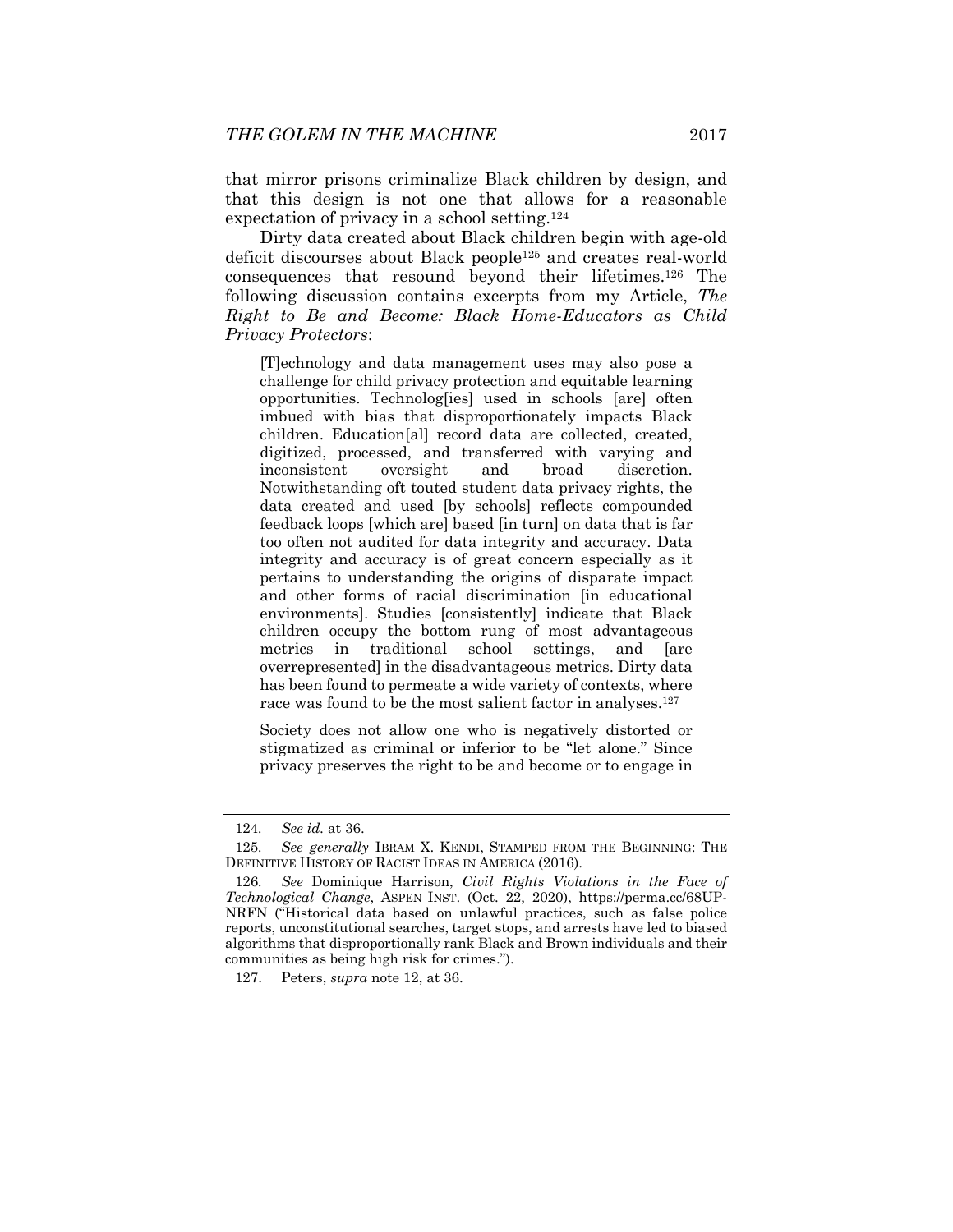self-actualization[, even] in stigmatized childhood, we might conceive the opposite of [privacy] as a form of negative distortion. Inherently defined as problems, stigmatized human persons are presumed to be in need of correction or out of place. Negative distortion makes use of stereotyping, but is not the thing itself. Negative distortion depends on projections by actors who are capable of shaping power relationships by reducing human persons to specific and/or general problems.128

Even when constructed as generalized problems, Black children are vulnerable to being disproportionately defined by the preferences or biases ingrained in school policies and the way in which those policies are enforced in educational environments.

Whether implicitly or intentionally, the impact and [privacy] harm can be the same. A Black child is watched and monitored in a way that other [non-Black] children are not. A Black child's expression of a range of childlike emotions including irritability, anxiety, and discomfort resulting in any number of infractions are not viewed as child-like nor [as] behavior external to who the Black child is as an individual. The child-like behavior of Black children is viewed as character evidence. Value-laden perceptions about Black children determine that they should be and therefore are watched more, and impact how [Black children] are watched qualitatively.129

What one might perceive from watching a Black child may be different from what one might perceive from watching a non-Black child depending on the watcher's individual biases.

This type of watching can occur regardless of the race or socio-economic background of the person watching. That is why the data shows that Black children who engage in the same or similar behavior are penalized more frequently and more harshly than other children. The privacy harm is not

<sup>128</sup>*. Id.* at 55.

<sup>129</sup>*. Id.* at 55–56; *see, e.g.*, Yolanda Young, *Teachers' Implicit Bias Against Black Students Starts in Preschool, Study Finds*, GUARDIAN (Oct. 4, 2016, 11:38 AM), https://perma.cc/Y75Z-XDMR (reporting on a study finding that teachers direct more attention to Black students when expecting problematic behavior).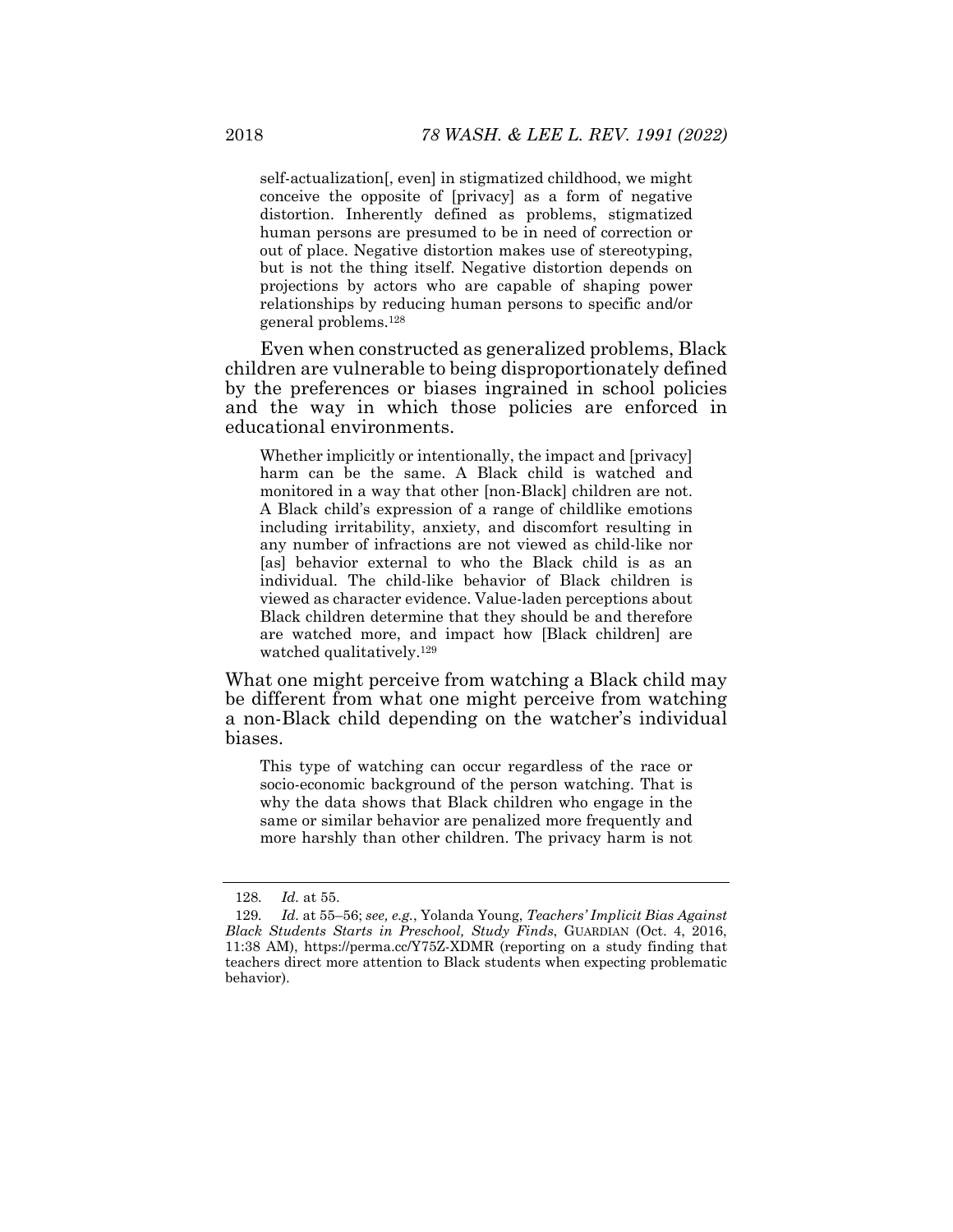simply the violations of unjust searches, monitoring, and bodily integrity[, such as] when a Black child is strip searched, body scanned, dragged down flights of stairs, or thrown across a classroom by school police officers [or other school actors].130

The harm is also a "necessary condition of negative distortion of what it means to be a Black child who is watched in a qualitatively different way" and then penalized based on a triggered perception or illusion in the watcher's mind that works to mischaracterize the child's behavior.131 This results in a distorted understanding and presentation of the child. Therefore, a child who might simply be tired or hungry becomes an aggressive and violent student who is a danger to his teacher and others around him given certain mindsets and imaginations.

This kind of negative distortion of Black school-age children, now largely digital, is a kind of *Golemization*, the transformation achieved through one of the traditions (language and rhetoric) of what Dr. Khalil Gibran Muhammad calls "the condemnation of Blackness" in his book by the same title.132

#### III. PANDEMIC PRIVACY, SAFETY, AND THRIVING

Reports of white parents upset about school closings or remote teaching that required their children to stay home have been prevalent in the media.133 In contrast, a variety of reports and stories about how Black parents viewed having their children out of school during the pandemic highlight the dissimilarity in some educational experiences.134 Reports of

<sup>130</sup>*. Id.* at 56.

<sup>131</sup>*. Id.*

<sup>132</sup>*. See generally* KHALIL GIBRAN MUHAMMAD, THE CONDEMNATION OF BLACKNESS: RACE, CRIME, AND THE MAKING OF MODERN URBAN AMERICA (2010).

<sup>133</sup>*. See, e.g.*, Lauren Camera, *Angry White Parents vs. the Public School System*, U.S. NEWS (May 12, 2021), https://perma.cc/8FKH-UVSX.

<sup>134</sup>*. See* Donna St. George, *Some Families of Color Remain Wary of Returning to Classrooms as New School Year Begins*, WASH. POST (Sept. 1, 2021, 8:00 AM), https://perma.cc/B6YV-VA5B; Eveline Chao, *As Schools Reopen, Will Black and Asian Families Return?*, PBS NEWS HOUR (July 5, 2021, 3:01 PM), https://perma.cc/VX4C-RA7B; Anna Saavedra et al., *Why Some Parents Are Sticking with Remote Learning—Even As Schools Reopen*, BROOKINGS (June 8, 2021), https://perma.cc/9YAC-DWKT; Bracey Harris, *Why*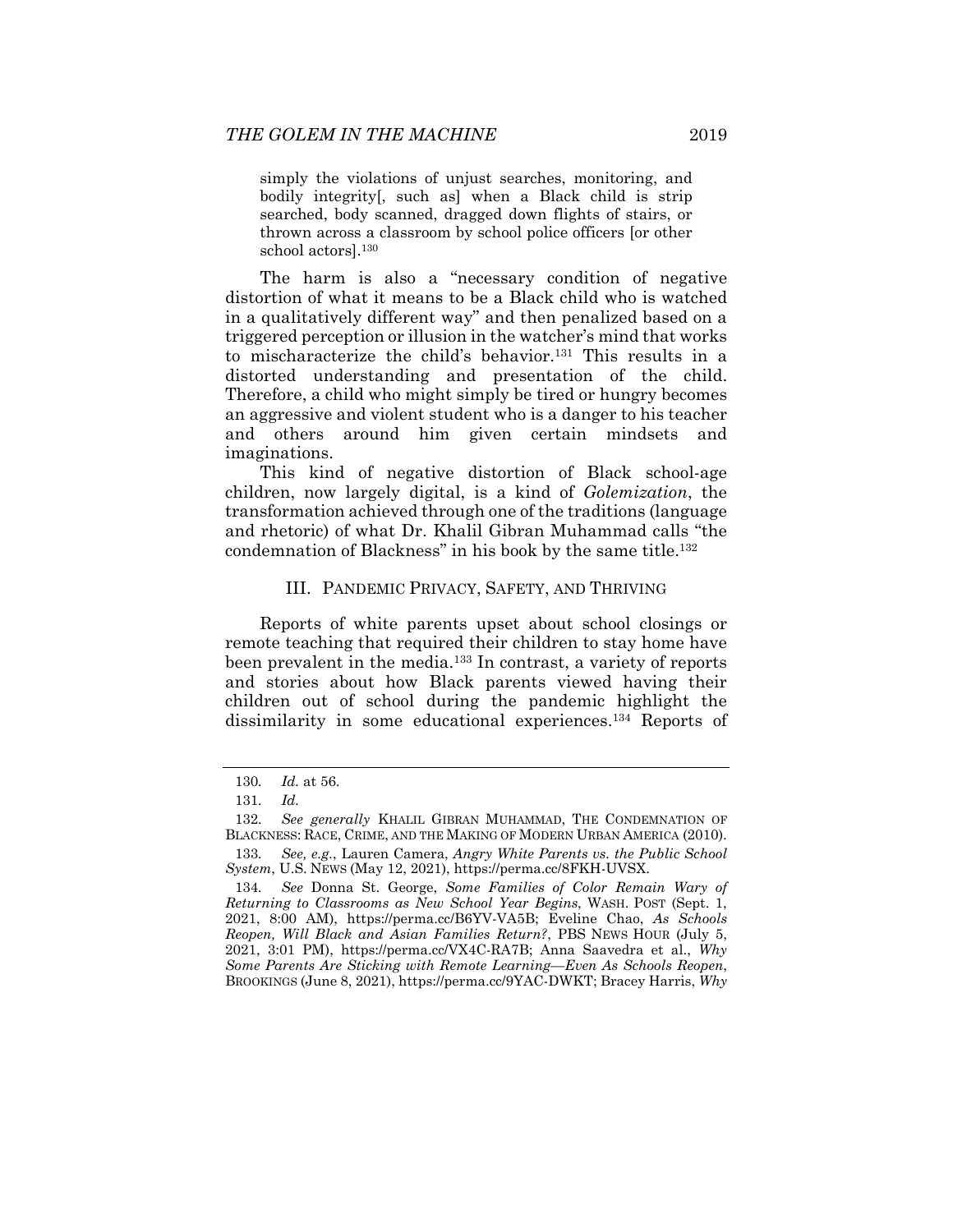Black children thriving in remote schooling or online schooling present a stark contrast to the data related to in-person schooling.135 When schools began to open Black children were less likely to be enrolled in "in-person learning" compared to white students.136 Remote learning provided Black and Brown parents more opportunities to intervene contemporaneously with the treatment their children were experiencing, which the children were left to navigate alone when in-person at school.<sup>137</sup> These real-time interventions provide a sense of safety from racism to Black children and a sense of relief to Black parents—feelings that were missing in the in-person schooling experience. In comparison, white parents were the least happy with online learning for their children when compared to Hispanic, Black, and Asian parents.138

The distinction is rooted in the norms and mores of in-person education that require conformity to the preferences that encourage the negative distortion and disproportionate

*Black Families Are Choosing to Keep Their Kids Remote When Schools Reopen*, HECHINGER REP. (Aug. 7, 2020), https://perma.cc/SN8T-RCHR; Eliza Shapiro et al., *Missing in School Reopening Plans: Black Families' Trust*, N.Y. TIMES (Feb. 1, 2021), https://perma.cc/4UNW-BTY8; Melinda D. Anderson, *Why Black Parents Aren't Joining the Push to Reopen Schools*, MOTHER JONES (Mar. 18, 2021), https://perma.cc/X7ZA-FGTF.

<sup>135</sup>*. See* Elizabeth Miller, *For Some Black Students, Remote Learning Has Offered a Chance to Thrive*, NPR (Mar. 1, 2021, 5:00 AM), https://perma.cc/2TWW-R86Q; Laura Newberry & Howard Blume, *Some Black Parents See Less Bullying, Racism with Online Learning and Are Keeping Kids Home*, L.A. TIMES (June 8, 2021, 5:00 AM), https://perma.cc/KK48-AJ6B; Kelly Powers, *Black Families Are Finding Empowerment in Homeschooling. And It's Not Just Amid COVID-19*, COURIER POST (Sept. 8, 2021), https://perma.cc/3LVL-EHUS (last updated Sept. 9, 2021).

<sup>136</sup>*. See 'We Feel Safer': Black Parents Say Remote Learning Gives Kids Reprieve from Racism*, TODAY (May 6, 2021, 2:44 PM), https://perma.cc/N54U-QCZH; Christine Fernando, *Some Black Parents Say Remote Learning During Pandemic Has Kept Students Safe from Racism in Classroom*, CHI. TRIB. (May 4, 2021), https://perma.cc/PWS9-T2JA; Melinda D. Anderson, *'You're Going Out of Your Mind If You Think I'm Ever Going Back to School'*, N.Y. TIMES (Oct. 28, 2020), https://perma.cc/Z85Y-7R99; *More Black Missouri Families Have Switched to Homeschooling, and Not Just Because of COVID-19*, KCUR (Sept. 30, 2021, 10:33 AM), https://perma.cc/XSA5-9TJ8.

<sup>137</sup>*. See supra* notes 134–136 and accompanying text.

<sup>138</sup>*. See More Non-White than White Parents Prefer Remote Learning for Their Children*, ECONOMIST (Mar. 14, 2021), https://perma.cc/CCN2-RTCK.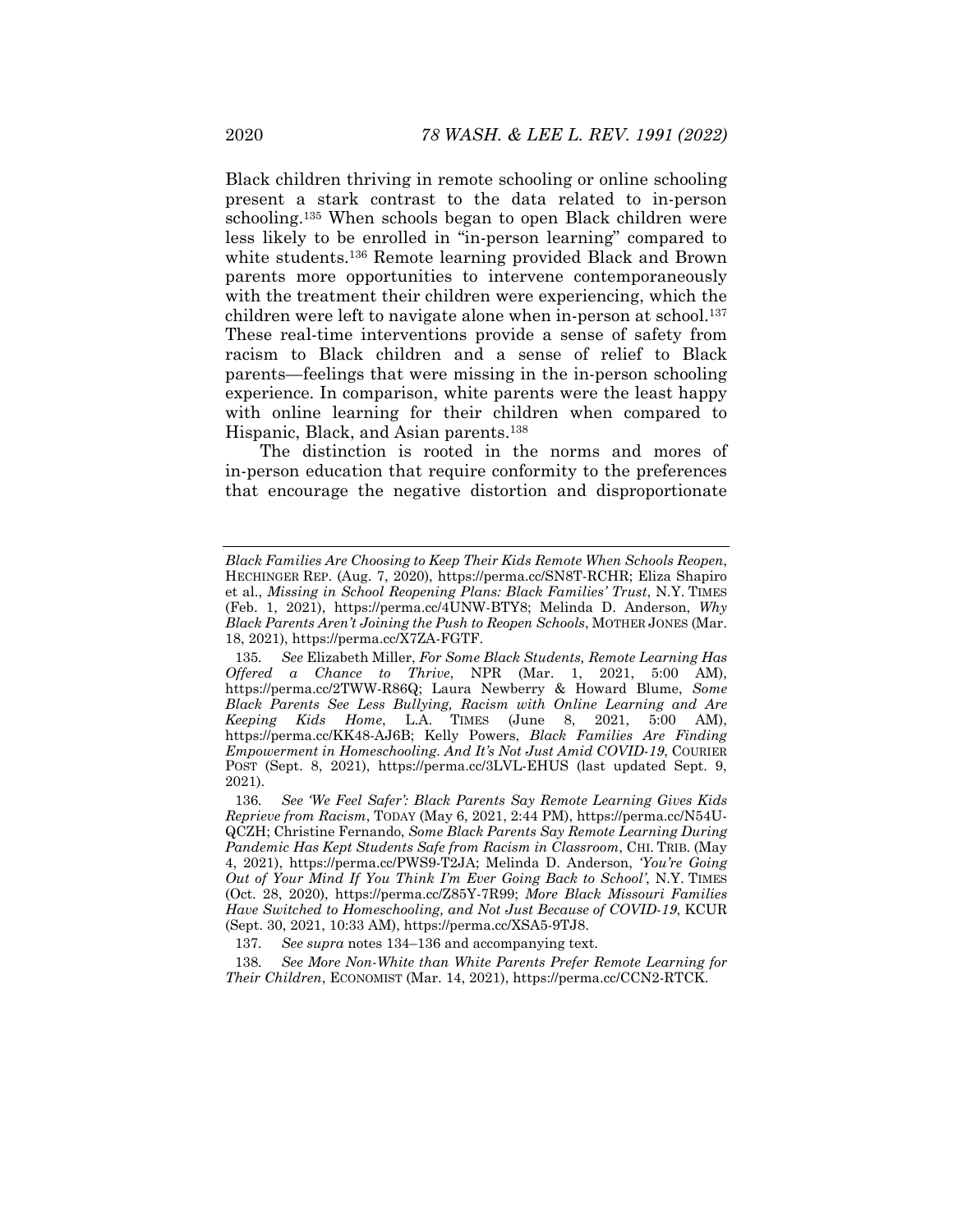problematization of racially marginalized children.139 Various reports have found that racially marginalized children benefit from remote learning opportunities that the pandemic created, and now that schools are opening, fewer parents have chosen to enroll them in in-person learning.<sup>140</sup> Moreover, Black families have chosen to leave formal educational environments altogether and instead have opted to home-educate their children in increased numbers.141 According to the United States Census Bureau, Black families' home-schooling numbers increased five-fold, from 3.3 percent to 16.1 percent in 2020.<sup>142</sup> While some families have chosen to leave formal educational environments, the vast majority of children will still be educated in-person after the pandemic. Thus, enhancing the student privacy protection and data collection features of FERPA would help to decrease racial discrimination. This would decrease introduction to the carceral continuum, which often begins with subjective observations that lead to the negative distortion or "Golemization" of racially marginalized children documented in the education record.143

## IV. THE URGENT NEED FOR INPUT VALIDATION AND A REQUIREMENT FOR A REASONABLE INFERENCE IN EDUCATION RECORDS

The educational systems in place are more likely to push Black children into the school-to-prison pipeline than white children, and record-keeping practices help form the bases for those decisions. Critically, the core issue—Black children's vulnerability to racial discrimination in school settings—dates to the founding of our country.144 This Article focuses on how

<sup>139</sup>*. See* Peters, *supra* note 12, at 31.

<sup>140</sup>*. See supra* notes 134–136 and accompanying text.

<sup>141</sup>*. See supra* notes 134–136 and accompanying text.

 <sup>142.</sup> Casey Eggleston & Jason Fields, *Census Bureau's Household Pulse Survey Shows Significant Increase in Homeschooling Rates in Fall 2020*, U.S. CENSUS BUREAU (Mar. 22, 2021), https://perma.cc/JH8W-DGJP.

<sup>143</sup>*. See* Peters, *supra* note 12, at 37–43.

 <sup>144.</sup> By 1790, racial discrimination, including assaults and insults, was the leading cause of children leaving the first public schools in a Massachusetts county. Prince Hall, a leader in the Massachusetts community of Free Black people, petitioned the Massachusetts Legislature for an "African" schoolhouse. *See* Derrick A. Bell, Jr., *The Legacy of W.E.B. Du Bois:*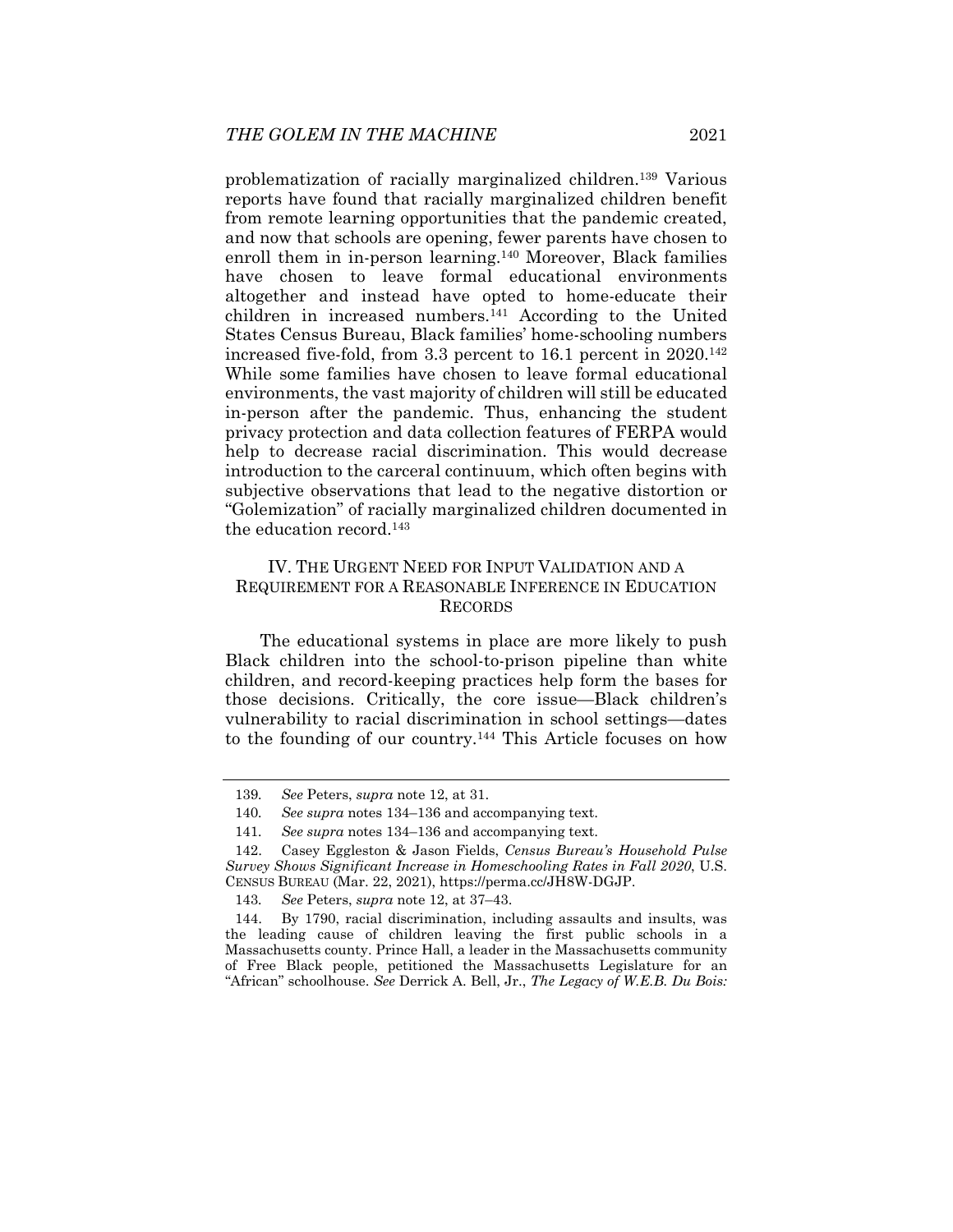data creation and collection in schools characterizes children and makes them more vulnerable.

The gap in FERPA that bars substantive erasure of inaccuracies and persistent input of dirty data means that a curative that is not only reactive, but preventative, is required.145 This is evident because an SRO can include notes in the education records and create police reports that are neither accessible nor amendable under FERPA.146 FERPA must be changed to require input validation based on reasonable inferences at the point of data creation and collection before this data is permitted to be included in the education record.<sup>147</sup> Additionally, FERPA should require educational environments to maintain an account of disclosures to law enforcement that may be shared with students or parents.148

#### A. *Substantive Content and Input Validation Requirement*

Currently, teachers, school officials, administrators, and other school actors may include their subjective observations and opinions about student behavior in the education record.<sup>149</sup> Thereafter, a student may try to challenge the documentation through the amendment procedure, but FERPA does not guarantee a substantive change or erasure.150 If FERPA will not provide a mechanism to remove subjective opinions that are often rife with inaccuracies and dirty data, FERPA must create resistance against including those protected opinions.151 School

*A Rational Model for Achieving Public School Equity for America's Black Children*, 11 CREIGHTON L. REV. 409, 410 (1977).

<sup>145</sup>*. See* U.S. DEP'T OF EDUC., GUIDANCE FOR ELIGIBLE STUDENTS, *supra* note 40 (noting the restrictions on amending education records).

<sup>146</sup>*. See id.* (explaining that "law enforcement unit records" are not controlled by FERPA).

<sup>147</sup>*. See* Brandon Wong, *FERPA: The Joke with No Punchline*, AEIDEAS (Feb. 23, 2015), https://perma.cc/KCU4-V7RK (discussing the flaws of FERPA and suggesting broad principles for its reform).

<sup>148</sup>*. See id.* (suggesting that more than a quick fix is needed to mend FERPA).

<sup>149</sup>*. See id.* (noting that such information is included in educational records but not covered by FERPA).

<sup>150</sup>*. See id.* (outlining the educational record amendment procedure and likely outcomes).

<sup>151</sup>*. See* Zach Greenberg & Adam Goldstein, *Baking Common Sense into the FERPA Cake: How to Meaningfully Protect Student Rights and the Public*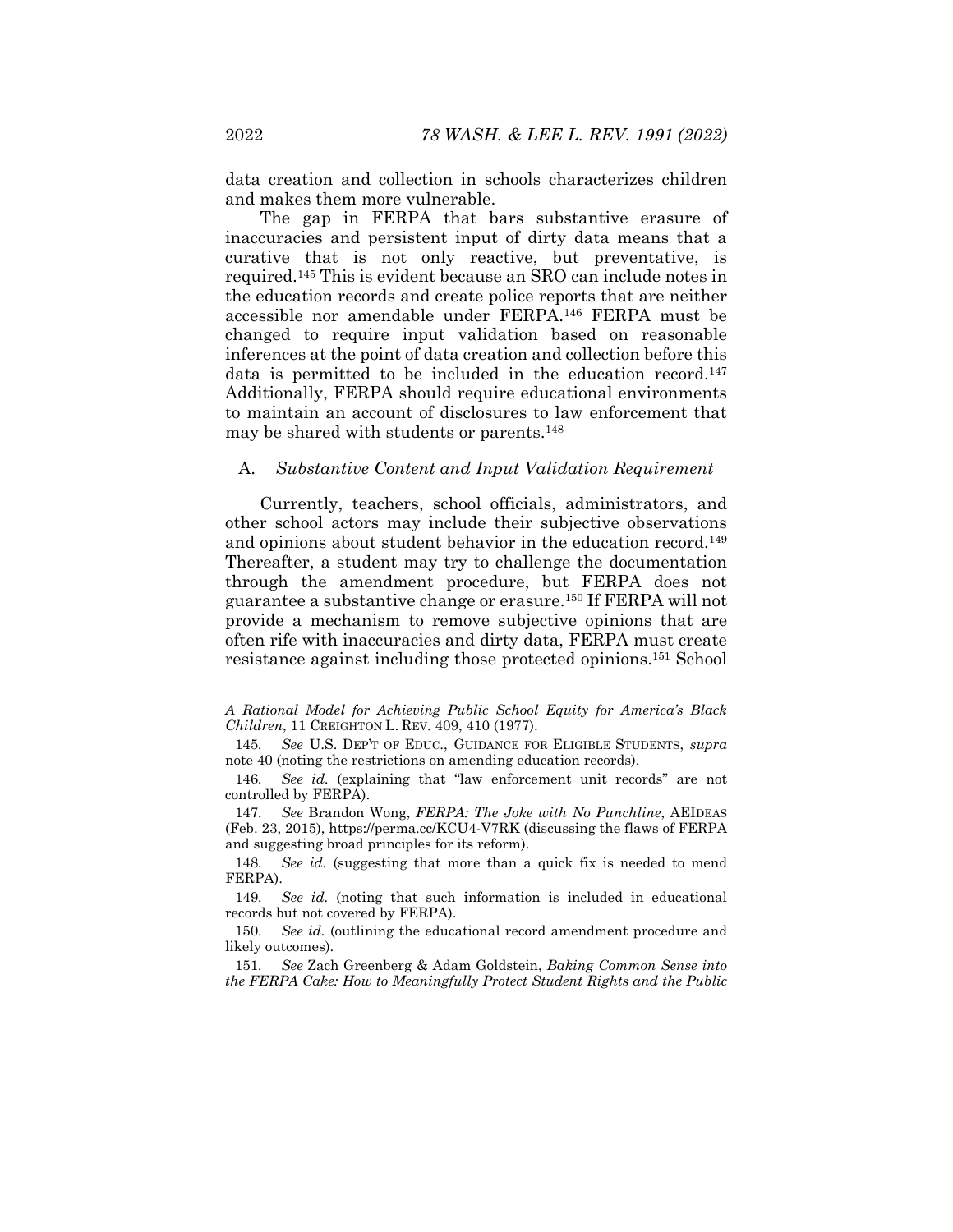actors with the power to create data in the education record must also validate their observations and conclusions.152 For example, a bias-incident survey or check by a qualified reviewer, such as a school district appointed discipline equity officer, might assist school actors with avoiding the creation of dirty data in education records.153 This validation process might be accomplished by conversing with a qualified reviewer who could then discuss the motivation and facts (that form the bases for the decision-making and resulting documentation) with the school actor.154 This additional step could create the needed resistance to decreasing the negative impact of disciplinary decisions that disproportionately harm racially marginalized children.155 While this type of measure may create an administrative burden on schools, this burden is significantly less than the harms children endure because of discriminatory disciplinary practices in American schools.156 Reputational, identity, and self-presentation harms are the exact kind of harms that privacy and privacy law including FERPA were intended to protect.157

153. *See id.* (advocating for a system in which "school administrators and pachers ... collect and regularly review (i.e., weekly or teachers . . . collect and regularly review (i.e., weekly or monthly) . . . disaggregated data to identify emerging patterns and discuss how to address racial gaps as they appear").

154*. See id.* at 367 ("Like everyone else, school officials and teachers also have implicit racial biases, which affect their decision-making towards students, especially relating to discipline.")

155*. See id.* ("Providing debiasing training can be beneficial to those who are equity-minded and help school officials and teachers make better discipline decisions.").

156*. See* Lindsay & Hart, *supra* note 45 ("Across the United States, black and Latino students are far more likely than their white classmates to be removed from school as punishment.").

157*. See* Penrose, *supra* note 39, at 76–77 ("FERPA's focus was ensuring that parents were able to receive, review and, where necessary, correct all educationally related documents that could affect their child's educational progress.").

*Interest*, 44 J. LEGIS. 22, 45–46 (2017) ("Failing to enforce a logical and narrow reading of FERPA at the departmental level undermines the congressional goal of avoiding multiple interpretations of the statute.").

<sup>152</sup>*. See* Nance, *supra* note 78, at 371 (arguing that "schools should report detailed data describing the number and reasons for adverse disciplinary actions such as suspension, expulsion, or referrals to law enforcement by student subgroups").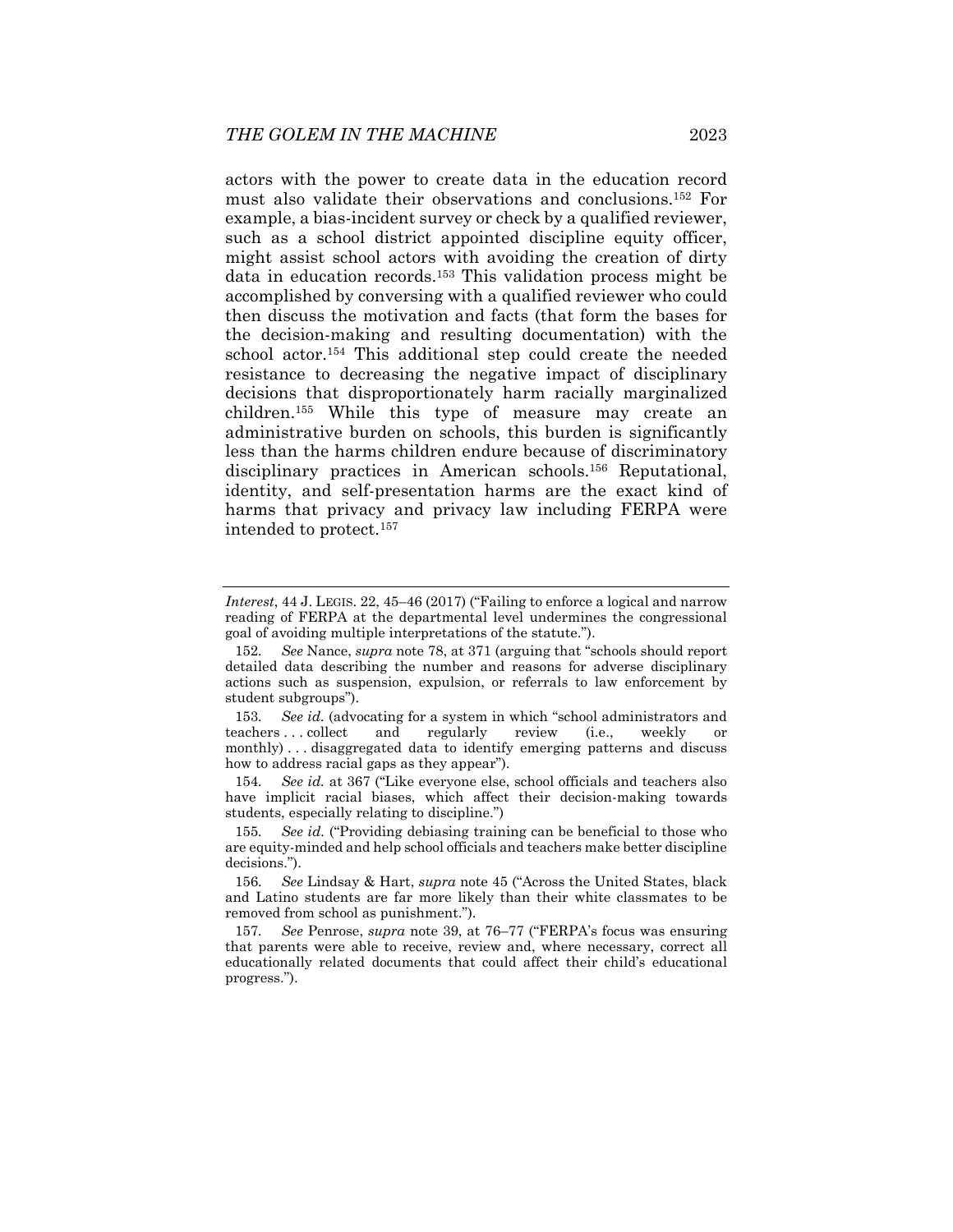The process of input validation should be based on reasoning that follows fact and a reasonable interpretation of fact.158 Therefore, the input validation requirement should be based on a reasonable inference about the student behavior. The school actor should be responsible for documenting why their determination for school discipline is warranted before their statements are accepted into the record.159 Such assessments might also entail a series of benchmarking questions to help the school actor determine whether their assessment of the behavior in the specific instance is like other instances of discipline. Reviewing previous patterns wherein the school actor sought to formally discipline a student and not document it and, more importantly, not discipline other students, might prompt a comparison regarding why discipline and documentation were appropriate in one instance but not the other. Perhaps in similar instances, the teacher decided to give a warning, instead of a reprimand and disciplinary action. These differences are highlighted when Black parents try to advocate for their children when their children are discriminated against for the same behavior that their non-Black peers are not disciplined for or, if disciplined, receive more lenient penalties for.

The weakness of this proposed intervention is its reliance on a teacher's willingness to openly disclose past behavior, at least in some instances. While this is a fair critique, it does not account for the impact of having and enforcing the requirement. If school actors know they must explain their decisions to a reviewer, they will likely assess their own actions before they formally engage in the discipline and documentation process. In fact, this likely already happens when non-racially marginalized students are given the benefit of the doubt in similar situations, which explains why disciplinary actions disproportionately impact racially marginalized students.160 If a teacher knows

<sup>158</sup>*. See* Greenberg & Goldstein, *supra* note 151, at 38 ("The ED's failure to adequately distinguish between the records and the information they contain makes applying FERPA a greater difficulty than it already is.").

<sup>159</sup>*. See* Nance, *supra* note 78, at 369 (proposing that "school officials and teachers should ask themselves a brief set of questions" to "remind them of the concept of implicit bias" before disciplining a student); Heitzeg, *supra* note 118, at 3–4 (recommending a menu of more reasoned and objective responses to school zero-tolerance policies).

<sup>160</sup>*. See* Young, *supra* note 129 (discussing the disparity of disciplinary treatment given to Black students as opposed to nonmarginalized students).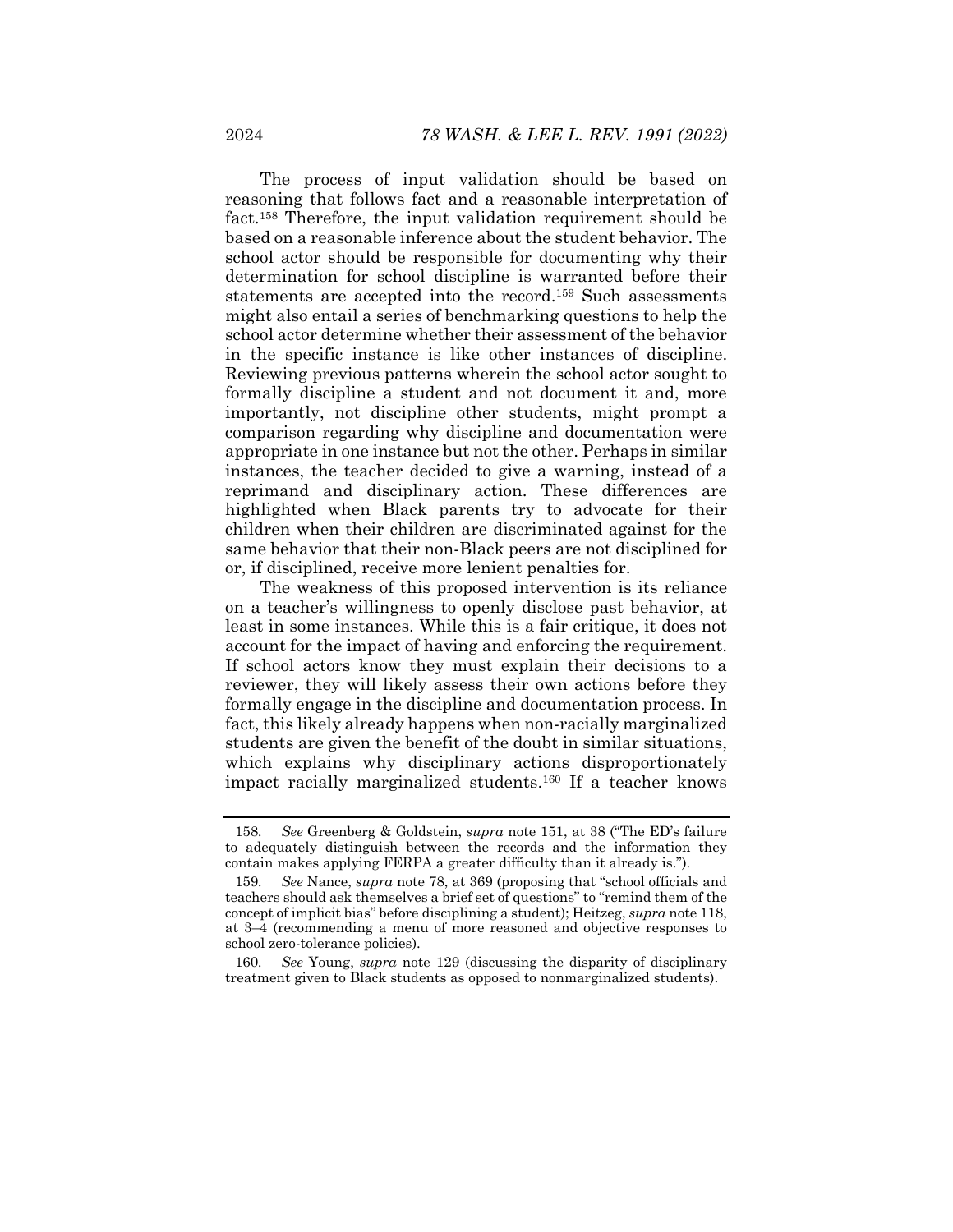that FERPA requires their assessments to be thorough to avoid resistance, the system may provide an enhanced formality in the social structure to support Black children which the system already provides to white parents and their children.

Baseline bias assessments on school actors may also be helpful.<sup>161</sup> For example, if we accept the research as true, namely, that marginalized and minoritized students are disciplined disproportionately,<sup>162</sup> then we must ask, why are teachers, administrators, resource officers, and other school actors not required to be assessed based on racial literacy and bias as a matter of requisite professional competency (not compassion or empathy)? We require teachers, administrators, and other school actors to have certain educational credentials,163 but we do not require them to have adequate training that might counteract the cognitive deficits and vulnerabilities that catalyze disproportionate discriminatory treatment of marginalized children across every level of formal education.164 Moreover, in light of the most recent findings about extremist views that have infiltrated law enforcement, such assessments should be required at schools prior to the hiring of resource officers or members of law enforcement—assuming they should continue to be hired at all.165 Currently, law

163*. See How to Earn Your Teacher Certification*, ALL EDUC. SCHS., https://perma.cc/UT53-YEFJ (outlining the practices of teacher certification and linking to requirements for each state).

164*. See* Nance, *supra* note 78, at 367 ("Nevertheless, despite the fact that implicit racial biases are deeply embedded in our subconscious minds, researchers agree that implicit racial biases are malleable and can be addressed, even if field-tested strategies and interventions are still in their very early stages.").

 165. While pervasive and persistent white supremacy in the ranks of state actors, including law enforcement and the military, date to the Antebellum era, high-profile examples of the current infiltration have become known more recently. *See* Kim Bellware, *Police Departments Across the U.S. Open Probes into Whether Their Own Members Took Part in the Capitol Riot*, WASH. POST (Jan. 9, 2021, 10:00 PM), https://perma.cc/G4BL-KL47 (considering that police officers from across the country attended the riot); Neil MacFarquhar, *Police* 

<sup>161</sup>*. See* Nance, *supra* note 78, at 367 ("Like everyone else, school officials and teachers also have implicit racial biases. . . .").

<sup>162</sup>*. See id.* at 331 ("National, state, and local data across all settings and at all school levels clearly demonstrate that school administrators and teachers discipline minority students, particularly African-American students, more harshly and more frequently than similarly-situated white students.").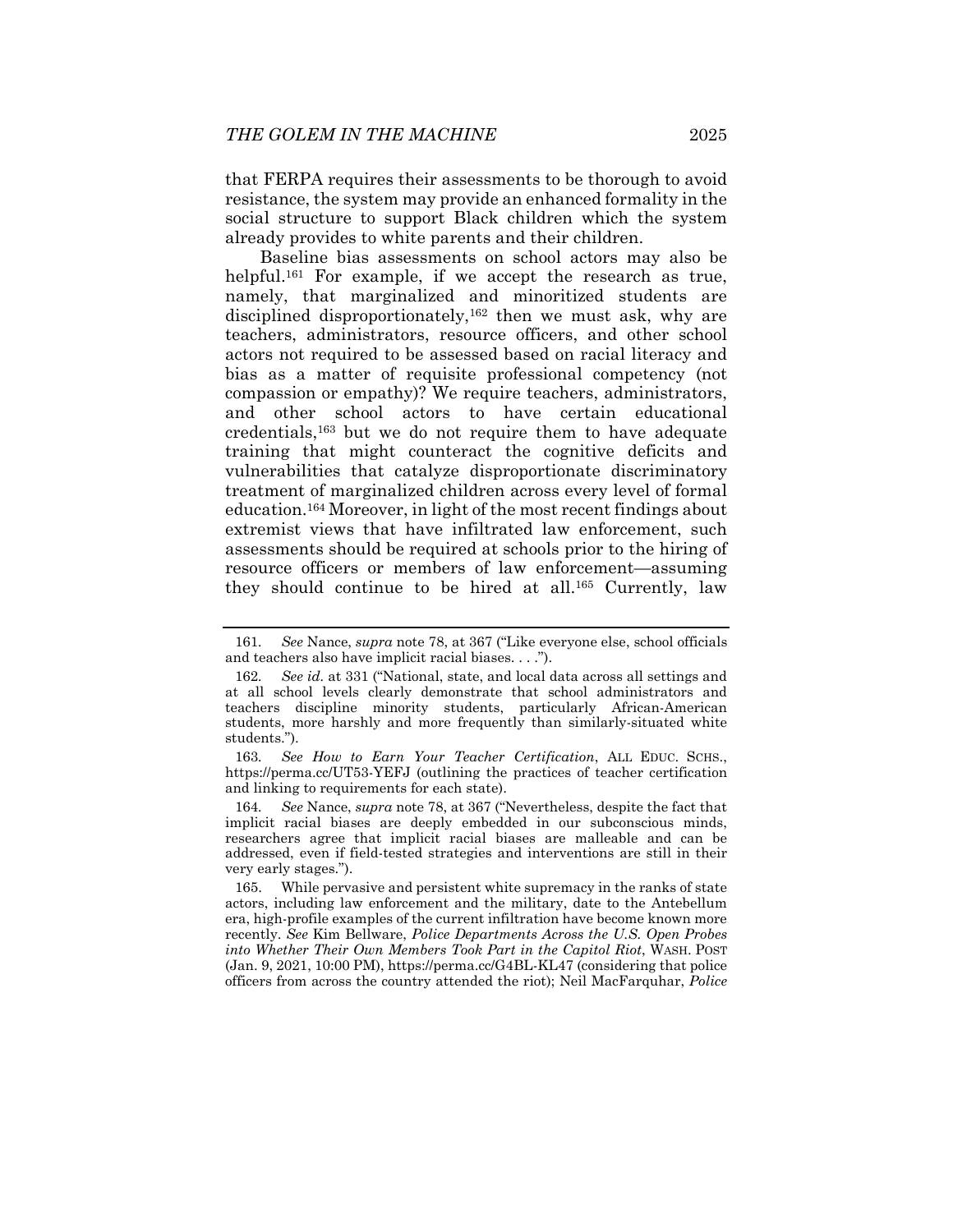enforcement organizations lack the requisite competencies to consistently and adequately vet and eliminate white supremacist threats within its ranks.<sup>166</sup> Therefore, at the worst end of the SRO spectrum, schools that hire law enforcement officers run the risk of hiring a police officer who has not been vetted for racist and extreme beliefs.167

#### B. *Reasonable and Equity-Based Inference Requirement*

As applied, consider the research that shows Black school age children are disciplined more harshly for the same kinds of infractions and for more subjective reasons.168 If a school actor

166*. See* FBI COUNTERTERRORISM DIV., *supra* note 165, at 4 (noting the difficulties of detecting and reporting such infiltration).

168*. See* Peters, *supra* note 12, at 37–41 (overviewing the disproportionate disciplining of Black students); Nance, *supra* note 78, at 331–32

[T]he most recent national data from the CRD Collection reveals that although African-American students comprised only 16% of the student population during the 2011–2012 school year, they represented 32% of students who received an in-school suspension; 33% of students who received one out-of-school suspension; 42% of

*Officers Who Traveled to Washington Are Being Investigated for Connection to the Capitol Melee*, N.Y. TIMES (Jan. 9, 2021), https://perma.cc/UBF4-Y6T6 (assessing police departments responses to their officers participating in the riot); Maria Caspani, *Off-Duty Police, Firefighters Under Investigation in Connection with U.S. Capitol Riot*, REUTERS (Jan. 10, 2021), https://perma.cc/7K4J-WRK7 (same); Cynthia Miller-Idriss, *When the Far Right Penetrates Law Enforcement*, FOREIGN AFFS. (Dec. 15, 2020), https://perma.cc/AE4F-C6UF (comparing the American and German responses to white supremacists in police organizations); Michael German, *Hidden in Plain Sight: Racism, White Supremacy, and Far-Right Militancy in Law Enforcement*, BRENNAN CTR. FOR JUST. (Aug. 27, 2020), https://perma.cc/MD2Q-TK6E (discussing that the emphasis on addressing implicit bias has left explicit bias unattended); Alice Speri, *The FBI Has Quietly Investigated White Supremacist Infiltration of Law Enforcement*, INTERCEPT (Jan. 31, 2017, 7:10 AM), https://perma.cc/7R75-KYR8 ("Although these right-wing extremists have posed a growing threat for years, federal investigators have been reluctant to publicly address that threat or to point out the movement's longstanding strategy of infiltrating the law enforcement community."); FBI COUNTERTERRORISM DIV., WHITE SUPREMACIST INFILTRATION OF LAW ENFORCEMENT 3–7 (Oct. 17, 2006), https://perma.cc/G9QJ-D4HL (PDF) (examining the prevalence and issues connected to white supremacist infiltration of police departments).

<sup>167</sup>*. See id.* at 3 ("[R]eporting on attempts reflects self-initiated efforts by individuals, particularly among those already within law enforcement ranks, to volunteer their professional resources to white supremacist causes with which they sympathize.").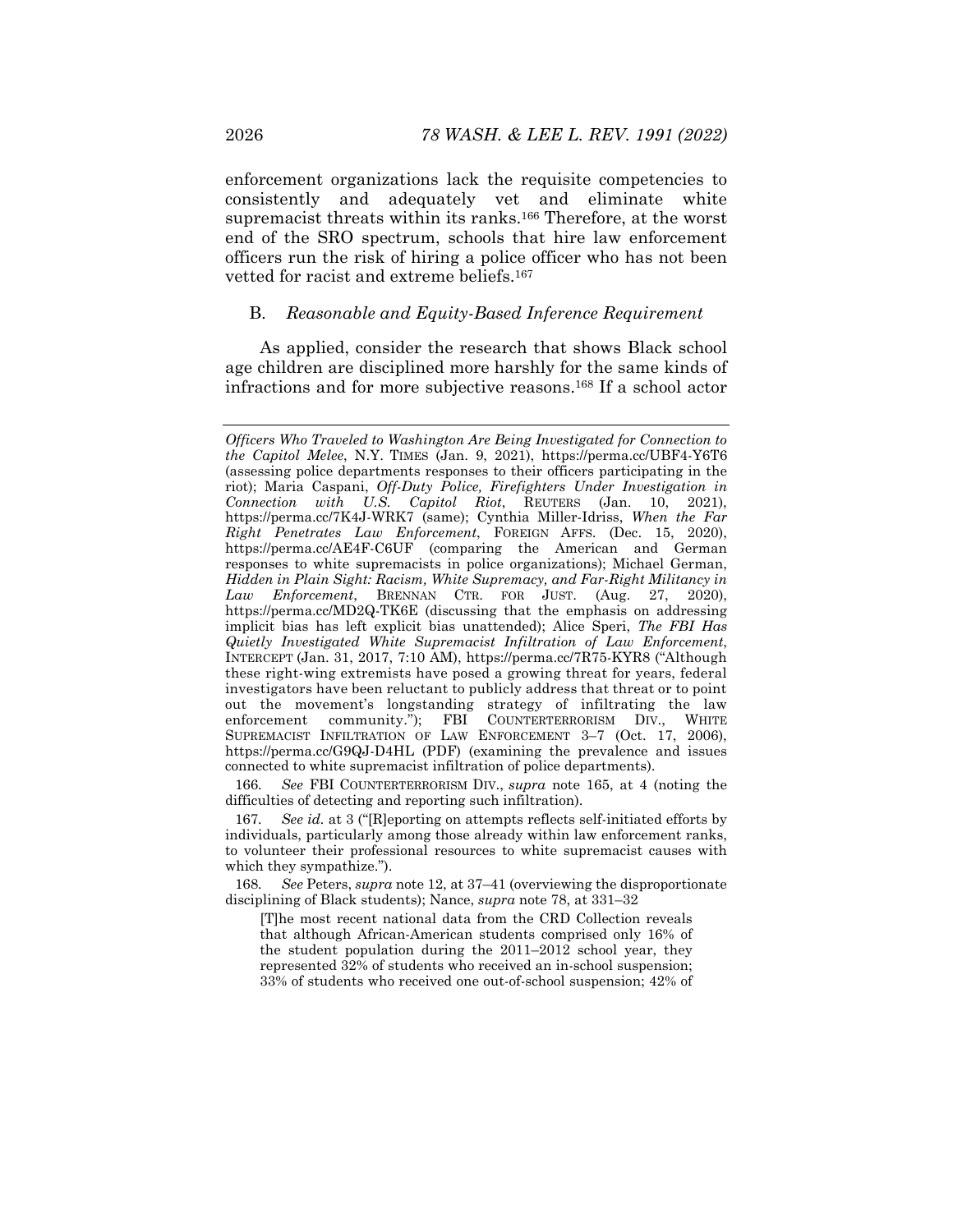is required to substantiate the reasoning behind the discretionary assessment of behavior before that assessment becomes calcified in the education record, they must explain the inferences they made about the student's behavior. This requirement would send a strong message to school actors that a reasonable inference must be based on a reasonable interpretation of alleged facts. This is particularly important given the level of discretion within subjective decision making about school discipline.169 The elements of accuracy and proportionality are important to the conceptualization and enforcement of the right to a reasonable inference.<sup>170</sup> Therefore, the right to a reasonable and equity-based inference, where decisions may result in damage to self-identity or reputation, means that a school actor would have to account for at least (1) why their interpretation and observations reflect the factual situation and (2) why the level of disciplinary action and documentation they decide to propose is proportionate to their interpretations and observations of those facts.

## C. *Accounting of Disclosures to Law Enforcement*

As previously discussed, FERPA allows SROs who are also police officers to access the education record, but there is no requirement to record their access.171 While SROs are considered school officials under FERPA, their presence and impact on disciplinary decision-making is connected to the alarming rate of marginalized students populating the school-to-prison pipeline.172 SROs may access records without student and parent knowledge because there is no requirement

students who received more than one out-of-school suspension; and 34% of students who were expelled. Further, during that same time frame, African-American students represented 27% of the students who were referred to law enforcement, and 31% of students who were subject to a school-based arrest.

<sup>169</sup>*. See* Peters, *supra* note 12, at 40 (discussing the bias and subjectivity that allows schools to punish braids worn by Black students but not corresponding styles such as French braids worn by other students).

<sup>170</sup>*. See* Nixon, *supra* note 24 (warning of the effects of unreliable data).

<sup>171</sup>*. See* U.S. DEP'T OF EDUC., GUIDANCE FOR ELIGIBLE STUDENTS, *supra* note 40, at 3 (discussing disclosure policies and exceptions under FERPA).

<sup>172</sup>*. See* Nance, *supra* note 78, at 338–41 (2016) (addressing the issues presented by school resource officer programs).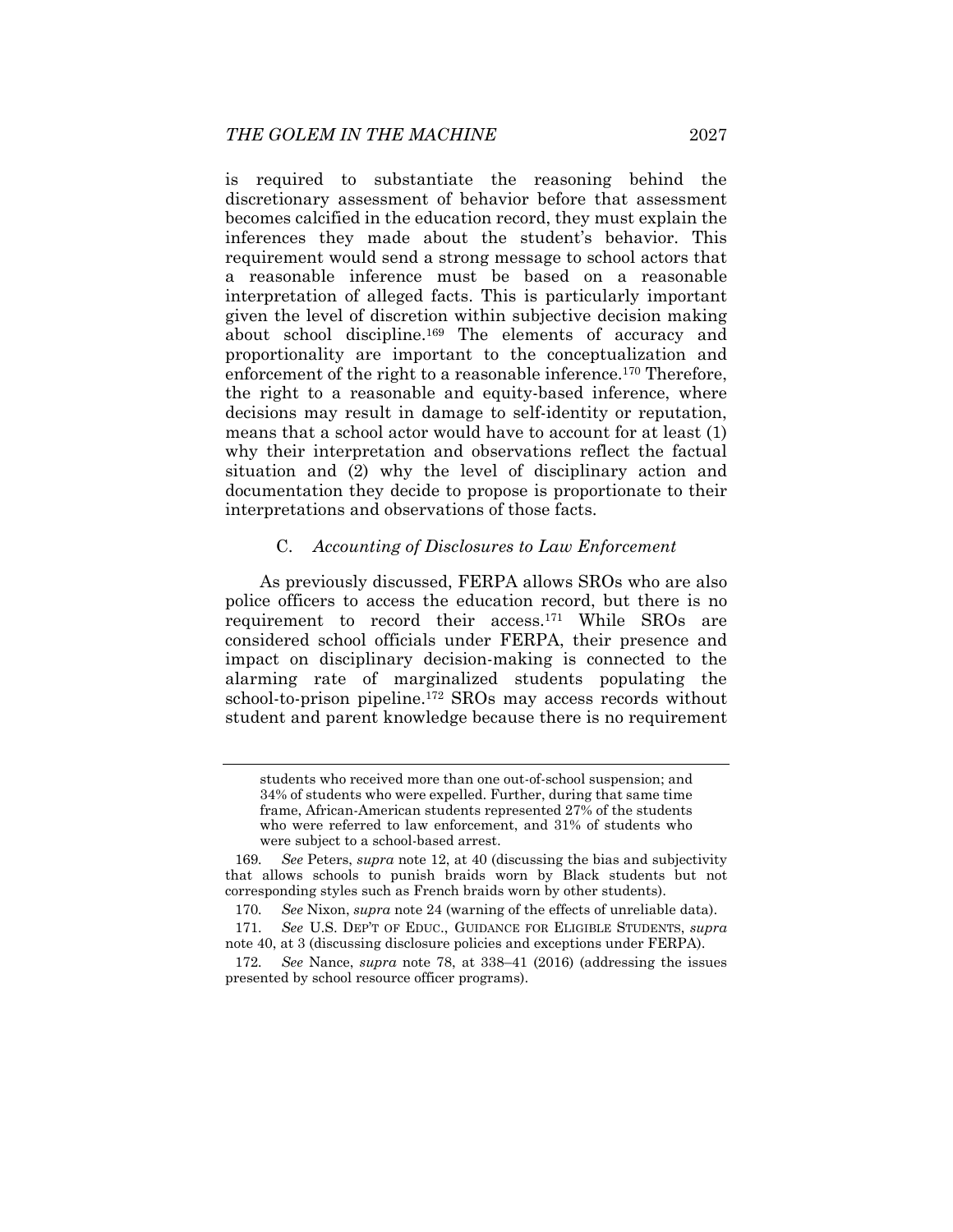that schools track and disclose to students or parents when they access school records.173 FERPA should require schools to develop and maintain a system that catalogs any disclosures to law enforcement.<sup>174</sup> This requirement could be designed similar to the Health Insurance Portability and Accountability Act's<sup>175</sup> system, but without any exceptions to tracking.176 Every time a student's education record is accessed by law enforcement, a student or parent should be notified. Parents and students must be apprised of when law enforcement has access to the student's education records given the high stakes created by pervasive discriminatory practices that disproportionately negatively impact racially marginalized people.177 There is a direct connection between that access and marginalized students' exposure to the carceral continuum. Even when more reasonable and proportionate responses are available—as evidenced by what happens to nonmarginalized students who engage in similar, same, or even more egregious behavior—racially marginalized students and their families still end up bearing the burden of navigating discriminatory decision-making in formal education.

#### CONCLUSION: GOLEM IN, GOLEM OUT

From its beginning, FERPA was meant to protect the privacy interests of students.178 The intended protection included guarding against distortions and inaccuracies that officials at the highest levels of our federal government recognized to be detrimental to student reputation and

<sup>173</sup>*. See* DOJ OFF. CMTY. ORIENTED POLICING SERVS., ASSIGNING POLICE OFFICERS TO SCHOOLS 32 (2010), https://perma.cc/HEU9-ZCDX (PDF) (noting that whether FERPA is applicable to resource officers depends on their designation as school officials in individual districts).

<sup>174</sup>*. See, e.g.*, 45 C.F.R. § 164.528 (2020) (explaining the process of accounting for any disclosures under the Health Insurance Portability and Accountability Act).

 <sup>175.</sup> Pub. L. No. 104-191, 110 Stat. 1939 (1996).

<sup>176</sup>*. See id.* ("An individual has a right to receive an accounting of disclosures of protected health information. . . .").

<sup>177</sup>*. Id.* 

<sup>178</sup>*. See* 20 U.S.C. § 1232g (requiring that schools must obtain permission from parents or eligible students before disclosing sensitive information on the student).